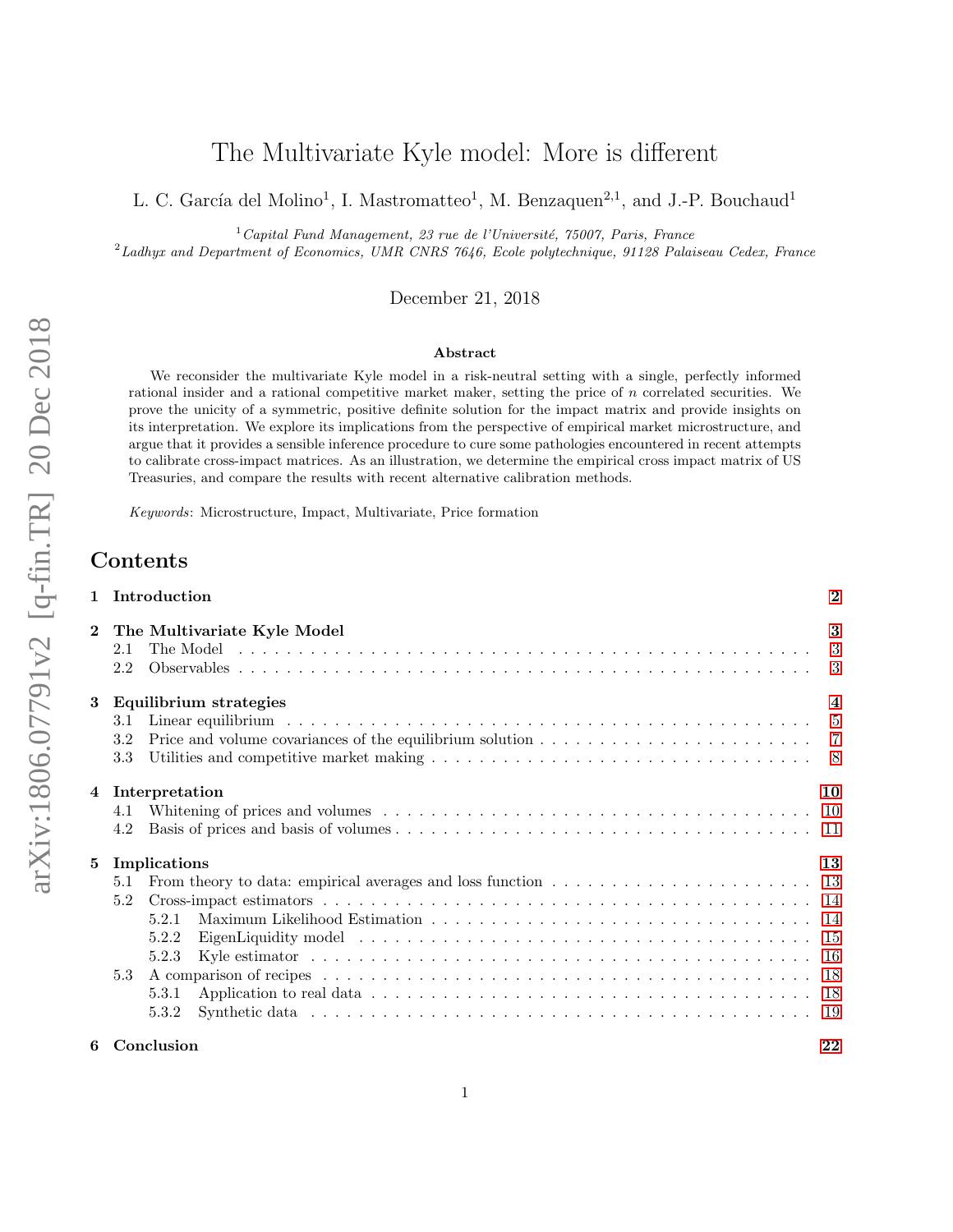| A Solution of the Multivariate Kyle model | 25 |  |  |  |  |
|-------------------------------------------|----|--|--|--|--|
|                                           |    |  |  |  |  |
|                                           |    |  |  |  |  |
|                                           |    |  |  |  |  |
|                                           |    |  |  |  |  |
| <b>B</b> Estimation<br>27                 |    |  |  |  |  |
|                                           |    |  |  |  |  |
|                                           |    |  |  |  |  |
|                                           |    |  |  |  |  |
|                                           |    |  |  |  |  |
|                                           |    |  |  |  |  |

# <span id="page-1-0"></span>1 Introduction

Understanding market impact – the mechanism through which trades tend to push prices – is with no doubt a venture of paramount importance. From the theoretical point of view, market impact lies at the very heart of price formation in financial markets. From the practitioners perspective, market impact is often at the origin of non negligible trading costs that need to be controlled to optimise execution strategies. In the past decades most of the literature has focused on the price impact of single products (for a recent review, see [\[BBDG18\]](#page-23-0)), with no regard of inter-asset interactions. However, many market participants trade large portfolios that combine hundreds or thousands of assets. Thus addressing the matter of inter-asset price impact, coined *cross-impact*, is one of great interest both fundamentally and practically. Recent empirical studies show evidence of significant cross-impact effects in stock markets [\[HS01,](#page-23-1) [PV13,](#page-23-2) [WSG16,](#page-23-3) [BMEB17\]](#page-23-4). A recurrent issue is that of empirical noise when it comes to large matrix estimation. It is thus important to continue to search for good statistical priors in order to help "clean" these large dimensional estimators.

What should one expect from theoretical economics on this matter? Which empirical observations should be considered unusual? Here we focus on how to make sense of the empirical observations accumulated over the past few years in the most orthodox setting: the classic Kyle model [\[Kyl85\]](#page-23-5), extended to a multi-asset framework. Our aim is to gain insight into (i) how information is diffused into prices (cross-sectionally) within the Kyle setting and (ii) how one can use such results to regularise the very noisy regressions that arise in empirical cross-impact analysis. The multivariate Kyle model was first considered in [\[CK94\]](#page-23-6), in a very general setting with n assets and m partially informed traders. The generality of the model is such that only a partial analysis of the solution is possible; furthermore, it involves an object that cannot be measured directly on empirical data, namely the correlation of the order flow of informed traders. Here we reconsider the problem with the issue of empirical calibration in mind. We focus on the particular case  $m = 1$  and provide a proof that the linear equilibrium is unique and characterized by a symmetric, positive definite (SPD) impact matrix. This solution provides an explicit recipe to infer cross impact from (cleaned) order flow and return correlation matrices, that we compare to other natural recipes, such as Maximum Likelihood Estimators (MLE) [\[BMEB17\]](#page-23-4) or the recently proposed "EigenLiquidity" Model (ELM) [\[MBEB17\]](#page-23-7).

The paper is organised as follows. In sections [2](#page-2-0) and [3](#page-3-0) we introduce the multivariate Kyle model and provide the equilibrium strategies, mostly building upon the work in [\[CK94\]](#page-23-6) but also providing new results. In section [4](#page-9-0) we study in detail the mathematical properties of the solution. In section [5,](#page-12-0) we introduce an impact estimator based on the equilibrium strategy of the market maker and compare it to other usual estimators both from the theoretical and empirical point of view. Along the text we present several examples intended to provide intuition behind the main results. In particular it is often interesting to confront the results of the multivariate and univariate models.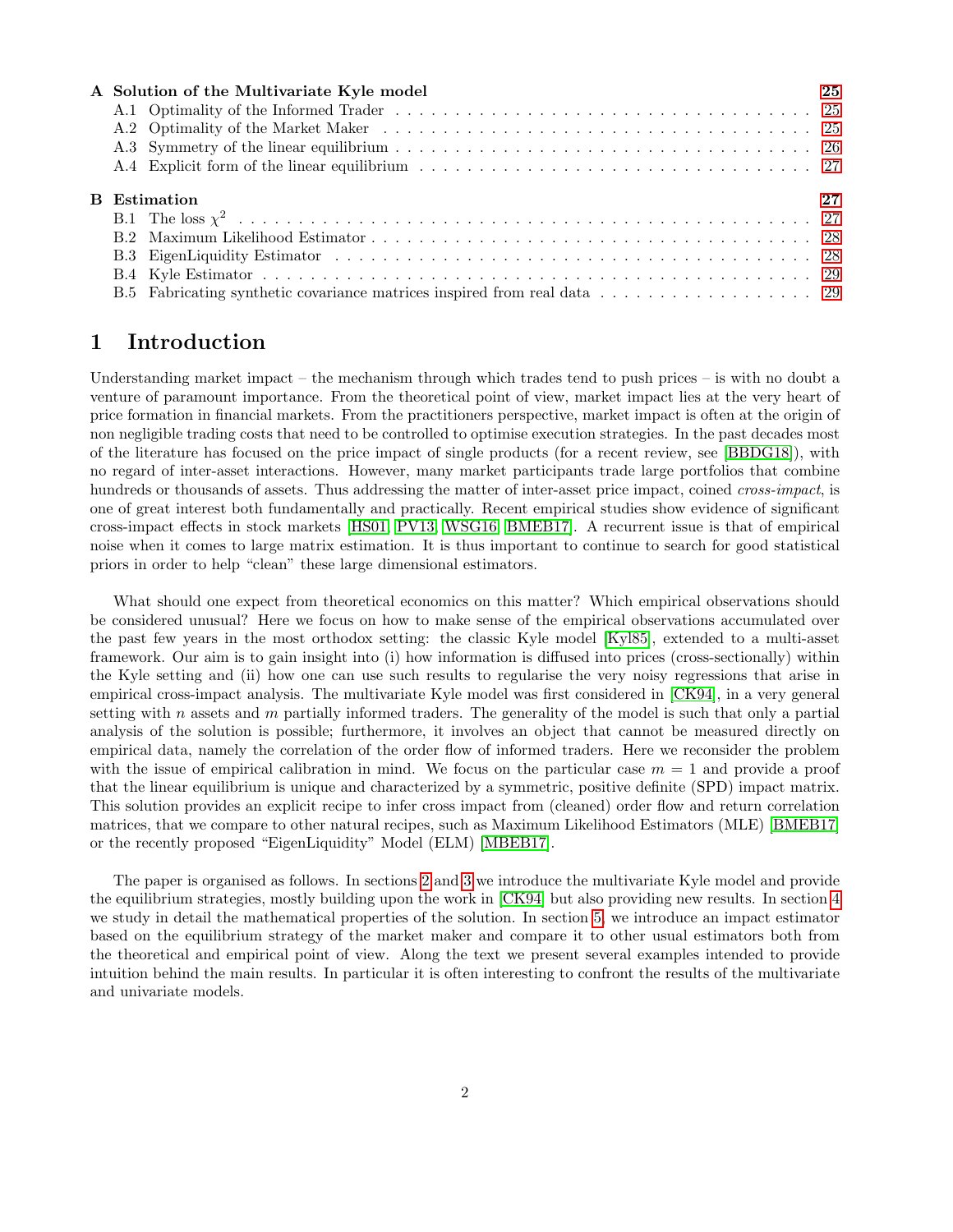In all the following bold uppercase symbols denote matrices, bold lower cases denote vectors and light lower cases denote scalars.

# <span id="page-2-0"></span>2 The Multivariate Kyle Model

In this section, we present in detail the multivariate Kyle setting and define the observables that would allow one to calibrate the model using empirical observables.

## <span id="page-2-1"></span>2.1 The Model

Consider a single-period economy where three representative agents trade  $n$  instruments. The agents are: an informed trader (IT) who has perfect information about the future prices  $v$ , a noise trader (NT) that trades in absence of any information due to exogenous reasons, and a competitive market maker (MM) that has the role of enforcing price efficiency. The dynamics of the model is set by the following rules.

- 1. A fundamental price v is sampled from a Gaussian distribution  $v \sim \mathcal{N}(p_0, \Sigma_0)$  where  $\Sigma_0$  is SPD. Only the IT knows the value of v in advance, while  $p_0$  and  $\Sigma_0$  are common knowledge. We denote the price deviation from its mean as  $\Delta v := v - p_0$ .
- 2. The IT and NT place simultaneously their orders of sizes  $x$  an  $u$  respectively. The bids of the NT  $u$  are sampled from a Gaussian distribution  $u \sim \mathcal{N}(0, \Omega)$  independent of the fundamental price, where  $\Omega$  is an invertible matrix.
- 3. The MM clears the excess demand  $\boldsymbol{y}$  at a clearing price p based on the total observed order imbalance  $y = x + u$ , that allows him/her to form the best estimation of the fundamental prices. These fundamental prices are then revealed.

The quantity  $x$  requested by the risk-neutral IT is such that he maximises the expectation of his utility function:

$$
\mathcal{U}_{IT}(\boldsymbol{x},\boldsymbol{p})=\boldsymbol{x}^{\top}(\boldsymbol{v}-\boldsymbol{p}). \qquad (1)
$$

Note that  $U_{IT}$  does not contain any risk penalty. While the introduction of such a penalty would affect some of the conclusions below, we decide to leave this interesting issue for future work. Consistent with the assumption that market making is competitive, the MM sets a price that matches in expectation  $v$  given the available public information, namely the total order imbalance  $\boldsymbol{\mathit{u}}$ :

<span id="page-2-4"></span>
$$
p = \mathbb{E}[v|y],\tag{2}
$$

where  $\mathbb{E}[\cdot]$  denotes average with respect to the distribution of v and u.

Clearly, the above setting is highly stylized and, on many counts, unrealistic.<sup>[1](#page-2-3)</sup> Still, this model is able to capture some of the essential ingredients of a reasonable price-formation process: the information owned by ITs gets encoded into a trading order imbalance  $x$  polluted by a noise  $u$ . In a competitive regime, MMs are expected to decode the information contained in the total order imbalance  $y = x + u$ , in order to provide the best possible prediction of the fundamental price v. This mechanically induces market impact: because the order imbalance  $y$  is correlated with the fundamental price, the traded price  $p$  will also display a correlation with the order imbalance  $y$ , by that providing a sensible measure of market impact.

#### <span id="page-2-2"></span>2.2 Observables

In order to gain insight on the implications of this model and in order to make testable predictions, one is required to provide some metrics that can be compared against market data. Luckily enough, the Gaussian nature of the setup allows one to only consider first- and second-order statistics (means and covariances) of

<span id="page-2-3"></span><sup>&</sup>lt;sup>1</sup>For example, the order flow in a Kyle setting has no temporal auto-correlations, whereas it is well known that the empirical order flow has long memory. See [\[BBDG18\]](#page-23-0) and [\[BMEB17\]](#page-23-4) for a recent discussion in the multivariate context.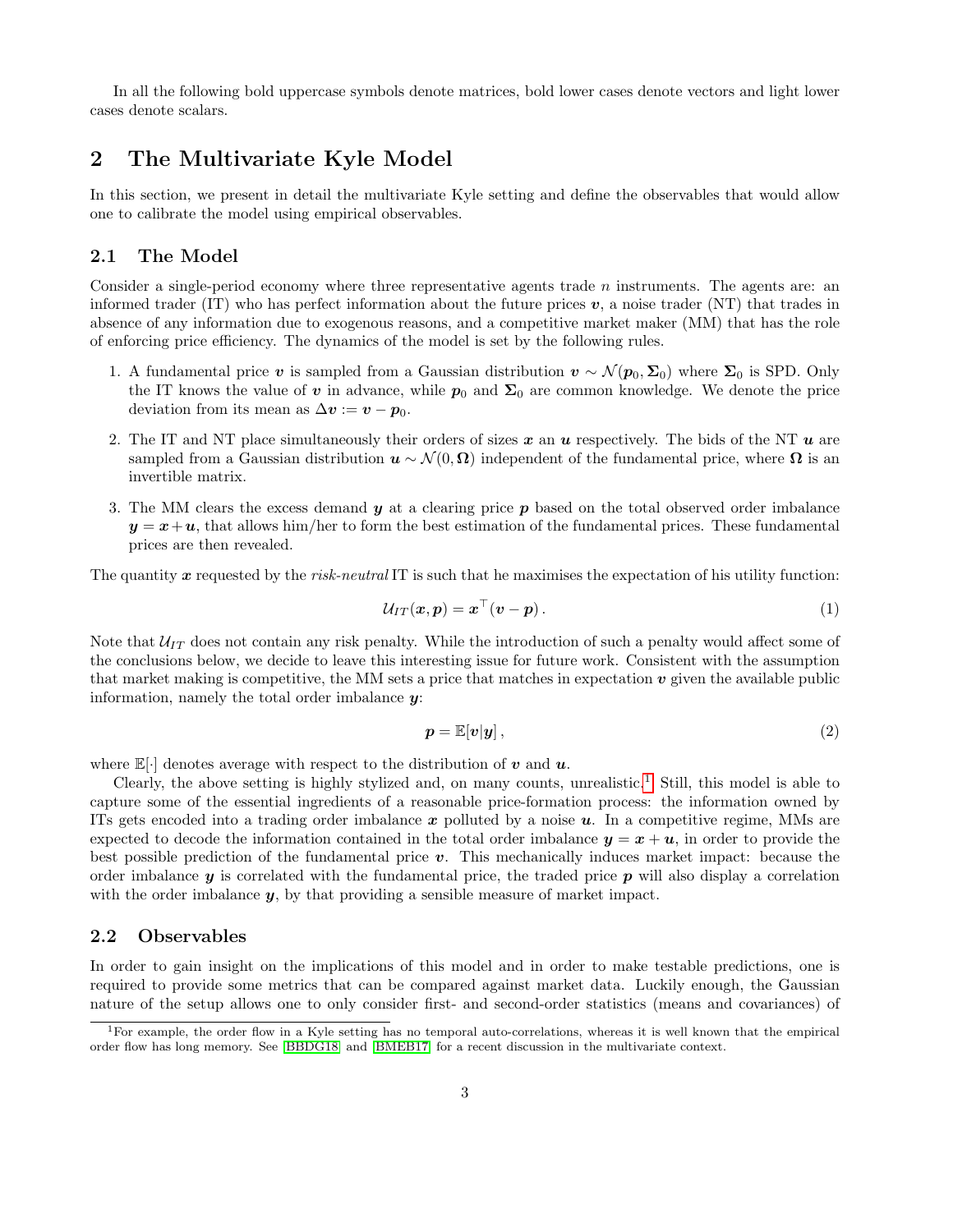prices and volumes in order to completely characterize the behavior of the model. Naturally, the fundamental parameters defining the model  $(\Omega, \Sigma_0)$  are not directly observable, and need to be inferred from the statistics of trades prices  $p$ , and of volumes  $y$ , which are the only physical observables of the model.

Prices Due to the price efficiency condition (see Eq. [\(2\)](#page-2-4)), the average traded price is equal to the average of the fundamental price, itself equal (for consistency) to the initial price:

$$
\mathbb{E}[\boldsymbol{p}] = \mathbb{E}[\boldsymbol{v}] = \boldsymbol{p}_0. \tag{3}
$$

However, the covariance of the traded price and that of the fundamental price have no reason to coincide:

$$
\mathbf{\Sigma} = \mathbb{C}[\boldsymbol{p}, \boldsymbol{p}] = \mathbb{E}[(\boldsymbol{p} - \boldsymbol{p}_0)(\boldsymbol{p} - \boldsymbol{p}_0)^\top], \tag{4}
$$

$$
\Sigma_0 = \mathbb{C}[v, v] = \mathbb{E}[(v - p_0)(v - p_0)^\top]. \tag{5}
$$

Further down we show that, at equilibrium,  $\Sigma$  and  $\Sigma_0$  are exactly proportional (see Eq. [\(24\)](#page-6-1)).

Volumes Due to the non-informed nature of the NT, the average order imbalance is fixed by the bias introduced by the IT, so that:

$$
\mathbb{E}[\boldsymbol{y}] = \mathbb{E}[\boldsymbol{x}] := \boldsymbol{x}_0. \tag{6}
$$

The relation between the portion of volume covariance due to the NT and the one due to the IT is more subtle, and is given by:

$$
\Omega^{\mathbf{d}} = \mathbb{C}[\mathbf{y}, \mathbf{y}] = \mathbb{C}[\mathbf{x}, \mathbf{x}] + \Omega, \qquad (7)
$$

where we have introduced what we have coined the *dressed volume covariance*  $\Omega^d$ , which is the physically observable quantity. Correspondingly, the bare volume covariance (i.e. not dressed by the noise contribution  $\Omega$ ) is  $\mathbb{C}[x,x]$ .

Response Ultimately, we are interested in characterising the expected price changes conditionally to a given trade imbalance: the response function, directly related to price impact. Within this model, the physical observables measuring such quantities, that we coin dressed responses, are:

$$
\boldsymbol{R}^{\mathrm{d}} = \mathbb{E}[(\boldsymbol{p} - \boldsymbol{p}_0)\boldsymbol{y}^{\top}] = \mathbb{C}[\boldsymbol{p}, \boldsymbol{y}], \qquad (8)
$$

<span id="page-3-1"></span>
$$
\boldsymbol{R}_{v}^{\mathrm{d}} = \mathbb{E}[(\boldsymbol{v} - \boldsymbol{p}_{0})\boldsymbol{y}^{\top}] = \mathbb{C}[\boldsymbol{v}, \boldsymbol{y}]. \tag{9}
$$

Due to the absence of correlations between the non-informed order imbalance  $u$  and  $v$ , one can relate the dressed responses with the responses with respect to  $x: R$  and  $R_v$ , that we coin bare responses, through

$$
\boldsymbol{R} = \mathbb{E}[(\boldsymbol{p} - \boldsymbol{p}_0)\boldsymbol{x}^\top] = \mathbb{C}[\boldsymbol{p}, \boldsymbol{x}] = \boldsymbol{R}^{\mathrm{d}} - \mathbb{C}[\boldsymbol{p}, \boldsymbol{u}], \qquad (10)
$$

$$
\boldsymbol{R}_v = \mathbb{E}[(\boldsymbol{v} - \boldsymbol{p}_0)\boldsymbol{x}^\top] = \mathbb{C}[\boldsymbol{v}, \boldsymbol{x}] = \boldsymbol{R}_v^{\mathrm{d}}.
$$
\n(11)

Interestingly, while the fundamental prices are insensitive to the level of noise trading, the traded prices incorporate some degree of mispricing due to the spurious correlations between the total order imbalance y and the fundamental prices  $v$ .

# <span id="page-3-0"></span>3 Equilibrium strategies

In this section we characterise the equilibrium strategies of the multivariate Kyle model. Although most of the results can be inferred from the seminal work of Caballé and Krishnan [\[CK94\]](#page-23-6), we believe it is useful to provide a streamlined version of our own proofs, which we present in a more pedagogical and in some cases more compact form and within which several theoretical issues and empirical implications can be discussed explicitly.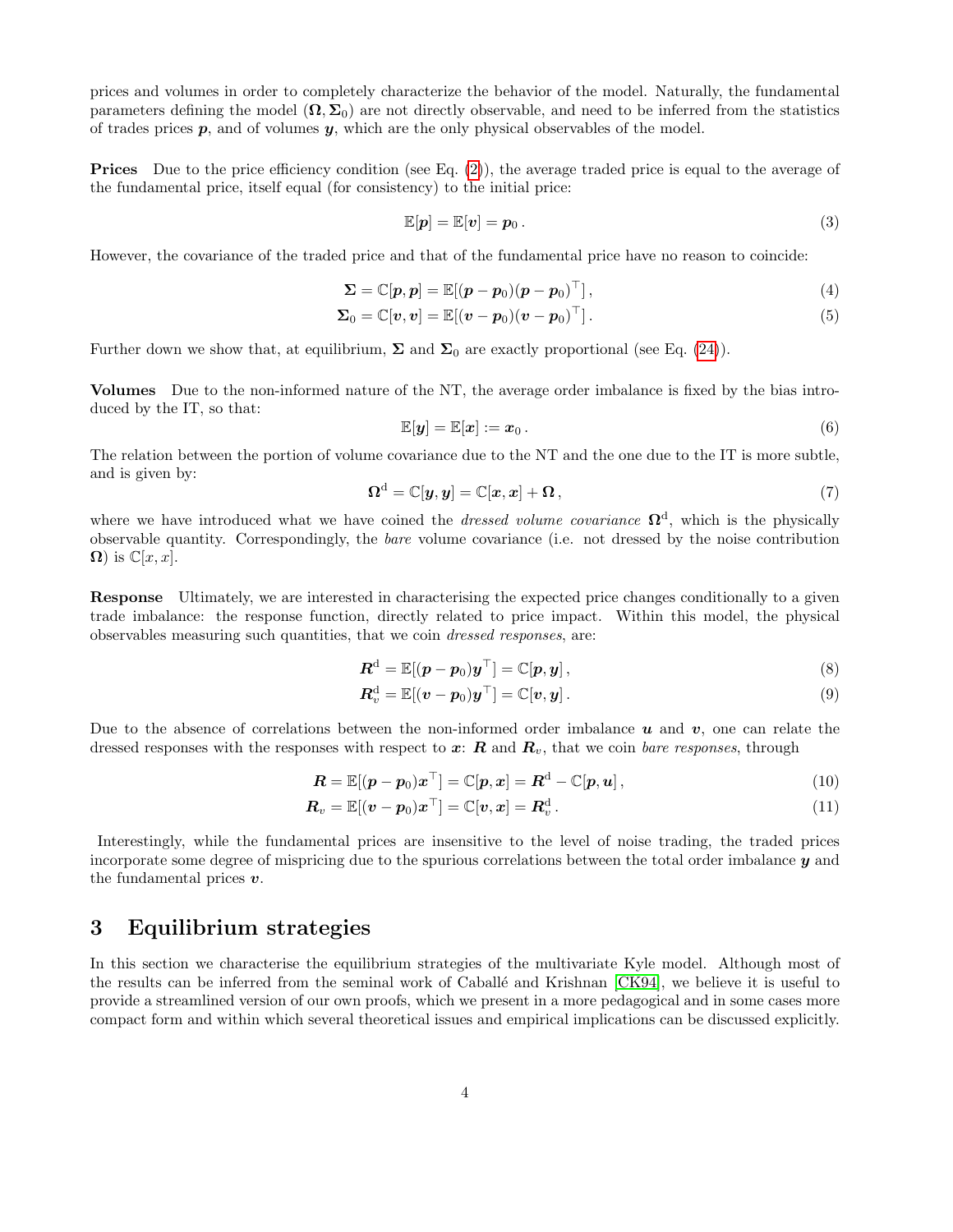## <span id="page-4-0"></span>3.1 Linear equilibrium

Our main result is the existence of a unique linear equilibrium as defined below, whose structure can be expressed analytically.

**Definition 1** (Linear equilibrium). By linear equilibrium, we mean a set of strategies in which the MM fixes the traded prices  $p$  and the IT fixes their bid  $x$  by means of linear rules

$$
p = \mu + \Lambda y, \tag{12}
$$

<span id="page-4-1"></span>
$$
x = \alpha + Bv, \tag{13}
$$

such that the two following conditions are satisfied:

1. Profit maximization: for all alternative strategies with  $x' \neq x$ ,

$$
\mathbb{E}[\mathcal{U}_{\mathrm{IT}}(\bm{x}, \bm{p})|\bm{v}] > \mathbb{E}[\mathcal{U}_{\mathrm{IT}}(\bm{x}', \bm{p})|\bm{v}].
$$

2. Price efficiency: The price  $p$  satisfies  $(2)$ .

Based on the assumption of a linear strategy for the MM as given in Eq. [\(12\)](#page-4-1), we obtain the following results (proofs are provided in App. [A\)](#page-24-0).

<span id="page-4-2"></span>**Proposition 1.** Imposing the linear pricing rule [\(12\)](#page-4-1) for the MM implies that a rational IT will also set the order imbalance  $x$  as a linear function of the imbalance, with:

<span id="page-4-3"></span>
$$
\boldsymbol{x} = \frac{1}{2} \boldsymbol{\Lambda}_{\mathrm{S}}^{-1} (\boldsymbol{v} - \boldsymbol{\mu}), \qquad (14)
$$

where  $\Lambda_S$  denotes the symmetric part of  $\Lambda$ . Furthermore, the profit maximization condition for the IT's strategy implies that  $\Lambda_{\rm S}$  has to be positive-definite (PD).

Eq. [\(12\)](#page-4-1) shows that  $\Lambda$  plays the role of adjusting the traded price level p proportionally to the imbalance y. Proposition [1](#page-4-2) shows that  $\Lambda$  also plays the role of setting the order imbalance from the informed trader x given the knowledge of the fundamental price  $v$ . Moreover, Eq. [\(14\)](#page-4-3) together with Eq. [\(12\)](#page-4-1) imply that both the order imbalance  $y$  and the traded price  $p$  are normally distributed random variables, due to stability of the Gaussian distribution under convolution. This last property is at the core of the following proposition.

<span id="page-4-6"></span>Proposition 2. Assuming a linear strategy for the IT as in Eq. [\(14\)](#page-4-3) implies that the parameters of the pricing rule of Eq.  $(12)$  for the MM are given by:

<span id="page-4-4"></span>
$$
\mu = p_0 - \Lambda y_0, \n\Lambda = R_v^{\rm d} (\Omega^{\rm d})^{-1}.
$$
\n(15)

Note that  $y_0$ ,  $\mathbb{R}^d_v$  and  $\Omega^d$  depend on  $x$ , and therefore of  $\Lambda_S$ . Substituting [\(15\)](#page-4-4) into Eq. [\(14\)](#page-4-3) allows to close the system and find an equation for  $\Lambda$ . Note however that the as obtained system has many possible solutions. To constrain the latter we must impose the profit maximization condition introduced in Proposition [1.](#page-4-2)

<span id="page-4-7"></span>**Proposition 3.** Assume that there exists a solution to the utility maximization problem of the IT of the form given by Eq.  $(14)$ , and to the pricing rule for the MM given by Eqs.  $(12)$  and  $(15)$ . Then, the profit maximization condition that  $\Lambda_S$  has to be PD implies that  $\Lambda$  is symmetric and satisfies the equation:

<span id="page-4-5"></span>
$$
\frac{1}{4}\Sigma_0 = \Lambda \Omega \Lambda. \tag{16}
$$

The symmetry of  $\Lambda$  leads to a unique solution that can be expressed in terms of the parameters of the The symmetry of  $\Lambda$  leads to a unique solution that can be expressed in terms of the parameters of the problem (i.e.  $\Sigma_0$  and  $\Omega$ ). Denoting by  $\sqrt{Y}$  the unique (see Lemma [1](#page-25-1) in App. [A.3\)](#page-25-0) PD solution of the matrix equation  $\boldsymbol{X}\boldsymbol{X} = \boldsymbol{Y}$  for a SPD  $\boldsymbol{Y}$  we introduce the following theorem: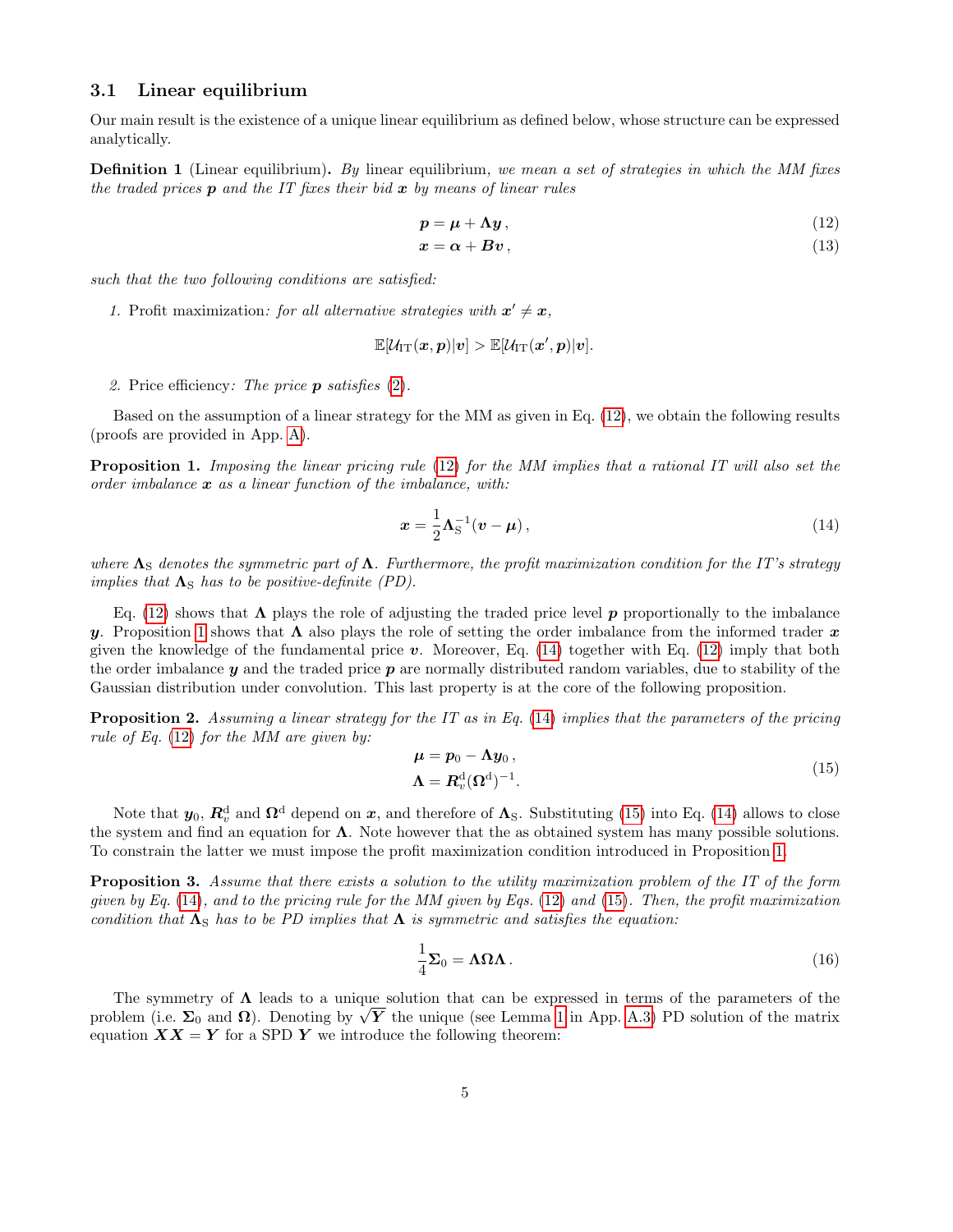<span id="page-5-0"></span>**Theorem 1** (Existence and unicity of the linear equilibrium). There exists a unique linear equilibrium given by the strategies  $(12)$  and  $(14)$  where:

<span id="page-5-1"></span>
$$
\Lambda = \frac{1}{2} \mathcal{R}^{-1} \sqrt{\mathcal{R} \Sigma_0 \mathcal{L}} \mathcal{L}^{-1} \,, \tag{17}
$$

$$
\mathbf{y}_0 = 0, \tag{18}
$$

$$
\mu = p_0. \tag{19}
$$

Here  $\mathcal{L}, \mathcal{R}$  are a factorisation of the matrix  $\mathbf{\Omega} = \mathcal{L}\mathcal{R}$  satisfying  $\mathcal{L} = \mathcal{R}^{\top}$ .

Note that the existence result is a special case of Proposition 3.1 from Ref. [\[CK94\]](#page-23-6), specialised to the case of a single IT with perfect information. Nonetheless, the absence of other equilibria with non-symmetric Λ lacked a published proof (although a similar discussion can be found in an unpublished paper by Caballé and Krishnan  $[CK^+90]$  $[CK^+90]$ . Because the symmetry property of  $\Lambda$  has crucial consequences on both price formation and pricing (see discussion in Sections [4](#page-9-0) and [5\)](#page-12-0) we believe that ruling out the existence of non-symmetric equilibria is an important step in the analysis of the multivariate Kyle model. This is the main novel theoretical contribution of the present paper.

**Example [1](#page-5-0)** (Solution of the univariate Kyle model). The specialisation of Theorem 1 to the  $n = 1$  case in which only one asset is traded yields the well-known solution derived in [\[Kyl85\]](#page-23-5) (light lower case symbols are scalar versions of the bold upper case and bold lower case ones):

$$
\lambda = \frac{1}{2} \sqrt{\frac{\sigma_0}{\omega}},\tag{20}
$$

indicating that the constant of proportionality between price and imbalances scales with the amount of price that atting that the constant of proportionality between price and thoulances scales with the amount of price<br>fluctuations  $\sqrt{\sigma_0}$  and is inversely proportional to the typical fluctuations of the noise  $\sqrt{\omega}$ . Intuitiv price deviations the rational MM expects, the more weight he should give to volume imbalances in order to forecast the fundamental price to the imbalances. On the other hand, the more noise there is in the system, the less the volume signal is reliable, so that the traded price is closer to the uninformed prior  $p_0$ .

It is important to note that Eq. [\(16\)](#page-4-5) alone does not imply symmetry of  $\Lambda$ , as it is necessary to further impose PDness in order to obtain symmetry. In fact, there are symmetric solutions to [\(16\)](#page-4-5) that are not PD. These solutions lead to efficient traded prices but they do not optimise the IT's utility.

**Example 2** (Saddle point solutions). Let x be a strategy of the form given in [\(14\)](#page-4-3) and let  $\mu = p_0$  and let  $\Lambda$ be a symmetric but not PD solution of [\(16\)](#page-4-5). By construction, the gradient of  $\mathbb{E}[U_{IT}]$  with respect to x at this point is zero, satisfying the first order condition for the IT, but this does not guarantee that it is a maximum. We now take an arbitrary perturbation of the strategy  $x + \delta x$  and compute the difference in utility between the two strategies:

$$
\delta \mathbb{E}[\mathcal{U}_{IT}] = \mathbb{E}[\mathcal{U}_{IT}](\boldsymbol{x}) - \mathbb{E}[\mathcal{U}_{IT}](\boldsymbol{x} + \delta \boldsymbol{x}) \n= \mathbb{E}[2\boldsymbol{x}^\top \boldsymbol{\Lambda} \delta \boldsymbol{x} + \delta \boldsymbol{x}^\top \boldsymbol{\Lambda} \delta \boldsymbol{x} - \delta \boldsymbol{x}^\top (\boldsymbol{v} - \boldsymbol{p}_0)] \n= \delta \boldsymbol{x}^\top \boldsymbol{\Lambda} \delta \boldsymbol{x}.
$$

One can see that  $\delta \mathbb{E}[U_{IT}]$  is always positive for arbitrary  $\delta x$  if and only if  $\Lambda$  is PD. Without the second order condition the IT could find better strategies than x meaning that the solution that corresponds to that  $\Lambda$  is not an equilibrium but a saddle point. In fact, when  $\Lambda$  is not PD,  $\mathbb{E}[U_{IT}]$  can be arbitrarily large.

In such a case, the IT would trade arbitrarily large quantities of some linear combinations of assets, and no equilibrium would be possible. Imposing a PD impact matrix  $\Lambda$  allows the MM to fix the optimal strategy of the IT, which otherwise would be undetermined – at least in the absence of a further risk penalty in the IT utility function.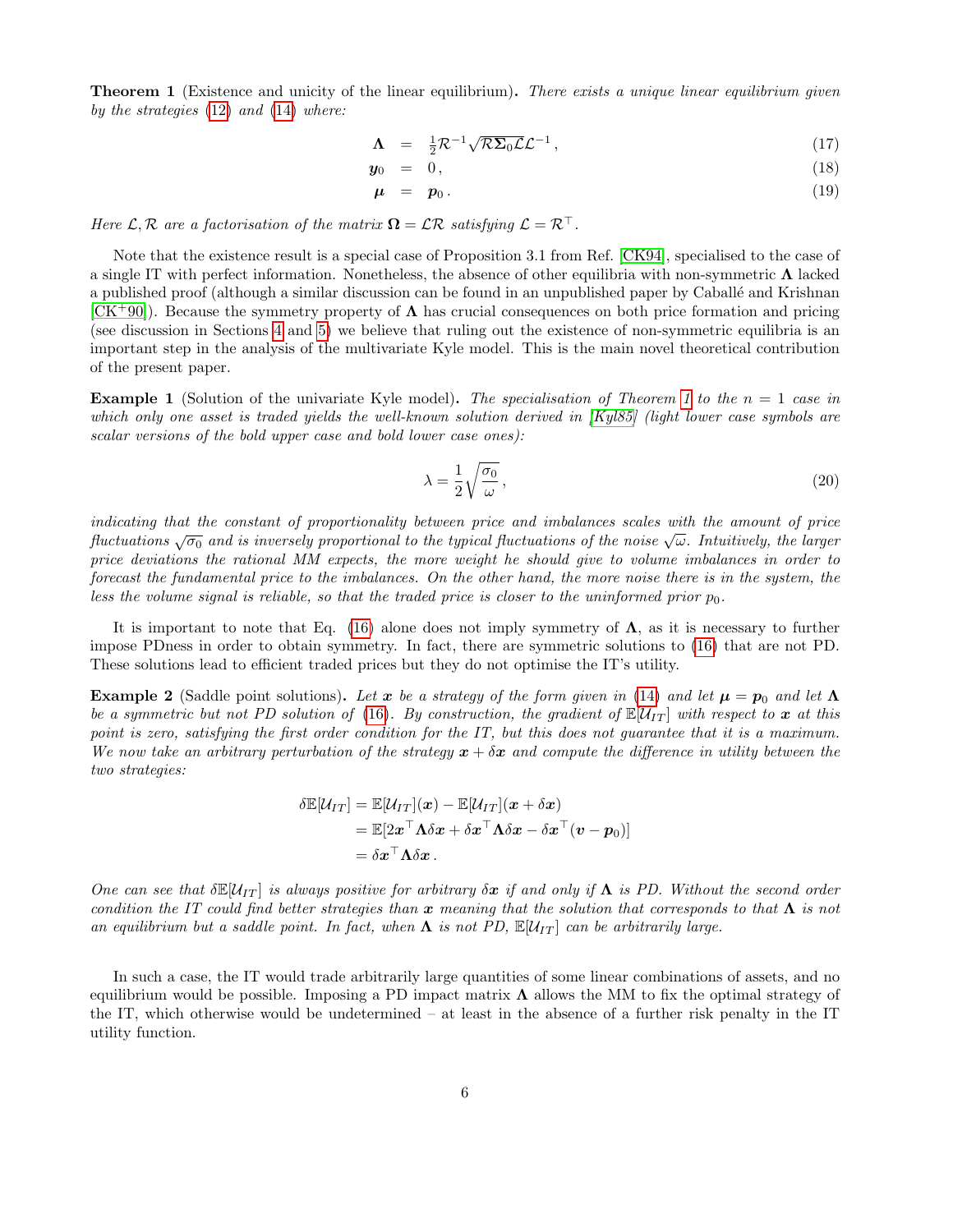## <span id="page-6-0"></span>3.2 Price and volume covariances of the equilibrium solution

We now investigate what are the testable implications of the linear equilibrium described above. Here, we provide the relations between the observables that one would measure in such a situation.

Proposition 4 (Camouflage). In the equilibrium, the expectation of the dressed order imbalance is equal to:

<span id="page-6-2"></span>
$$
\mathbf{y}_0 = \mathbb{E}[\mathbf{y}] = \mathbb{E}[\mathbf{x}] = 0.
$$
 (21)

The IT order imbalance covariance can be expressed as:

<span id="page-6-3"></span>
$$
\mathbb{C}[\boldsymbol{x}, \boldsymbol{x}] = \boldsymbol{\Omega} \,,\tag{22}
$$

implying that:

<span id="page-6-5"></span>
$$
\Omega^d = 2\Omega \,. \tag{23}
$$

*Proof.* The results in  $(21)$  and  $(22)$  are obtained by directly evaluating the expectations:

$$
\mathbb{E}[\boldsymbol{x}] = \frac{1}{2} \boldsymbol{\Lambda}^{-1} \mathbb{E}[\boldsymbol{v} - \boldsymbol{p}_0] = 0 \,,
$$
  

$$
\mathbb{C}[\boldsymbol{x}, \boldsymbol{x}] = \frac{1}{4} \boldsymbol{\Lambda}^{-1} \mathbb{E}[(\boldsymbol{v} - \boldsymbol{p}_0)(\boldsymbol{v} - \boldsymbol{p}_0)^\top] \boldsymbol{\Lambda}^{-1} = \frac{1}{4} \boldsymbol{\Lambda}^{-1} \boldsymbol{\Sigma}_0 \boldsymbol{\Lambda}^{-1} = \boldsymbol{\Omega} \,.
$$

The last result follows trivially from [\(22\)](#page-6-3) and the definition of  $\Omega^d$ .

This result implies that, in addition to matching the trading level of the NT in order to conceal his information (as obtained in the one-dimensional case), the IT is required to match the directions in which the NT trades (i.e. the eigenvectors of  $\Omega$ ) such that the trading behaviour of the IT is indistinguishable from that of the NT. An even more interesting consequence of this behaviour is given in the next proposition.

**Proposition 5** (Information diffusion). The fundamental price covariance and the traded price covariance in the equilibrium are related by:

<span id="page-6-1"></span>
$$
\Sigma = \frac{1}{2} \Sigma_0 \,. \tag{24}
$$

Furthermore, the residual information is

$$
\mathbb{C}[v, v|p] = \mathbb{C}[v, v] - \mathbb{C}[v, p]\mathbb{C}[p, p]^{-1}\mathbb{C}[p, v] \n= \Sigma_0 - B\Lambda\Sigma_0\Sigma^{-1}\Sigma_0\Lambda^\top B^\top
$$
\n(25)

which at equilibrium reads

$$
\mathbb{C}[\boldsymbol{v}, \boldsymbol{v}|\boldsymbol{p}] = \frac{1}{2} \boldsymbol{\Sigma}_0.
$$
\n(26)

Proof. The traded price covariance is obtained as:

<span id="page-6-4"></span>
$$
\Sigma = \mathbb{C}[p, p] = \Lambda \Omega^d \Lambda^\top = 2\Lambda \Omega \Lambda = \frac{1}{2} \Sigma_0,
$$
\n(27)

where the last equality comes from Eq. [\(73\)](#page-25-2) in App. [A.3.](#page-25-0) To find the residual information on needs to compute the covariance between traded prices and fundamental prices:

$$
\mathbb{C}[\boldsymbol{v},\boldsymbol{p}] = \boldsymbol{B}\boldsymbol{\Lambda}\mathbb{C}[\boldsymbol{v},\boldsymbol{v}] = \boldsymbol{B}\boldsymbol{\Lambda}\boldsymbol{\Sigma}_0.
$$

 $\Box$ 

 $\Box$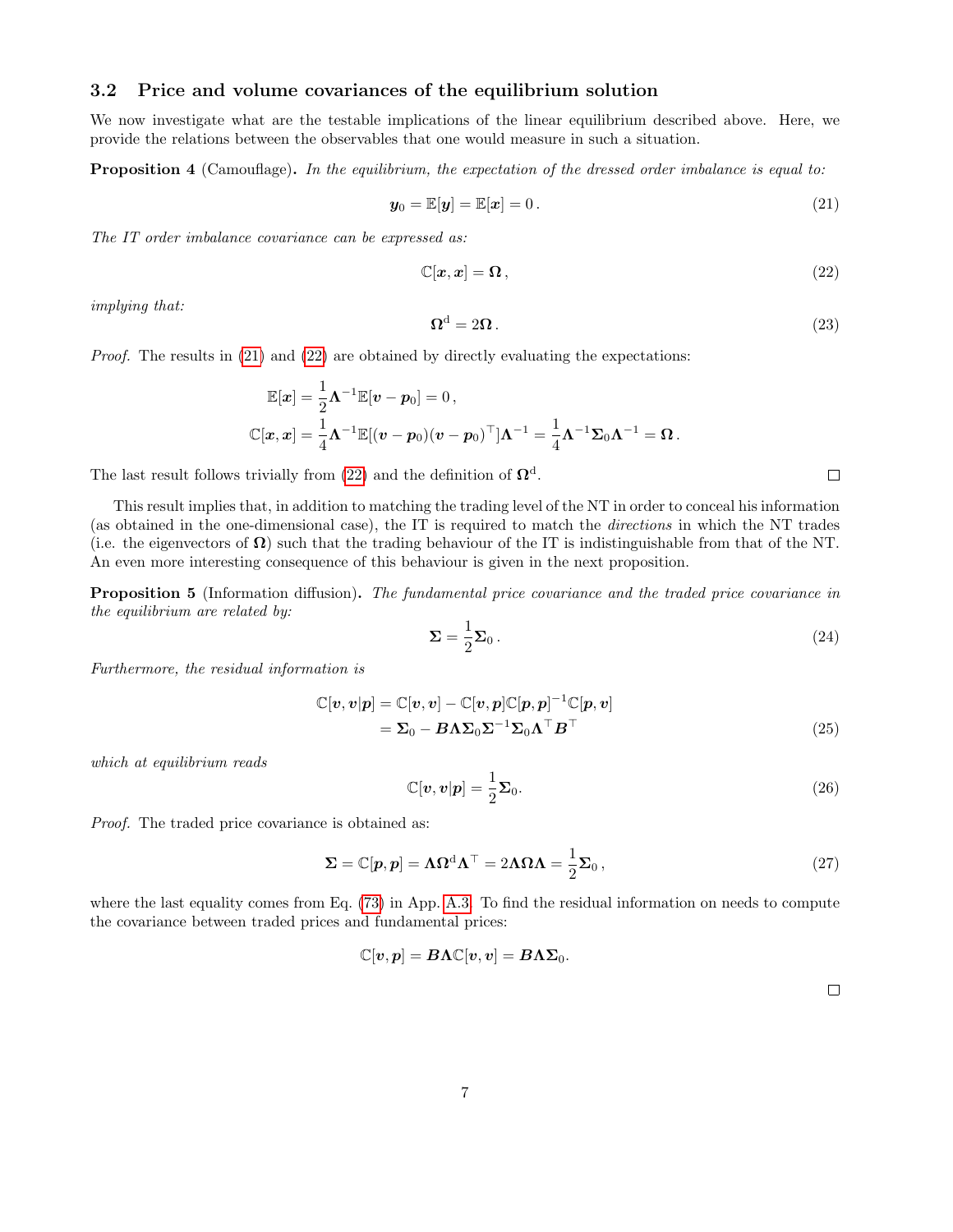While the fact that the two covariances are related is expected, the fact that they are proportional to one another is non-trivial. Furthermore [\(27\)](#page-6-4) implies that the role of the impact matrix  $\Lambda$  is to "rotate" the fluctuations of the volume in the direction of the fluctuations of the fundamental price. The intuition behind this behaviour is that due to camouflage the IT will trade in the same direction as the NT. Hence, a rational MM trying to enforce price efficiency will be required to convert fluctuations along the principal components of  $\Omega$ into forecasts of price fluctuations along the principal components of  $\Sigma_0$ , thus matching the expected covariance  $\Sigma_0$ . The fact that the proportionality constant is equal to  $1/2$  (only half of the information is revealed) is of minor importance, and is a consequence of the single-period feature of the model. Extending the Kyle framework to multiple time steps would turn the constant factor 1/2 into a time-varying function expressing the rate at which information is incorporated into prices (see the original Kyle paper [\[Kyl85\]](#page-23-5) for the single asset case and [\[Vit12,](#page-23-9) [Las04\]](#page-23-10) for respectively the discrete and continuous multi-asset case).

Finally, it is interesting to characterise the responses in the context of a multivariate Kyle model.

**Proposition 6** (Responses). The propositions above and Eq. [\(10\)](#page-3-1) imply that

<span id="page-7-2"></span>
$$
\boldsymbol{R}_v = \boldsymbol{R}_v^{\mathrm{d}} = \boldsymbol{R}^{\mathrm{d}} = 2\boldsymbol{R} = \frac{1}{2}\boldsymbol{\Sigma}_0\boldsymbol{\Lambda}^{-1},\tag{28}
$$

 $\Box$ 

so that the responses are uniquely determined by  $\Sigma_0$  and  $\Lambda$ .

Proof. The equilibrium values of the responses are found by plugging the equilibrium strategies on their definitions:

$$
\begin{aligned} \boldsymbol{R}_{v}^{\text{d}}=\boldsymbol{R}_{v}=\mathbb{E}[(\boldsymbol{v}-\boldsymbol{p}_{0})\boldsymbol{x}^{\top}]=\frac{1}{2}\mathbb{E}[(\boldsymbol{v}-\boldsymbol{p}_{0})(\boldsymbol{v}-\boldsymbol{p}_{0})^{\top}]\boldsymbol{\Lambda}^{-1}=\frac{1}{2}\boldsymbol{\Sigma}_{0}\boldsymbol{\Lambda}^{-1}\,,\\ \boldsymbol{R}^{\text{d}}=\mathbb{E}[(\boldsymbol{p}-\boldsymbol{p}_{0})\boldsymbol{y}^{\top}]=\boldsymbol{\Lambda}\mathbb{E}[\boldsymbol{y}\boldsymbol{y}^{\top}]=2\boldsymbol{\Lambda}\boldsymbol{\Omega}=\frac{1}{2}\boldsymbol{\Sigma}_{0}\boldsymbol{\Lambda}^{-1}\,,\\ \boldsymbol{R}=\mathbb{E}[(\boldsymbol{p}-\boldsymbol{p}_{0})\boldsymbol{x}^{\top}]=\boldsymbol{\Lambda}\mathbb{E}[\boldsymbol{x}\boldsymbol{x}^{\top}]=\boldsymbol{\Lambda}\boldsymbol{\Omega}=\frac{1}{4}\boldsymbol{\Sigma}_{0}\boldsymbol{\Lambda}^{-1}\,. \end{aligned}
$$

An interesting consequence of this proposition is that within the present framework, the dressed responses should be entirely determined by  $\Sigma_0$  and  $\Omega$  alone. In Section [5](#page-12-0) we will see how this naturally leads to the calibration of an impact model in which part of the estimation noise can be reduced by imposing the response structure above as a reasonable prior. Finally, note that while the dressed and bare responses of the fundamental price coincide, the dressed response of the traded price is a factor 2 larger than the bare response, due to the spurious correlations between prices and volume transiently introduced by the NT.

#### <span id="page-7-0"></span>3.3 Utilities and competitive market making

In this model the utilities of the three agents are such that they sum to zero:

$$
\begin{array}{rcl} \mathcal{U}_{IT} & = & -\boldsymbol{x}^\top (\boldsymbol{p} - \boldsymbol{v}) \, , \\ \mathcal{U}_{NT} & = & -\boldsymbol{u}^\top (\boldsymbol{p} - \boldsymbol{v}) \, , \\ \mathcal{U}_{MM} & = & (\boldsymbol{x} + \boldsymbol{u})^\top (\boldsymbol{p} - \boldsymbol{v}) \, . \end{array}
$$

It is thus interesting to characterise how utilities are transferred from one agent to the other at equilibrium.

<span id="page-7-1"></span>**Proposition 7** (Utilities at equilibrium). The utilities of the three agents at equilibrium are equal to

$$
\mathbb{E}[\mathcal{U}_{IT}] = \text{tr}(\boldsymbol{R}), \qquad (29)
$$

$$
\mathbb{E}[\mathcal{U}_{NT}] = -\mathrm{tr}(\boldsymbol{R}), \qquad (30)
$$

$$
\mathbb{E}[\mathcal{U}_{MM}] = 0. \tag{31}
$$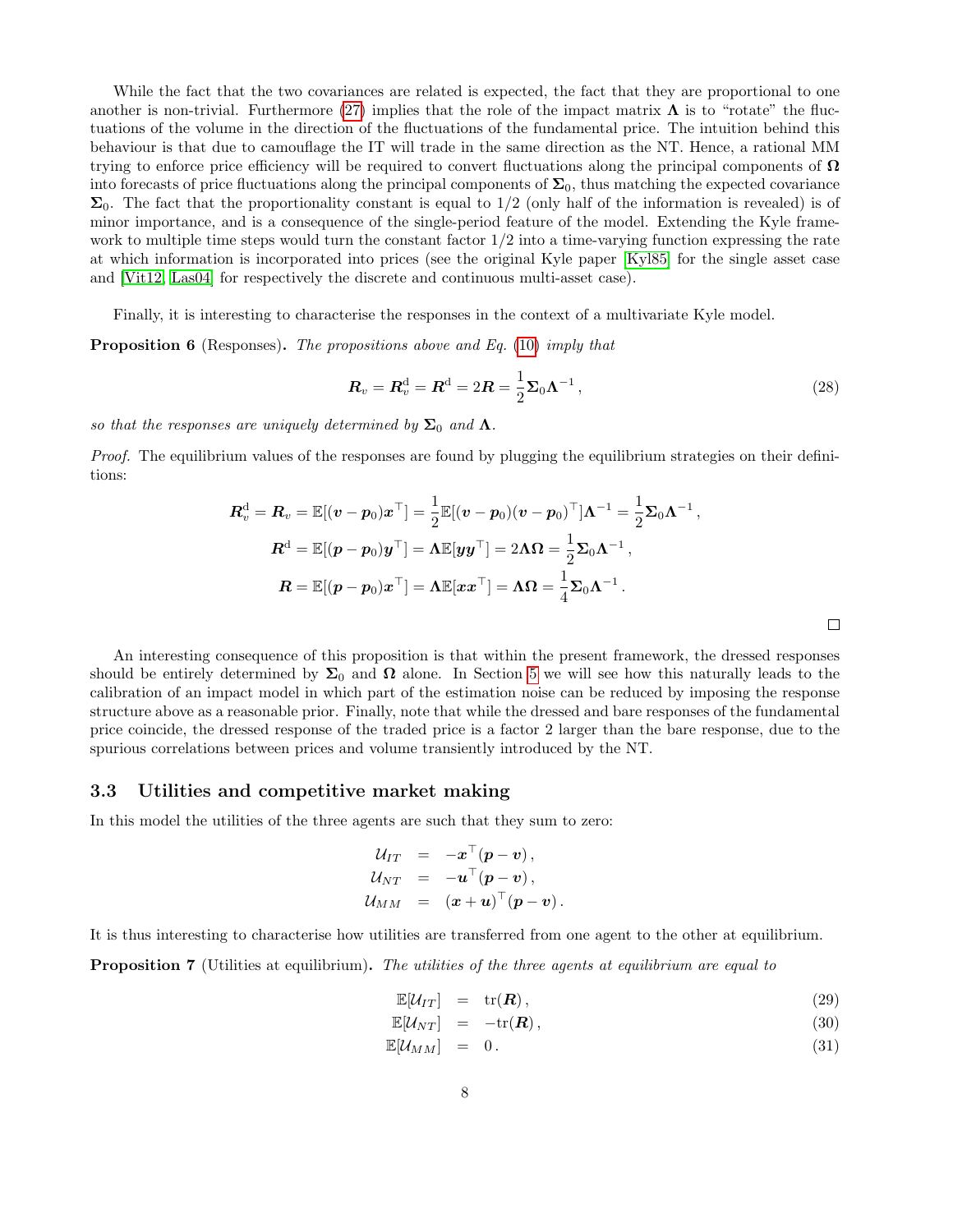Proof.

$$
\mathbb{E}[\mathcal{U}_{IT}] = -\mathbb{E}[\boldsymbol{x}^\top(\boldsymbol{p}-\boldsymbol{v})] = \text{tr}(\mathbb{E}[\boldsymbol{v}\boldsymbol{x}^\top] - \mathbb{E}[\boldsymbol{p}\boldsymbol{x}^\top]) = \text{tr}(\boldsymbol{R}_v - \boldsymbol{R}) = \text{tr}(\boldsymbol{R}),
$$
  
\n
$$
\mathbb{E}[\mathcal{U}_{NT}] = -\mathbb{E}[\boldsymbol{u}^\top(\boldsymbol{p}-\boldsymbol{v})] = \text{tr}(\mathbb{E}[\boldsymbol{v}\boldsymbol{u}^\top] - \mathbb{E}[\boldsymbol{p}\boldsymbol{u}^\top]) = \text{tr}(0 - \boldsymbol{R}) = -\text{tr}(\boldsymbol{R}),
$$
  
\n
$$
\mathbb{E}[\mathcal{U}_{MM}] = -\mathbb{E}[\mathcal{U}_{IT}] - \mathbb{E}[\mathcal{U}_{NT}] = 0.
$$

 $\Box$ 

As in the standard Kyle model, the linear equilibrium of the Multivariate Kyle Model is such that wealth is transferred from the NT to the IT, which is able to capitalise his informational advantage. The role of the MM is more subtle: we assumed that the MM enforces an efficient price, hence by construction he is not optimising his wealth. However, as we show in Proposition [7,](#page-7-1) imposing price efficiency through the pricing rule [\(2\)](#page-2-4) results in a break-even for the MM in the sense that the expectation of his utility is 0. In the next example we show that the contrary is not true: imposing the break-even condition for the MM is in general not sufficient to ensure efficient prices.

**Example 3** (Efficient prices and break-even condition). Consider the break-even condition  $\mathbb{E}[U_{MM}] = 0$ . The expected utility of the MM in the univariate model reads:

$$
\mathbb{E}[\mathcal{U}_{MM}] = \frac{1}{2}(\mu - p_0)^2 \lambda^{-1} + \lambda \omega^{\rm d} - r_v^{\rm d} = 0.
$$

Imposing  $\mu = p_0$  rules out the presence of complex solutions regardless of  $r_v^d$  and  $\omega^d$  and therefore:

$$
\lambda = r_v^d / \omega^d ,
$$
  

$$
\mu = p_0 .
$$

Hence in one dimension a break-even condition for the MM, together with the requirement  $\mu = p_0$  is equivalent to imposing price efficiency. This equivalence stems from the low dimensionality of the system because when we impose the break-even condition in one dimension we obtain one equation for one parameter  $(\mu)$  is fixed by imposing that the solution has to be real for any choice of parameters).

In the multivariate Kyle model this is not the case. In particular, the break-even condition writes

$$
\mathbb{E}[\mathcal{U}_{MM}] = \text{tr}\left(\frac{1}{2}(\boldsymbol{\mu} - \boldsymbol{p}_0)(\boldsymbol{\mu} - \boldsymbol{p}_0)^\top \boldsymbol{\Lambda}_{\mathrm{S}}^{-1} + \boldsymbol{\Lambda} \boldsymbol{\Omega}^{\mathrm{d}} - \boldsymbol{R}_v\right) = 0.
$$

In this case we obtain again one equation but we now need to fix  $\sim n^2$  parameters. This means that there are many ways to break-even while only one is efficient. In a more restrictive setting where the MM has to break-even for each asset individually, the condition can be written as:

<span id="page-8-0"></span>
$$
\operatorname{diag}\left(\frac{1}{2}(\boldsymbol{\mu} - \boldsymbol{p}_0)(\boldsymbol{\mu} - \boldsymbol{p}_0)^\top \boldsymbol{\Lambda}_\mathrm{S}^{-1} + \boldsymbol{\Lambda} \boldsymbol{\Omega}^\mathrm{d} - \boldsymbol{R}_v\right) = 0. \tag{32}
$$

In this case there are n equations, which are still not enough to fix  $\sim n^2$  parameters.

Therefore, in one dimension the condition  $\mathbb{E}[U_{MM}] = 0$  is both a necessary and sufficient condition for the prices to be efficient. In multiple dimensions, although  $\mathbb{E}[\mathcal{U}_{MM}] = 0$  is still is a consequence of price efficiency, the converse is not true, as clarified in the next remark.

Remark 1 (Sufficient and necessary conditions for efficiency). The asset-wise break even condition [\(32\)](#page-8-0) can be also written as:

<span id="page-8-1"></span>
$$
\mathbb{E}[(p_i - v_i)y_i] = 0 \t\t(33)
$$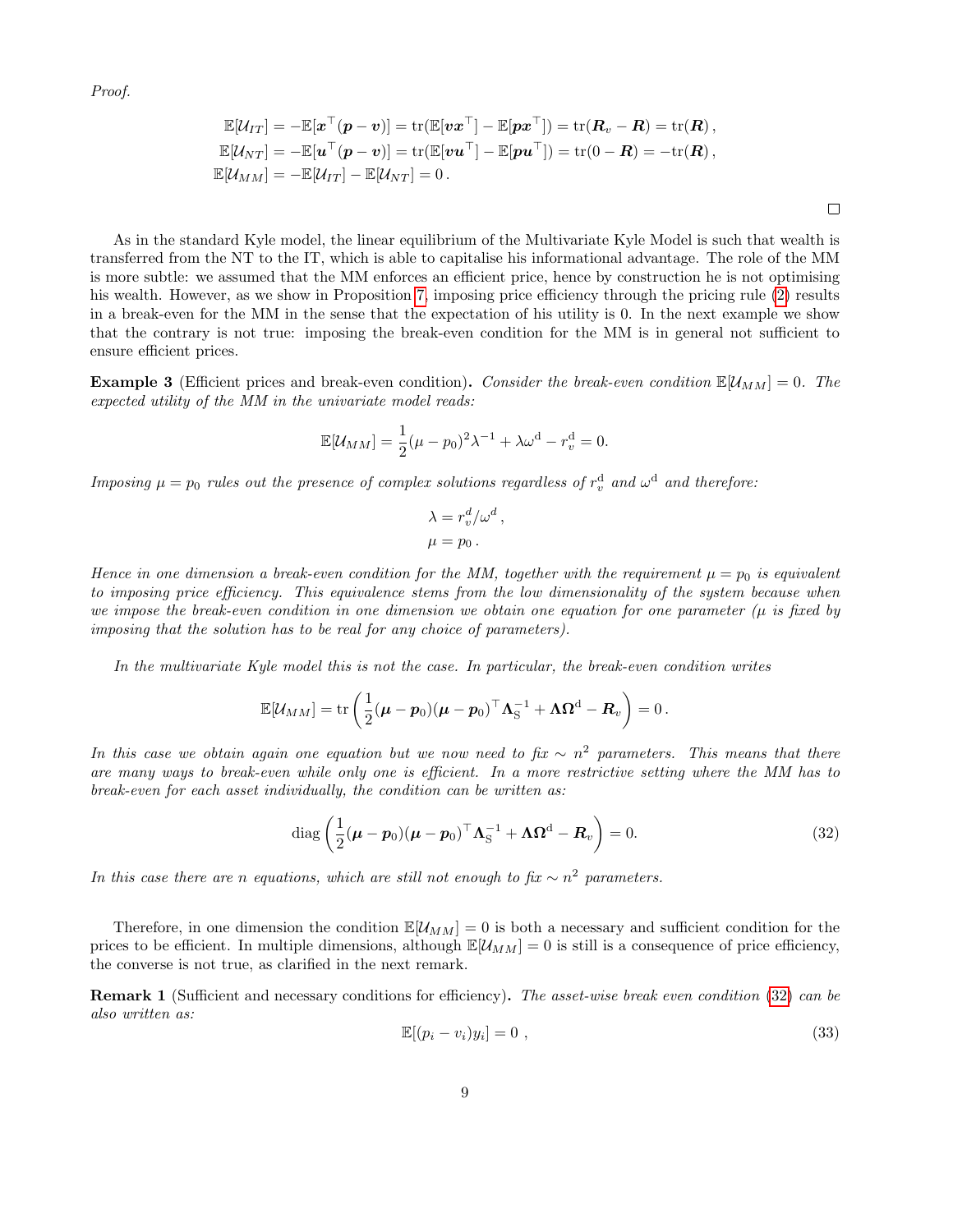for each asset i. Under the assumption  $\mu = p_0$  and in matrix form, [\(33\)](#page-8-1) leads to

$$
0 = \text{diag}(\mathbb{E}[(\boldsymbol{p} - \boldsymbol{v})\boldsymbol{y}^{\top}])
$$
  
= diag( $\Lambda \mathbb{E}[\boldsymbol{y}\boldsymbol{y}^{\top}] - \mathbb{E}[\boldsymbol{v}\boldsymbol{y}^{\top}])$   
= diag( $\Lambda \Omega^{\text{d}} - \boldsymbol{R}_v$ )

which corresponds to the diagonal of  $(15)$ . In order to recover  $(15)$  (and not only its diagonal) we need the off-diagonal version of equation [\(33\)](#page-8-1):

$$
\mathbb{E}[(p_i - v_i)y_j] = 0,
$$

for  $j \neq i$ . Unfortunately, these terms are not directly related to any utility, and merely indicate that in order to prices to be efficient, the MM should destroy any correlation between the order flow  $y_j$  and the mispricing  $p_i - v_i$ .

Hence, whereas in one dimension the behavior of a Kyle MM can be justified on the basis of utility and competitive market making arguments (see Ref. [\[Kyl85\]](#page-23-5)), it is much less clear why in the multi-asset case a competitive MM would enforce price efficiency on the basis of his/her own utility alone.

## <span id="page-9-0"></span>4 Interpretation

The properties of the linear equilibrium that have been illustrated in the section above provide some intuition about the phenomenology of the model, but they do not help in making sense of Eq. [\(17\)](#page-5-1) for the impact  $\Lambda$ . The following discussions are meant to provide a justification of the expression for  $\Lambda$ , so to shed some light on its structure. As far as we know, the following arguments have never appeared in the literature before.

#### <span id="page-9-1"></span>4.1 Whitening of prices and volumes

The derivation of the linear equilibrium presented in Theorem [1](#page-5-0) relies on the quadratic matrix equation [\(16\)](#page-4-5) which is solved by (see proof of Proposition [11\)](#page-26-3):

<span id="page-9-2"></span>
$$
\Lambda = \frac{1}{2} \mathcal{G} O \mathcal{L}^{-1} \,, \tag{34}
$$

where we have used a decomposition for the price correlations  $\Sigma_0 = \mathcal{GP}$  analogous to that of  $\Omega = \mathcal{LR}$  and O is an orthogonal matrix. The remarkable part of this finding is that, regardless of  $\Sigma_0$  and  $\Omega$ , there always exists a unique change of basis  $\bm{O}$  such that  $\bm{\Lambda}$  is SPD. Hence, the prediction process operated by the MM that results into the pricing rule  $\Delta v = v - p_0 = \Lambda y$  can be seen as resulting from the following steps:

- 1. Apply the *whitening* transformation  $\mathcal{L}^{-1}$  to y, so to obtain the whitened imbalance  $\tilde{y} = 2^{-1/2} \mathcal{L}^{-1} y$ , with  $\mathbb{C}[\tilde{\boldsymbol{y}}, \tilde{\boldsymbol{y}}] = \mathbb{I}.$
- 2. Apply the rotation O to  $\tilde{y}$ , obtaining the whitened fundamental price variations  $\Delta\tilde{v} = O\tilde{y}$ . As before, one has in fact  $\mathbb{C}[\Delta \tilde{v}, \Delta \tilde{v}] = \mathbb{E}[\Delta \tilde{v} \Delta \tilde{v}^\top] = \mathbb{I}.$
- 3. Apply the *inverse whitening* transformation  $G$  in order to find the prediction for the fundamental price variation  $\Delta v = v - p_0 = 2^{-1/2} \mathcal{G} \Delta \tilde{v}$ .

While the first and the third steps of this procedure are intuitive, and can be seen as arising from dimensional analysis only, the nature of the rotation  $O$  applied during the second step is less trivial, and will be investigated more closely in the following sections.

Example 4 (Degeneracy in the one-dimensional Kyle model). In one dimension Eq. [\(16\)](#page-4-5) becomes

$$
\frac{\sigma_0}{4} = \lambda^2 \omega \,,
$$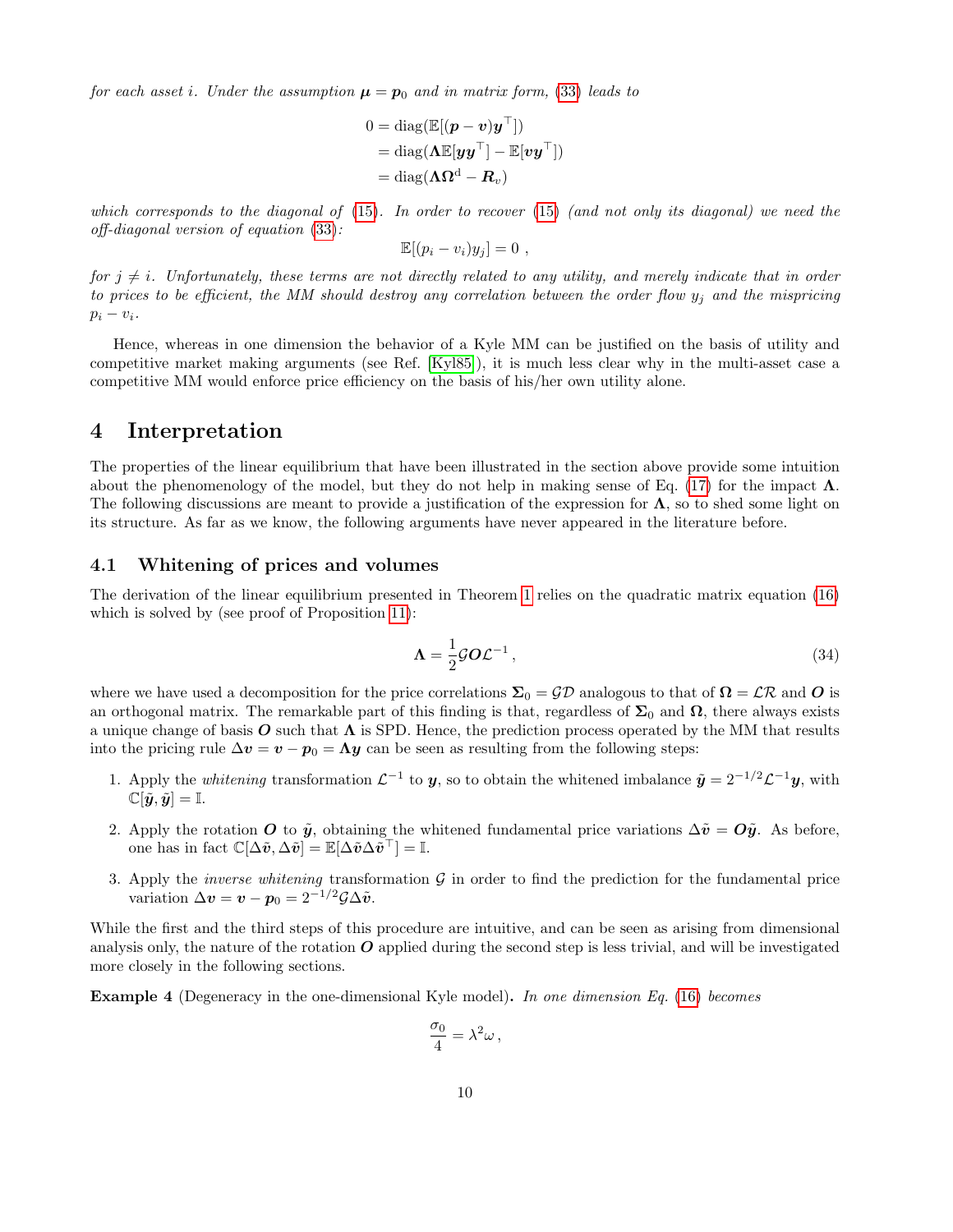leading to the couple of solutions  $\lambda = \pm \frac{1}{2} \sqrt{\sigma_0/\omega}$ . The degeneracy between the solutions is easily resolved by imposing positive-definiteness of the impact  $\Lambda$ , which selects the positive solution. In this case we have  $\mathcal{G} = \sqrt{\sigma_0}$ ,  $\mathcal{L}=\sqrt{\omega},\,\bm{O}=1.$  Hence, the one-dimensional Kyle model has too low a dimensionality for anything non-trivial to happen from the point of view of  $O:$  it is only in higher dimension that one can appreciate its general structure.

#### <span id="page-10-0"></span>4.2 Basis of prices and basis of volumes

As we show in the proof of Proposition [11,](#page-26-3) the rotation  $\boldsymbol{O}$  that appears in Eq. [\(34\)](#page-9-2) can be expressed as

<span id="page-10-2"></span>
$$
\mathbf{O} = (\mathcal{RG})^{-1} \sqrt{(\mathcal{RG})(\mathcal{RG})^{\top}}.
$$
\n(35)

In order to make some progress in understanding the complex nature of this rotation for  $n > 1$ , it is important to notice that it is completely specified in terms of the matrix  $\mathcal{RG}$ . Let us assume that the matrix factorization chosen to compute  $\Omega$  and  $\Sigma_0$  is the Principal Component Decomposition:

$$
\Omega = \underbrace{W \text{diag}(\sqrt{\omega})}_{\mathcal{L}} \underbrace{\text{diag}(\sqrt{\omega}) W^{\top}}_{\mathcal{R}}, \qquad (36)
$$

$$
\Sigma_0 = \underbrace{\text{Sdiag}(\sqrt{\sigma_0})}_{\mathcal{G}} \underbrace{\text{diag}(\sqrt{\sigma_0}) \mathbf{S}^\top}_{\mathcal{D}}, \qquad (37)
$$

where W and S are orthogonal matrices, and where the vectors  $\sqrt{\omega}$  and  $\sqrt{\sigma_0}$  have positive elements. Then we have:

$$
\mathcal{RG} = \text{diag}(\sqrt{\omega}) \boldsymbol{W}^{\top} \boldsymbol{S} \text{diag}(\sqrt{\sigma_0}), \qquad (38)
$$

indicating that, besides the diagonal matrices diag( $\sqrt{\omega}$ ) and diag( $\sqrt{\sigma_0}$ ) that set the scale of the fluctuations of fundamental prices and order imbalancees, it is the overlap  $W^{\top}S$  that links the eigenvectors of the volumes with that of the fundamental price. In order to obtain a stronger insight about the structure of  $O$ , we shall proceed with some simple examples.

<span id="page-10-3"></span>**Example 5** (Two-dimensional Kyle model). In two dimensions the matrix  $O$  can be characterised, without loss of generality, by a single angle  $\theta$ : <sup>[2](#page-10-1)</sup>

$$
\boldsymbol{O} = \begin{pmatrix} \cos \theta & -\sin \theta \\ \sin \theta & \cos \theta \end{pmatrix}.
$$

Consider a system given by the following correlations:

$$
\Sigma_0 = \begin{pmatrix} 1 & \rho \\ \rho & 1 \end{pmatrix}, \qquad \mathbf{\Omega} = \begin{pmatrix} \omega_1 & 0 \\ 0 & \omega_2 \end{pmatrix}.
$$

In this case we can calculate  $O$  explicitly. In particular one has

$$
\mathcal{G} = \frac{1}{\sqrt{2}} \begin{pmatrix} \sqrt{1+\rho} & -\sqrt{1-\rho} \\ \sqrt{1+\rho} & \sqrt{1-\rho} \end{pmatrix}, \qquad \mathcal{L}^{-1} = \begin{pmatrix} \omega_1^{-1/2} & 0 \\ 0 & \omega_2^{-1/2} \end{pmatrix},
$$

and imposing the symmetry of  $\Lambda$  one can show that

$$
\theta = \arcsin\left(\frac{\omega_1^{-1/2}\sqrt{1+\rho} + \omega_2^{-1/2}\sqrt{1-\rho}}{\sqrt{2}\Delta}\right)
$$

where  $\Delta = \sqrt{\omega_1 + \omega_2 + 2(\omega_1\omega_2)^{1/2}\sqrt{1-\rho^2}}$ . Finally we obtain

<span id="page-10-4"></span>
$$
\Lambda = \frac{1}{2\Delta} \begin{pmatrix} 1 + \sqrt{\frac{\omega_2}{\omega_1}} \sqrt{1 - \rho^2} & \rho \\ \rho & 1 + \sqrt{\frac{\omega_1}{\omega_2}} \sqrt{1 - \rho^2} \end{pmatrix} . \tag{39}
$$

<span id="page-10-1"></span><sup>2</sup>Indeed, by consistently choosing the factorisation of G and L one can fix arbitrarily the determinant of O to be plus or minus one due to Eq. [\(35\)](#page-10-2).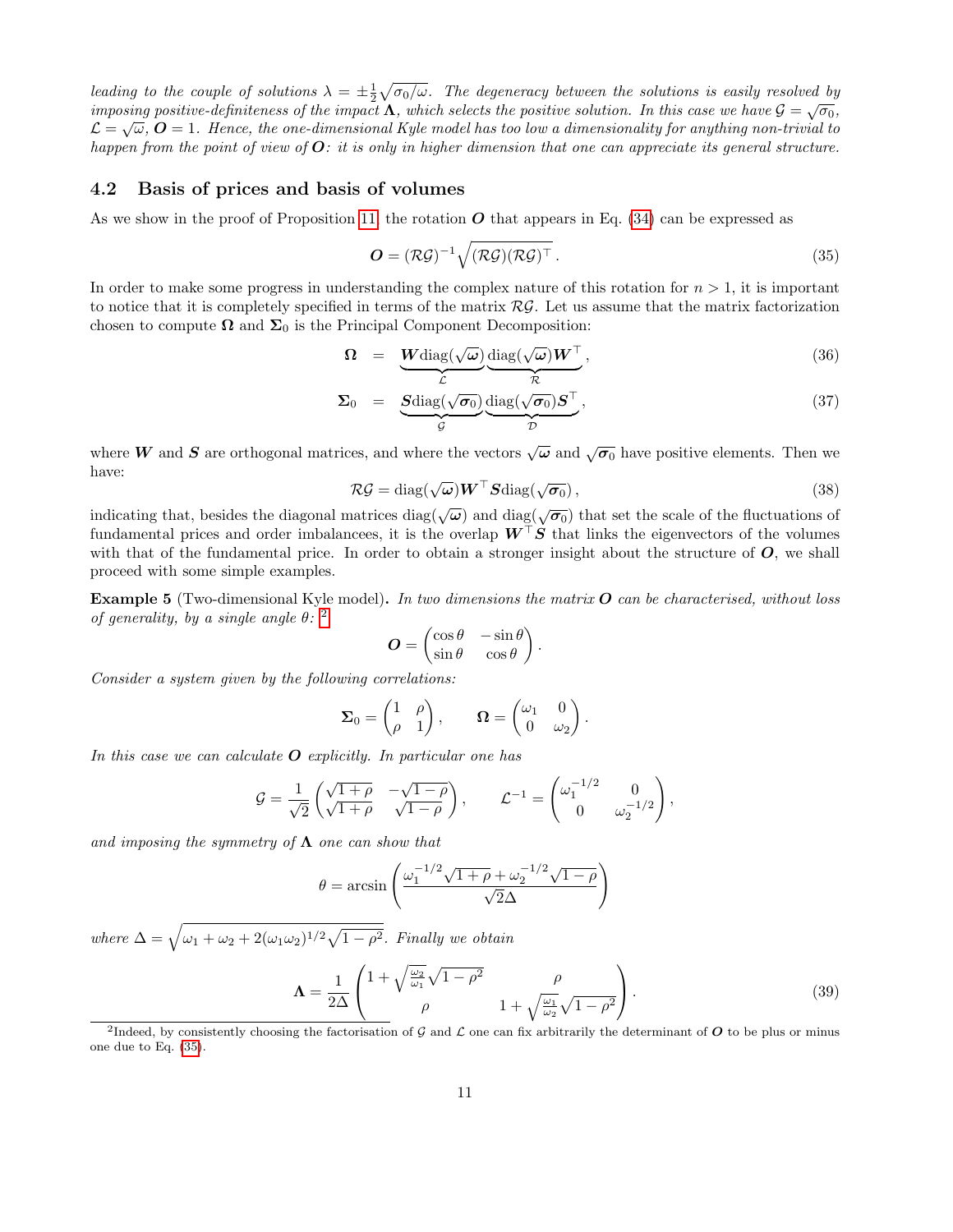We can use the results in example [5](#page-10-3) to examine a couple of extreme cases: the one of extreme illiquidity and the one in which assets are strong correlations.

<span id="page-11-1"></span>**Example 6** (Extreme illiquidity). Let us consider the limit in which  $\omega_2 = \epsilon \omega$  with  $\epsilon \to 0$ , whereas  $\omega_1 = \omega$ . implying that  $y_2 \epsilon^{-1/2}$  is expected to be finite. Then the prediction of the MM up to first order in  $\epsilon$  is:

$$
\boldsymbol{p} - \boldsymbol{p}_0 = \frac{1}{2\sqrt{\omega}} \begin{pmatrix} y_1 \\ \rho y_1 + \sqrt{1 - \rho^2} (y_2 \epsilon^{-1/2}) \end{pmatrix},
$$

implying that the efficient price of a liquid instrument is fixed solely by the volume traded on that same instrument, whereas for illiquid markets it is important to take into account quantities traded on liquid, correlated markets. On the other hand, the behavior of the IT up to first order in  $\epsilon$  is given by:

$$
\boldsymbol{x} = \sqrt{\omega} \left( \frac{\Delta v_1}{\sqrt{\frac{\epsilon}{1-\rho^2}} (\Delta v_2 - \rho \Delta v_1)} \right).
$$

Now the IT is encouraged to trade only the liquid asset and furthermore ignore the illiquid one when placing the bid. Similarly to the previous case, the traded price will remain of order one because the market orders for the *oud.* Symmarty to the previous second asset will be order  $\sqrt{\epsilon}$ .

Price innovation in example 6 can be interpreted as an indication of how an efficient market should work: the symmetry of cross-impact implies that the effect of trading one dollar of a very liquid asset  $a_1$  on the price of an iliquid asset  $a_2$  is the same as the effect of trading a dollar of asset  $a_2$  on the price of asset  $a_1$ , however because there are going to be very few dollars traded on  $a_2$  it will not affect significantly the price of  $a_1$ . Conversely, the price of  $a_2$  will be heavily driven by the traded volume of  $a_1$ .

Although we only proved the existence of the linear equilibrium for invertible  $\Sigma_0$ , we can study the behavior of  $\Lambda$  in the limiting case in which  $\Sigma_0$  has low rank as in the two following examples:

<span id="page-11-2"></span>**Example 7** (Strongly-correlated prices). Consider  $\rho = 1 - \delta$ , with  $\delta \to 0$ , so that  $(\Delta p_1 - \Delta p_2)$ √  $\delta$  is finite. According to [\(39\)](#page-10-4) the prediction of the MM up to first order in  $\delta$  is:

$$
\boldsymbol{p} - \boldsymbol{p}_0 = \frac{1}{2\sqrt{\omega_1 + \omega_2}} \begin{pmatrix} y_1 + y_2 \\ y_1 + y_2 \end{pmatrix} ,
$$

implying that when dealing with strongly correlated instruments, the efficient prices can be built by summing algebraically the volumes traded on each of them before normalizing by the global liquidity. On the other hand, the bet of the IT up to first order in  $\delta$  can be written as:

$$
\boldsymbol{x} = \frac{1}{2} \sqrt{\frac{1}{\omega_1 + \omega_2}} \begin{pmatrix} \omega_1(\Delta v_1 + \Delta v_2) \\ \omega_2(\Delta v_1 + \Delta v_2) \end{pmatrix} + \sqrt{\frac{\omega_1 \omega_2}{2(\omega_1 + \omega_2)}} \begin{pmatrix} \frac{1}{\sqrt{6}}(\Delta v_1 - \Delta v_2) \\ \frac{1}{\sqrt{6}}(\Delta v_2 - \Delta v_1) \end{pmatrix}.
$$

In this case the IT is encouraged to place orders proportional to either the average price variation, or orders In this case the 11 is encouraged to place orders proportional to either the average price variation, or orders<br>of finite size proportional to the relative difference, rescaled by the typical size of the relative price mo Indeed, the IT should bet on price variations inversely proportional to how common they are.

The specialization of the result above to the extreme case  $\rho \to \pm 1$  regime is particularly interesting, because it is a consequence of a more general result that can be applied whenever  $\Sigma_0$  is rank one, which is shown in the next example.

<span id="page-11-0"></span>**Example 8** (Rank one price covariance). Let us consider the case in which all eigenvalues of  $\Sigma_0$  except for one tend to 0, and therefore  $\Sigma_0$  tends to a rank 1 matrix. The interest of this example resides in the fact that  $\Lambda$  displays in this case a particularly illuminating expression, providing a simple recipe for pooling together volumes belonging to different financial instruments correlated to the same underlying product. Without loss of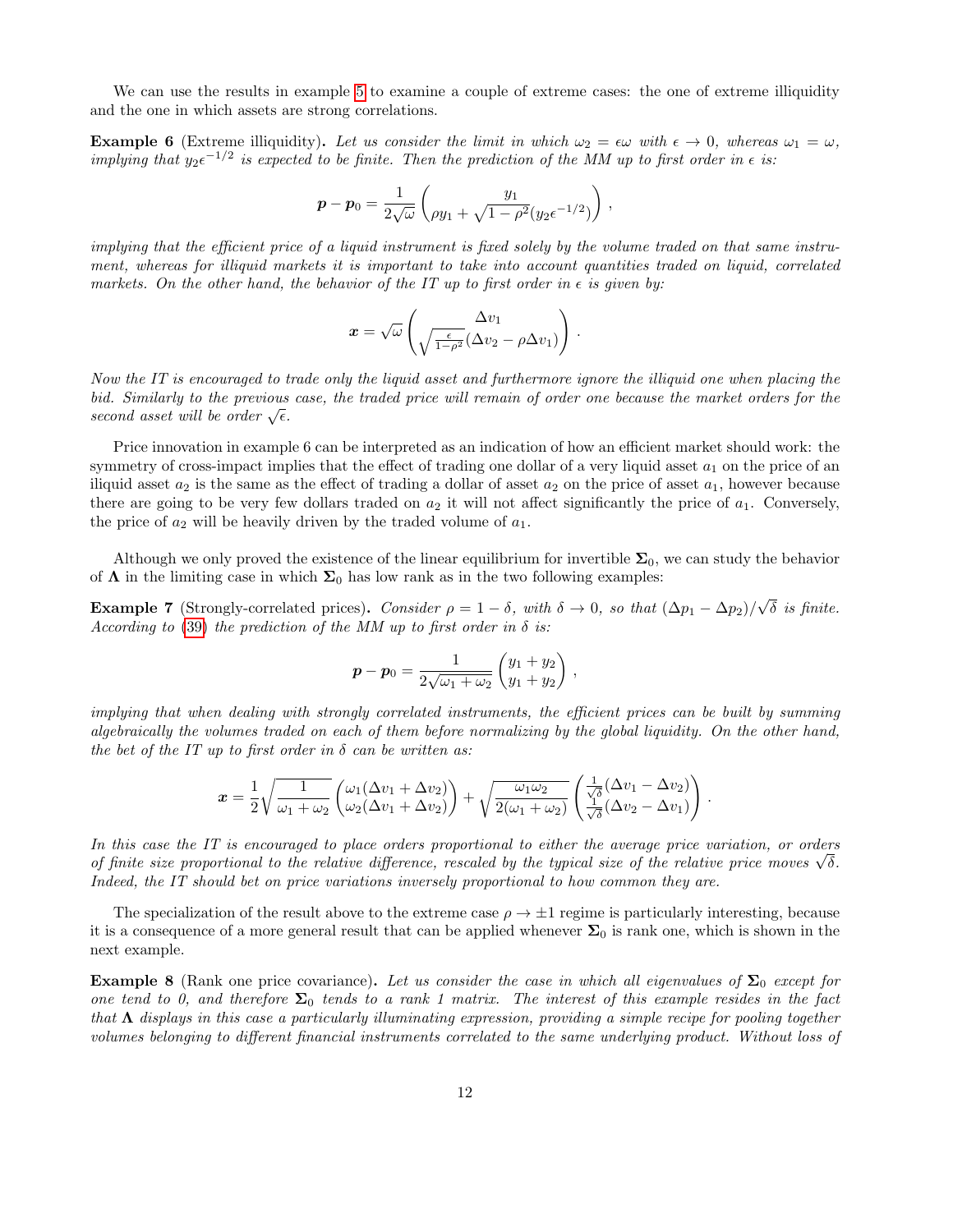generality,  $\Sigma_0$  in the rank one case can be written as  $\Sigma_0 = s\sigma s^\top$  where  $s \in \mathbb{R}^n$  is a unit vector and  $\sigma > 0$ . It is then straightforward to verify that the matrix

$$
\Lambda = \frac{1}{2} s \left( \frac{\sigma}{s^{\top} \Omega s} \right)^{1/2} s^{\top}
$$
\n(40)

yields the linear equilibrium of the model. The above equation has a very simple interpretation:

- The matrix  $\Lambda$  commutes with  $\Sigma_0$ , and its eigenvectors are insensitive to those of  $\Omega$  (i.e., the volume fluctuations induced by noise traders).
- The factor  $\sigma^{1/2}$  sets the scale for the price variations as being that of the only mode of  $\mathbf{\Sigma}_0$  that has non-zero fluctuations.
- By writing the principal component decomposition of  $\Omega$  as  $\Omega = \sum_{a=1}^{n} w_a \omega_a w_a^{\top}$ , one can write the denominator as:

$$
(\boldsymbol{s}^\top \boldsymbol{\Omega} \boldsymbol{s})^{1/2} = \left(\sum_{a=1}^n (\boldsymbol{w}_a^\top \boldsymbol{s})^2 \omega_a\right)^{1/2}.
$$
 (41)

Such a denominator sets the scaling with volume of the impact  $\Lambda$ . It amounts to a projection of  $\Omega$  on the only non-zero mode of  $\Sigma_0$ , or equivalently a sum of the individual volume variances  $\omega_a$  of  $\Omega$ , weighted by their projections on s.

# <span id="page-12-0"></span>5 Implications

The expression [\(17\)](#page-5-1) for the impact matrix  $\Lambda$  is of interest beyond the context of the Kyle Model. It provides an insightful inference prescription for cross-impact models, as opposed to what has been done so far in the context of cross-impact fitting (see [\[BMEB17,](#page-23-4) [MBEB17,](#page-23-7) [WSG16,](#page-23-3) [SL18\]](#page-23-11)). In such a context, one is interested in estimating from empirical data a model to forecast a price variation  $\Delta p$  with a predictor of the form:

<span id="page-12-2"></span>
$$
\hat{\Delta}p = \hat{\Lambda}y, \qquad (42)
$$

in which it is essential to faithfully model how trading the instrument i will impact the instrument j. The goal of this section is to establish a link between the Kyle model and the empirical calibration of Eq. [\(42\)](#page-12-2), where the price variations  $\Delta p$  and the imbalances y are sampled from empirical data.

## <span id="page-12-1"></span>5.1 From theory to data: empirical averages and loss function

First, let us consider a dataset of T i.i.d. efficient price variations and volumes,  $\{\Delta p^{(t)}\}_{t=1}^T$  and  $\{y^{(t)}\}_{t=1}^T$ , sampled from an unknown distribution with bounded variance that needs not to be related to the Kyle model presented in the previous sections of the manuscript. Accordingly, with a slight abuse of notation, from now on  $\mathbb{E}[\cdot]$  denotes the averages taken with respect to the underlying distribution from which  $\Delta p$  and y are sampled. In addition, we introduce an empirical measure  $\langle \cdot \rangle$  to denote the averages with respect to the empirical sample under investigation. In particular, simple empirical estimators for the average price variation and the mean imbalance write:

$$
\hat{\mathbf{p}}_0 = \langle \Delta \mathbf{p} \rangle = \frac{1}{T} \sum_{t=1}^T \Delta \mathbf{p}^{(t)} \tag{43}
$$

$$
\hat{\mathbf{y}}_0 = \langle \mathbf{y} \rangle = \frac{1}{T} \sum_{t=1}^T \mathbf{y}^{(t)} \,. \tag{44}
$$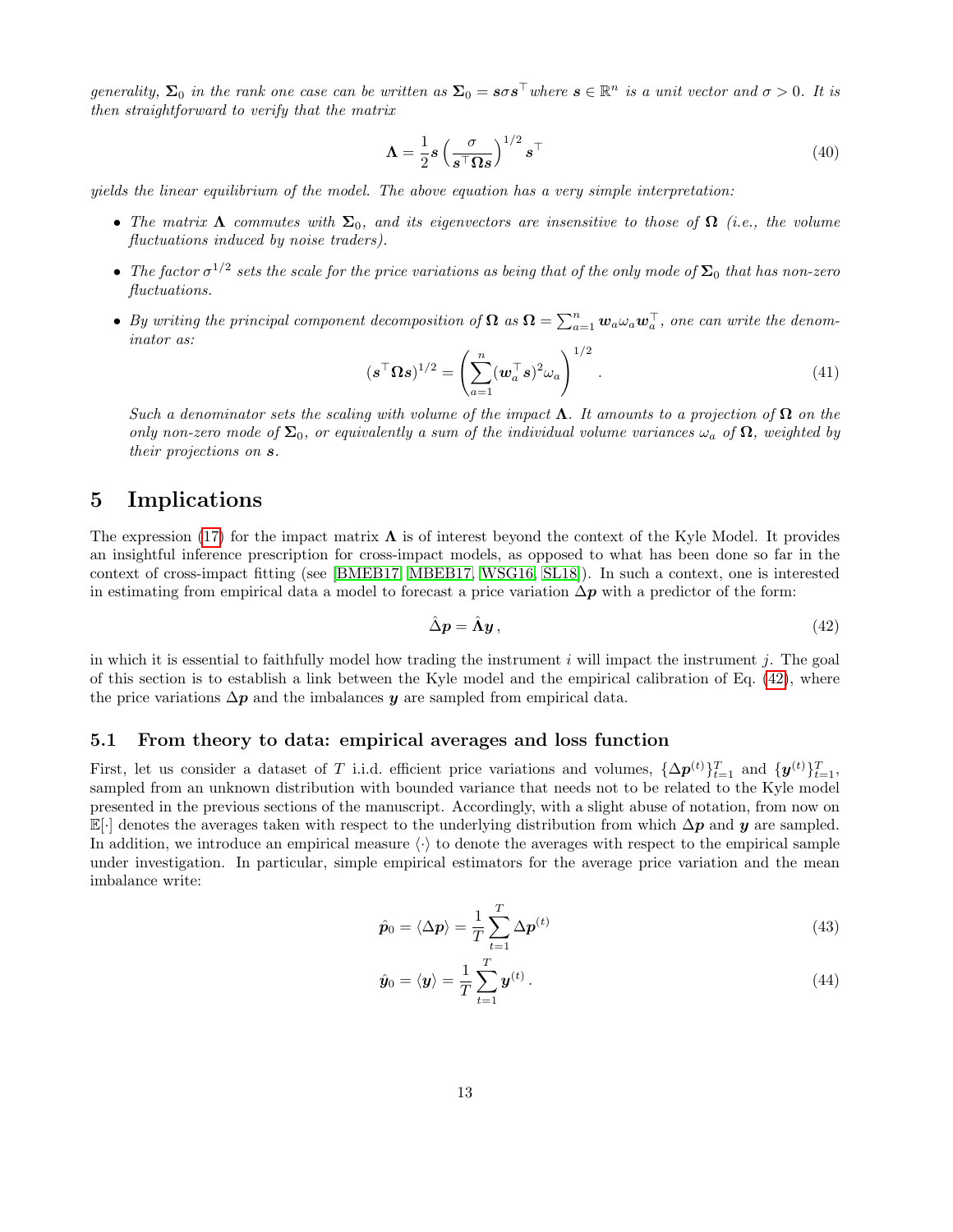Henceforth, we consider that price changes and order flows are shifted by their empirical mean  $\hat{p}_0$  and  $\hat{y}_0$ , and therefore we set  $\hat{\mathbf{p}}_0 = \hat{\mathbf{y}}_0 = 0$ . The corresponding covariances are then defined accordingly as:

$$
\hat{\Sigma} = \langle \Delta p \Delta p^{\top} \rangle, \tag{45}
$$

$$
\hat{\Omega}^{\mathbf{d}} = \langle \mathbf{y} \mathbf{y}^{\top} \rangle, \tag{46}
$$

$$
\hat{\mathbf{R}}^{\mathbf{d}} = \langle \Delta \mathbf{p} \mathbf{y}^{\top} \rangle. \tag{47}
$$

As  $T \to \infty$ , the empirical averages converge to the actual means and covariances. Our goal is to show different recipes for the calibration of the model [\(42\)](#page-12-2), all relying on the estimators above. We shall compare such estimators with the Kyle estimator  $\Lambda_{\text{Kyle}}$ , which, as we shall see, displays several interesting properties. In order to evaluate the quality of different calibrations, we consider a quadratic loss  $\chi^2$  defined below.

**Definition 2** (Loss). Given an empirical measure  $\langle \cdot \rangle$ , we define the loss  $\chi^2$  as the function

<span id="page-13-3"></span>
$$
\chi^2 = \frac{1}{2} \left\langle (\hat{\Delta} \mathbf{p} - \Delta \mathbf{p})^{\top} \mathbf{M} (\hat{\Delta} \mathbf{p} - \Delta \mathbf{p}) \right\rangle, \tag{48}
$$

where  $\hat{\Delta}p = \hat{\Lambda}y$  is a linear predictor of the efficient price variation and M is a SPD matrix.

This definition of the loss implicitly implies that the calibration of the model is very similar to the task of the market maker in the Kyle model: whereas in the latter the job of the MM is to forecast what the fundamental price variation is on the basis of the order flow imbalance, in this setting one is required to forecast the efficient (observed) price on the basis of the imbalance. Even though the two problems are different, they involve extremely similar equations, a fact that will allow us to leverage the results of the previous sections, valid in principle for a Kyle Market Maker, in the calibration setting. Hence, under this definition of loss one is only required to find proxies for the price variations  $\Delta p$  and the dressed order imbalance y, disregarding in principle the realisations of the underlying fundamental price  $v$ .

#### <span id="page-13-0"></span>5.2 Cross-impact estimators

Here we present three different cross-impact estimators and discuss their properties. The proofs of the propositions in this section are provided in App. [B.](#page-26-1)

#### <span id="page-13-1"></span>5.2.1 Maximum Likelihood Estimation

The simplest estimation recipe that one can construct in order to estimate the cross-impact matrix  $\Lambda$  is probably the Maximum Likelihood Estimator (MLE):  $\Lambda_{MLE}$ , that is obtained by minimising a quadratic loss.

<span id="page-13-4"></span>**Proposition 8.** The minimisation of the loss  $\chi^2$  with respect to  $\hat{\mathbf{\Lambda}}_{\text{MLE}}$  yields:

<span id="page-13-2"></span>
$$
\hat{\mathbf{\Lambda}}_{MLE} = \hat{\mathbf{R}}^{\mathrm{d}} (\hat{\mathbf{\Omega}}^{\mathrm{d}})^{-1} \tag{49}
$$

independent of  $M$ . The loss at the minimum is given by:

$$
\chi_{\rm MLE}^2 = \frac{1}{2} \text{tr} \left( \mathbf{M} (\hat{\mathbf{\Sigma}} - \hat{\mathbf{\Sigma}}_{\rm MLE}) \right) \tag{50}
$$

where  $\hat{\mathbf{\Sigma}}_{\text{MLE}} = \hat{\mathbf{R}}^{\text{d}}(\hat{\mathbf{\Omega}}^{\text{d}})^{-1}(\hat{\mathbf{R}}^{\text{d}})^{\top}$  is the portion of the covariance of fundamental price variations explained by the model [\(49\)](#page-13-2).

Note that Eq. [\(49\)](#page-13-2) is almost identical to Eq. [\(15\)](#page-4-4), that has been obtained by enforcing the efficient price condition. This is no coincidence, as in a linear equilibrium setting with normally distributed variables the traded price is exactly a linear function of the order flow imbalance  $y$ . There are though two important differences distinguishing the linear equilibrium of the Kyle model and the minimization of  $\chi^2_{\rm MLE}$ :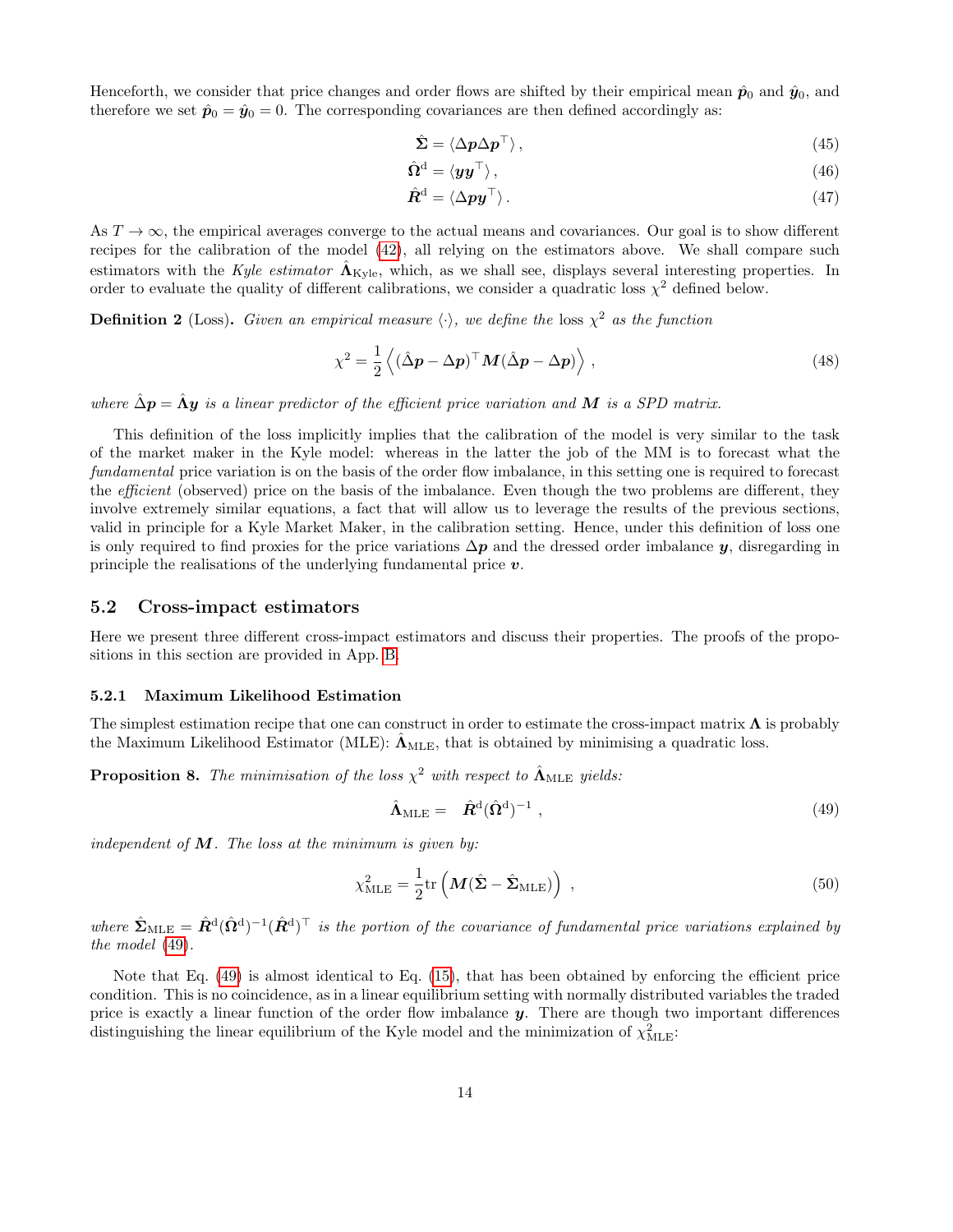- A MM in the Kyle setting is actually performing a linear regression of the fundamental price, whereas here we are interested in regressing the *efficient* price. This justifies why Eq. [\(15\)](#page-4-4) uses the *fundamental* price response  $\mathbb{R}^d_v$ , as opposed to Eq. [\(49\)](#page-13-2) that uses the efficient price  $\mathbb{R}^d$ .
- In the Kyle setup case, the MM is aware that a part of the order imbalance comes from the IT who owns information about the fundamental price and is optimising his strategy assuming that the MM uses a MLE. This leads to a quadratic equation for  $\Lambda$  (see Eq. [\(57\)](#page-15-1) below) even in the linear equilibrium setting, whereas Eq. [\(49\)](#page-13-2) above is a linear relation for  $\hat{\mathbf{\Lambda}}_{\text{MLE}}$ .

Remark 2. One could have defined the Multivariate Kyle Model by replacing the efficient-price condition (see Eq. [\(2\)](#page-2-4)) with a condition on the minimisation of  $\chi^2$  without affecting the linear equilibrium. Moreover, this approach would do a better job at generalising the model to more exotic settings. In fact, Eq. (??) provides a linear predictor only under the assumption of normality for prices and volumes: for other distributions, the relation linking **y** and **v** is in general non-linear. Having a MM that minimises a loss  $\chi^2$  is a reasonable assumption if one thinks that a MM without enough knowledge of the underlying distributions or computational power to build an efficient price should rely on linear regressions in order to estimate the latter.

The expression for  $\hat{\bf\Lambda}_{\rm MLE}$  only contains the dressed empirical estimators  $\hat{\bf R}^{\rm d}$  and  $\hat{\bf \Omega}^{\rm d}$ , allowing one to estimate the impact matrix from real data. In addition, such an estimator has the benefit of being very simple to implement, as it only requires the solution of a linear equation for  $\hat{\Lambda}_{MLE}$ . Unfortunately, this estimator lacks several properties that turn out to be very useful in cases of practical interest:

Symmetry The matrix  $\hat{\bf{\Lambda}}_{\rm MLE}$  is symmetric if and only if  $\hat{R}^{\rm d}$  and  $\hat{\bf{\Omega}}^{\rm d}$  commute.

**Positive definiteness** The matrix  $\hat{\Lambda}_{MLE}$  can have negative eigenvalues (see [\[BMEB17\]](#page-23-4)).

Consistency of correlations In general,  $[\hat{\Sigma}, \hat{\Sigma}_{MLE}] \neq 0$ . Hence, the price variations inferred by using the order flow imbalance do not share the eigenvectors of the real price variations, unless the response  $\hat{R}^{\mathrm{d}}(\hat{\Omega}^{\mathrm{d}})^{-1}\hat{R}^{\mathrm{d}}$  commutes with  $\hat{\Sigma}$ .

The first two properties are extremely important in the calibration of cross-impact models, as shown in [\[AKS16,](#page-23-12) [SL18\]](#page-23-11): to perform pricing within a cross-impact setup, the matrix  $\Lambda$  should be SPD in order to ensure absence of price manipulation. This is not the case for a MLE, which is thus not suitable for practical purposes.

#### <span id="page-14-0"></span>5.2.2 EigenLiquidity model

In order to cure the lack of symmetry of the Maximum Likelihood Estimator, the idea proposed in Ref. [\[MBEB17\]](#page-23-7) is to construct an estimator of cross-impact  $\hat{\Lambda}_{\rm ELM}$  that is symmetric by construction, by enforcing the relation:

<span id="page-14-1"></span>
$$
[\hat{\Lambda}_{\text{ELM}}, \hat{\Sigma}] = 0, \tag{51}
$$

which means that the impact eigendirections coincide with the eigenportfolios (or principal components of the asset space). This prevents price manipulations that would be induced by an asymmetric of  $\Lambda$ . Its calibration is explained in the next proposition.

<span id="page-14-2"></span>**Proposition 9.** Consider a pricing rule  $\hat{\Delta}p = \hat{\Lambda}_{\text{ELM}}y$ , in which we impose the commutation relation [\(51\)](#page-14-1). Then, the maximum likelihood estimator obtained under such constraint takes the form:

$$
\hat{\Lambda}_{\text{ELM}} = \sum_{a=1}^{n} \hat{s}_a g_a \hat{s}_a^{\top}, \qquad (52)
$$

where  $\{\hat{\bm{s}}_a\}_{a=1}^n$  are the empirical eigenvectors of  $\hat{\bm{\Sigma}}$ , and where:

$$
g_a = \frac{\hat{s}_a^{\top} \hat{R}^{\mathbf{d}} \hat{s}_a}{\hat{s}_a^{\top} \hat{\Omega}^{\mathbf{d}} \hat{s}_a}.
$$
\n
$$
(53)
$$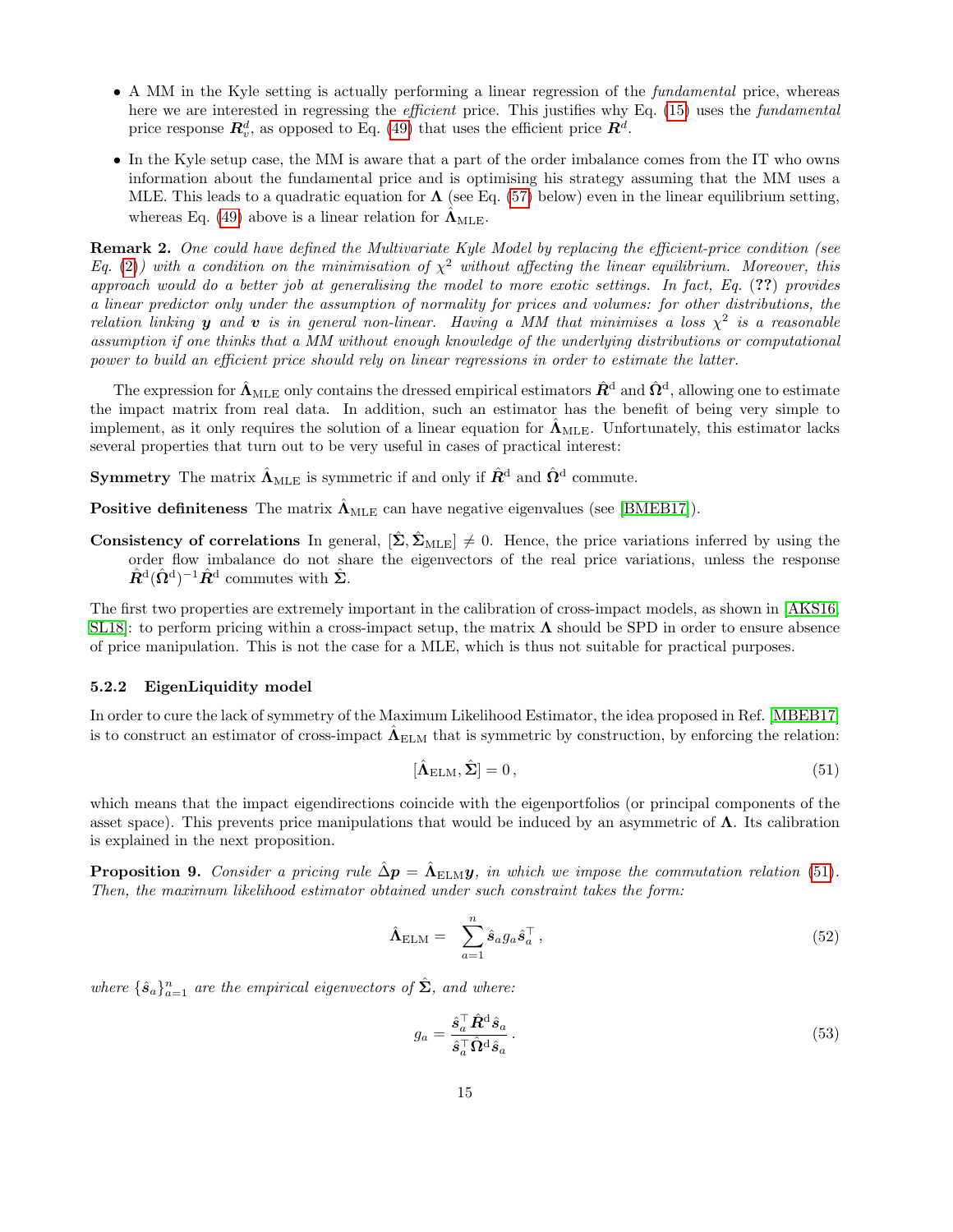Furthermore, the loss at the minimum is given by:

$$
\chi_{\text{ELM}}^2 = \frac{1}{2} \text{tr} \left[ M \left( \hat{\Sigma} - \hat{R}^{\text{d}} \sum_{a=1}^n \hat{s}_a \frac{\hat{s}_a^\top \hat{R}^{\text{d}} \hat{s}_a}{\hat{s}_a^\top \hat{\Omega}^{\text{d}} \hat{s}_a} \hat{s}_a^\top \right) \right] \tag{54}
$$

In this case, the properties discussed above become:

**Symmetry** The matrix  $\hat{\Lambda}_{\text{ELM}}$  is symmetric by construction.

Positive definiteness The matrix  $\hat{\Lambda}_{\rm ELM}$  can still have negative eigenvalues, although empirically the matrix  $\hat{\Lambda}_{\text{ELM}}$  has been reported not to display eigenvalues significantly smaller than zero (see [\[MBEB17\]](#page-23-7)).

 ${\rm Consistency}$  of correlations  $\rm Similary$  to the MLE case, the price variation covariances  $\hat{\bf \Sigma}_{\rm ELM}=\hat{\bf \Lambda}_{\rm ELM} \hat{\bf \Omega}^{\rm d} \hat{\bf \Lambda}_{\rm ELM}$ do not generally commute with  $\hat{\Sigma}$ . It is the case if and only if  $[\hat{\Omega}^d, \hat{\Sigma}] = 0$ .

Summarizing, the price to pay in order to have a symmetric estimator is a larger loss function. Note that if  $\hat{R}^{\text{d}}$  and  $\hat{\Omega}^{\text{d}}$  commute with  $\hat{\Sigma}$ , then  $\hat{\Lambda}_{\text{ELM}} = (\hat{R}^{\text{d}})^2(\hat{\Omega}^{\text{d}})^{-1} = \hat{\Lambda}_{\text{MLE}}$  and therefore the loss is equal to the best possible  $\chi^2_{\text{ELM}} = \chi^2_{\text{MLE}}$ .

Remark 3 (Estimators in one dimension). Since commutation and symmetry are granted in one dimension, imposing the condition [\(51\)](#page-14-1) does not add any constraints to the minimization of the loss function and therefore  $\hat{\lambda}_{\text{ELM}} = \hat{\lambda}_{\text{MLE}} = \frac{r^d}{\omega^d}.$ 

## <span id="page-15-0"></span>5.2.3 Kyle estimator

Now, let us provide some intuition on how to construct an impact estimator inspired by Kyle's model,  $\hat{\Lambda}_{\rm Kyle}$ by characterising the  $\Lambda$  in the Kyle model from a different perspective. First, take the MM solution Eq. [\(15\)](#page-4-4) (matching the MLE, Eq. [\(49\)](#page-13-2)), and exchange the dressed order imbalancees and responses with those predicted in the linear equilibrium through Eqs. [\(28\)](#page-7-2) and [\(23\)](#page-6-5):

$$
\boldsymbol{R}_v^{\mathrm{d}} \rightarrow \frac{1}{2} \boldsymbol{\Sigma}_0 \boldsymbol{\Lambda}^{-1} \,, \tag{55}
$$

$$
\Omega^{\rm d} \rightarrow 2\Omega \ . \tag{56}
$$

Then, the linear regression of Eq. [\(15\)](#page-4-4) becomes a quadratic matrix equation:

<span id="page-15-1"></span>
$$
\Lambda = R_v^{\mathrm{d}}(\Omega^{\mathrm{d}})^{-1} \to \Lambda = \frac{1}{4} \Sigma_0 \Lambda^{-1} \Omega^{-1} . \tag{57}
$$

After imposing symmetry and positive definiteness of  $\Lambda$ , this is exactly the equation that leads to the expression of  $\Lambda$  obtained in the Kyle linear equilibrium (see App. [A.4\)](#page-26-0). By doing so, one ensures an efficient price variation process whose associated covariance is half that of the "true" price variations. As alluded to above, in the Kyle setup the MM is implicitly performing a linear regression, and knows that the IT is aware of his/her algorithm, finally leading to Eq. [\(57\)](#page-15-1). We now propose an estimator  $\Lambda_{\text{Kvle}}$  that exploits these ideas.

<span id="page-15-2"></span>**Proposition 10.** Let us consider an estimator  $\hat{\Delta}p := \hat{\Lambda}_{\text{Kyle}}y$  such that

- $\hat{\Lambda}_{\text{Kvle}}$  is SPD
- The empirical covariance of the associated efficient price variations  $\hat{\Sigma}_{\text{Kyle}} = \langle \hat{\Delta} \hat{\mathbf{p}} \hat{\Delta} \hat{\mathbf{p}}^{\top} \rangle$  satisfies

$$
\hat{\mathbf{\Sigma}}_{\rm Kyle} = k^2 \hat{\mathbf{\Sigma}}
$$

with  $k \in \mathbb{R}$ . Then the unique  $\Lambda_{\text{Kyle}}$  satisfying these constraints is given by

<span id="page-15-3"></span>
$$
\hat{\Lambda}_{\text{Kyle}} = k(\hat{\mathcal{R}}^{\text{d}})^{-1} \sqrt{\hat{\mathcal{R}}^{\text{d}} \hat{\Sigma} \hat{\mathcal{L}}^{\text{d}}} (\hat{\mathcal{L}}^{\text{d}})^{-1} \tag{58}
$$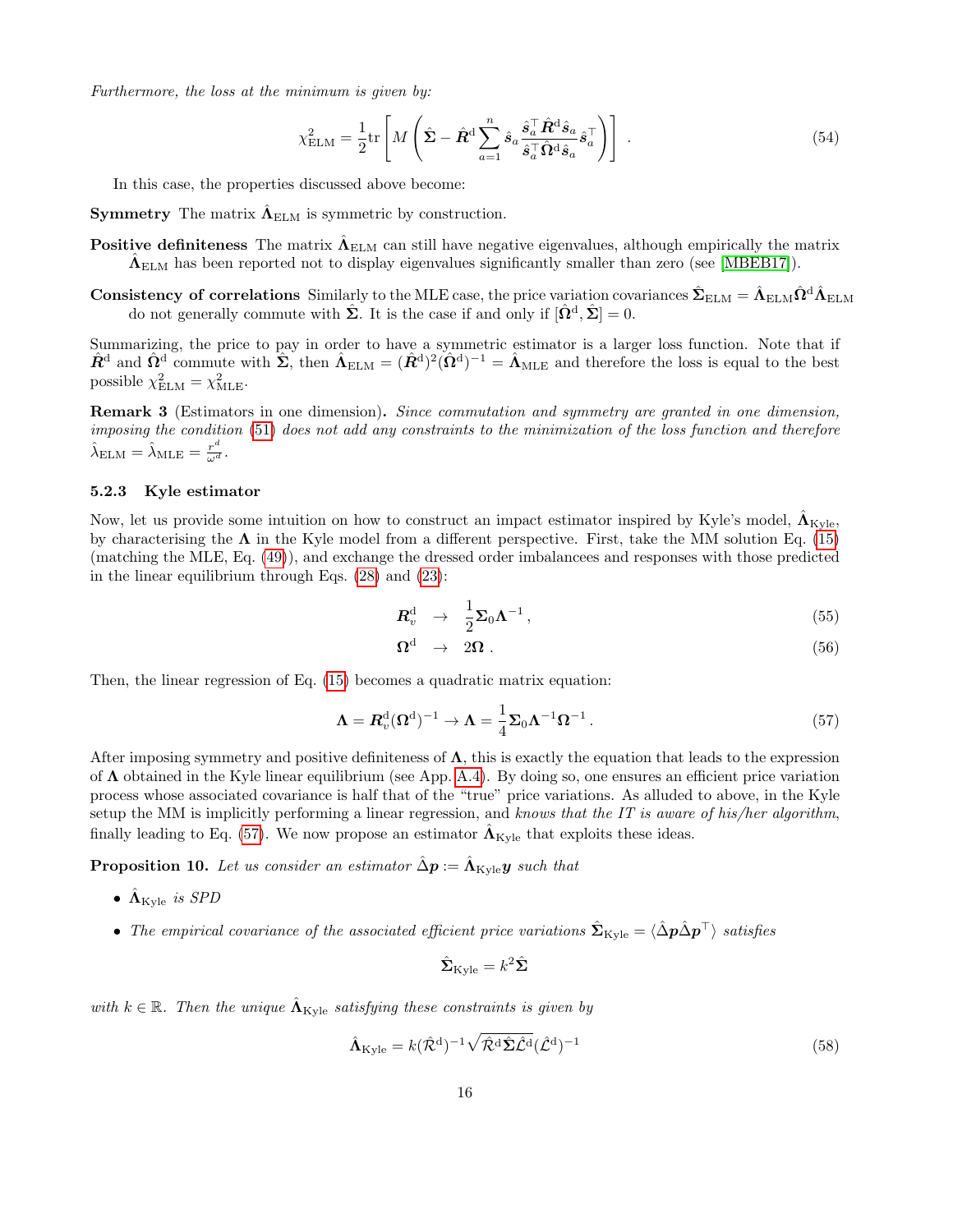where  $\hat{\Omega}^{\text{d}} = \hat{\mathcal{L}}^{\text{d}} \hat{\mathcal{R}}^{\text{d}}$  is a decomposition of  $\hat{\Omega}^{\text{d}}$  such that  $\hat{\mathcal{L}}^{\text{d}} = (\hat{\mathcal{R}}^{\text{d}})^{\top}$ . Moreover, the loss at the minimum is

$$
\chi_{\text{Kyle}}^2 = \frac{1}{2} \text{tr} \left[ \mathbf{M} \left( (1+k^2) \hat{\mathbf{\Sigma}} - 2k \hat{\mathbf{R}}^{\text{d}} (\hat{\mathcal{R}}^{\text{d}})^{-1} \sqrt{\hat{\mathcal{R}}^{\text{d}} \hat{\mathbf{\Sigma}} \hat{\mathcal{L}}^{\text{d}}} (\hat{\mathcal{L}}^{\text{d}})^{-1} \right) \right]
$$
(59)

and the value of k that minimizes the loss is given by

$$
k^\star = \frac{\mathrm{tr}(\boldsymbol{M}\hat{\boldsymbol{R}}^\mathrm{d} (\hat{\mathcal{R}}^\mathrm{d})^{-1} \sqrt{\hat{\mathcal{R}}^\mathrm{d} \hat{\boldsymbol{\Sigma}} \hat{\mathcal{L}}^\mathrm{d}} (\hat{\mathcal{L}}^\mathrm{d})^{-1})}{\mathrm{tr}(\boldsymbol{M}\hat{\boldsymbol{\Sigma}})}\ .
$$

Note that the complete analogy with the Kyle model is recovered for  $k = 1$ . In fact, if the sample dataset is drawn from an actual Multivariate Kyle Model with  $\Sigma_0/2 = \Sigma = \hat{\Sigma}$  and  $2\Omega = \Omega^d = \hat{\Omega}^d$  as described in the previous sections, one obtains:

$$
\mathbb{E}[\hat{\mathbf{\Lambda}}_{\mathrm{Kyle}}] \xrightarrow{T \to \infty} k \mathbf{\Lambda}.
$$

The advantage of leaving k as a free parameter is that it allows to increase or decrease the loss  $\chi^2$  of the Kyle estimator without affecting the eigenvectors of the predicted covariance. In fact, the relationship  $2\Sigma = \Sigma_0$  arising in the Kyle model is thought not to be universal, so that it is more natural to think of it as a phenomenological parameter expressing the informational content of trades.

The adoption of  $\Lambda_{\text{Kyle}}$  as an estimator of cross-impact has several interesting advantages with respect to more customary estimators such as the Maximum Likelihood Estimator  $\Lambda_{MLE}$  or an impact estimator based on the Eigen-Liquidity Model  $\hat{\mathbf{\Lambda}}_{\text{ELM}}$ :

Symmetry and positive definiteness The Kyle construction imposes a priori symmetry and PDness due to the request of optimality of the IT. In fact, the optimality condition [\(14\)](#page-4-3) and the stability one (PDness of  $\Lambda$ ) are exactly the ones that a risk-neutral rational agent, as considered in [\[AKS16,](#page-23-12) [SL18\]](#page-23-11), would face when trying to optimise his profits.

**Consistency of correlations** This construction allows to recover the empirical correlations  $\hat{\Sigma}$  for  $k = 1$ . For any value of k one has  $[\hat{\Sigma}, \hat{\Sigma}_{\text{Kyle}}] = 0.$ 

**Loss** An important point concerns the loss function obtained by using  $\hat{\Lambda}_{\text{Kyle}}$ . In general  $\chi^2_{\text{Kyle}}$  is larger than that obtained by doing Maximum Likelihood Estimation, which minimizes  $\chi^2$  by design. Hence, the price to pay in order to have symmetry, positive semi-definiteness and consistency of correlations is in general a worse fit of empirical data with respect to  $\hat{\Lambda}_{MLE}$  (as measured by the loss  $\chi^2$ ). However, if our data behaves as the Kyle model, i.e. if  $\hat{\mathbf{R}}^d = \hat{\boldsymbol{\Sigma}} \hat{\boldsymbol{\Lambda}}_{\rm Kyle}^{-1}$  then  $k^* = 1$  and:

$$
\chi^2_{\rm Kyle} = 0 = \chi^2_{\rm MLE} ,
$$

implying that  $\Lambda$  is (*obviously!*) the best estimator for a market that reproduces the statistics of the multivariate Kyle model. Moreover, the loss at the minimum is zero because the *efficient* price variation  $\Delta p$  is completely determined by the imbalance. Indeed, the problem of regressing the *fundamental* price variation  $\Delta v$  would have yielded a non-zero loss at the minimum even for data sampled from an actual Kyle model due to the relation  $\Sigma < \Sigma_0$ .

**Remark 4** (ELM and Kyle estimators for rank one  $\hat{\Sigma}$ ). As we showed in example [8,](#page-11-0) when the price variation covariance is rank one  $\hat{\Lambda}_{\rm Kyle}$  is proportional to  $\hat{\Sigma}$ . On the other hand,  $\hat{\Lambda}_{\rm ELM}$  has, by definition, the same eigenbasis as the price variations covariance. Therefore, if  $\hat{\Sigma}$  is rank one then  $\hat{\Lambda}_{\rm ELM}$  is proportional to  $\hat{\Lambda}_{\rm Kyle}$  $and \Sigma.$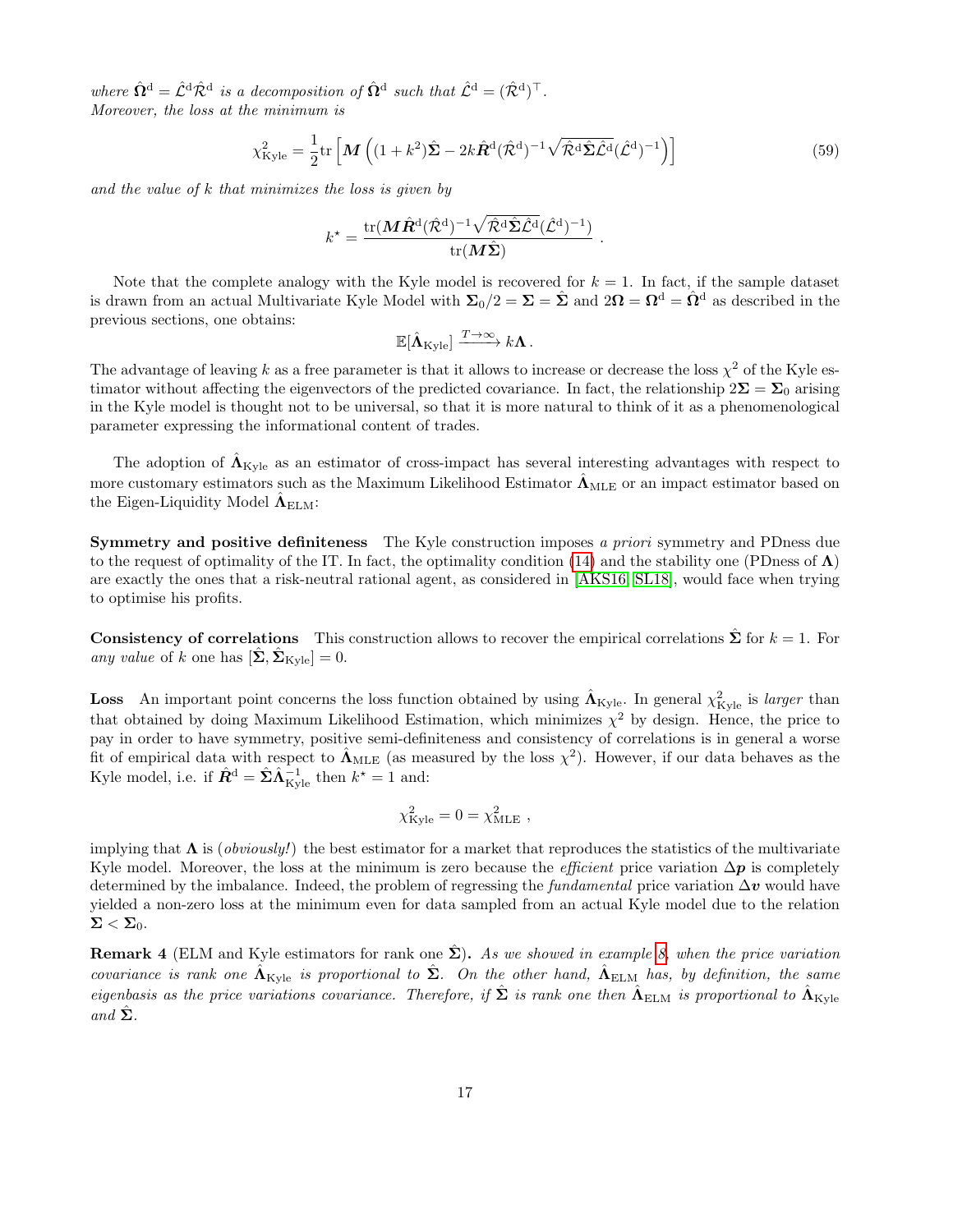## <span id="page-17-0"></span>5.3 A comparison of recipes

In order to compare the performance of the estimators we compute observables that are directly related to the properties discused above:

- Loss: we compute the loss  $\chi^2$  as given in Eq. [\(48\)](#page-13-3).
- Asymmetry: to quantify the degree of symmetry of the estimator we compute the norm of its antisymmetric part divided by the total norm:

$$
\alpha = \frac{|\hat{\mathbf{\Lambda}} - \hat{\mathbf{\Lambda}}^\top|}{2|\hat{\mathbf{\Lambda}}|}
$$

.

<span id="page-17-2"></span>.

The value  $\alpha = 0$  ( $\alpha = 1$ ) means that the estimator is symmetric (antisymmetric).

• Positive definiteness: we compute the lowest real part of the spectrum of the estimator:

$$
\lambda^* = \min_i \Re(\hat{\lambda}_i) ,
$$

where  $\{\hat{\lambda}_i\}_{1\geq i\geq n}$  are the eigenvalues of  $\hat{\Lambda}$ . Positive definiteness is equivalent to  $\lambda^* > 0$ .

• Consistency of correlations: we compute the norm of the commutator of  $\hat{\Sigma}$  and the covariances of the estimated price variations  $\hat{\Sigma}_{est}$ :

$$
\kappa = \frac{|\hat{\boldsymbol{\Sigma}}_{\text{est}}\hat{\boldsymbol{\Sigma}} - \hat{\boldsymbol{\Sigma}}\hat{\boldsymbol{\Sigma}}_{\text{est}}|}{|\hat{\boldsymbol{\Sigma}}||\hat{\boldsymbol{\Sigma}}_{\text{est}}|}
$$

Correlations are consistent if  $\kappa = 0$ .

#### <span id="page-17-1"></span>5.3.1 Application to real data

In Fig. [1](#page-18-1) we show the covariances and estimators for the 2-year, 5-year, 10-year, and 30-year tenors of the U.S. Treasury Futures traded in the Chicago Board of Trade (see [B.5](#page-28-1) for details). In Table [1](#page-17-2) we show the values of the observables corresponding to the  $4 \times 4$  system. In Table [2](#page-18-2) we show the values of the same obserbavles but averaged over the 6 possible combinations of  $2 \times 2$  systems. As expected, the Kyle procedure fares slightly worse for the loss function, but is much better than other procedures on all other counts.

| Estimator                          | Loss $(\chi^2)$ | Commutator $(\kappa)$ PDness $(\lambda^*)$ |       | Asymmetry $(\alpha)$ |
|------------------------------------|-----------------|--------------------------------------------|-------|----------------------|
| ${\bf \Lambda}_{\rm MLE}$          | $1.20\,$        | 0.038                                      | 0.031 | 0.31                 |
| ${\bf \Lambda}_{\rm ELM}$          | $1.26\,$        | 0.129                                      | 0.017 |                      |
| $\mathbf{\Lambda}_{\mathrm{Kyle}}$ | $1.32\,$        |                                            | 0.386 |                      |

Table 1: Values of the observables for the three estimators for U.S. Treasury Futures and Bonds.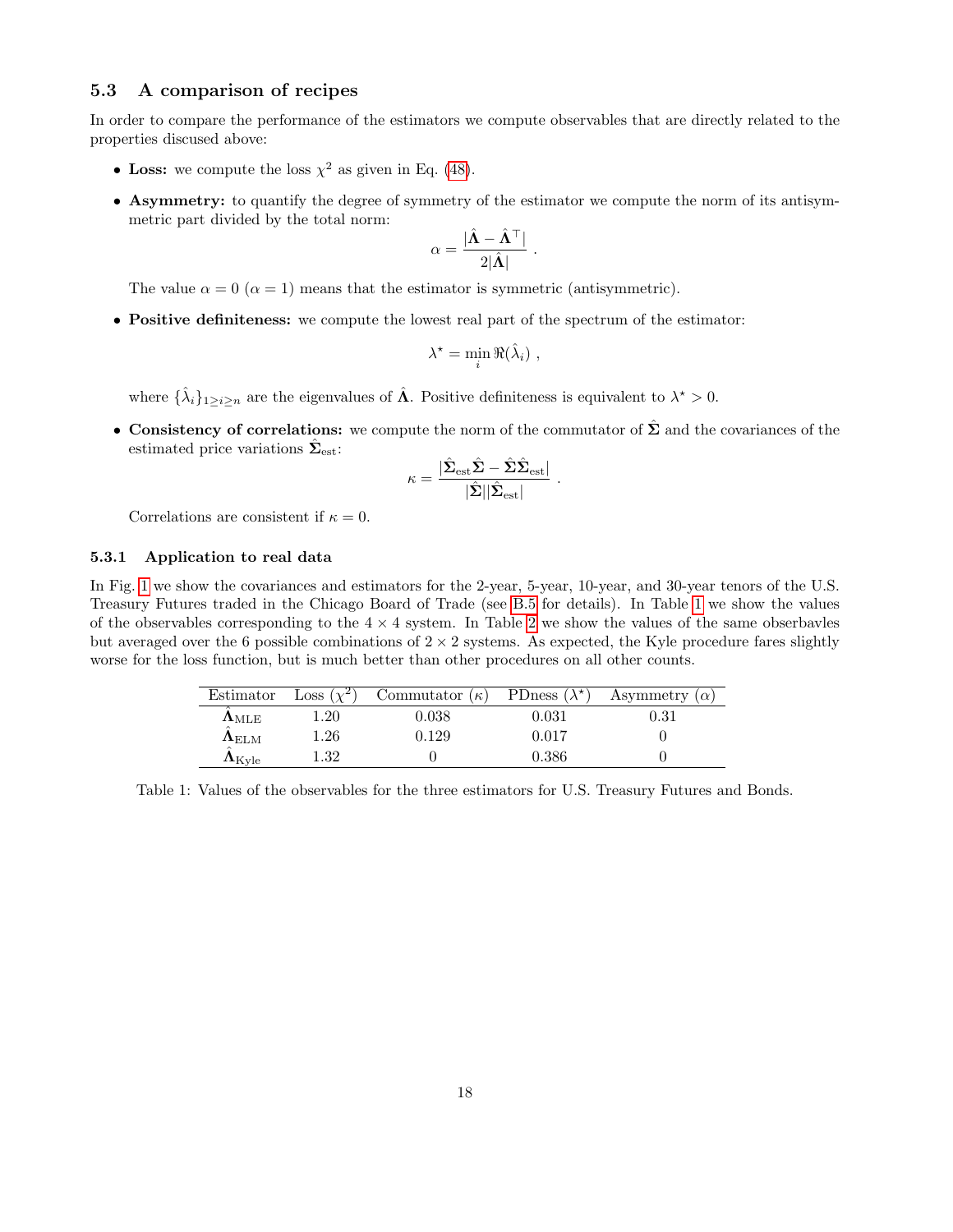

Figure 1: Averaged US Treasury Futures covariances and impact estimators for 2016.

Top from left to right: Daily averaged price variation covariances in untis of risk squared. Unitless daily averaged volume covariances rescaled with respect to the maximum. To obtain the original volumes  $\hat{\Omega}^d$  has to be multiplied by 2242\$<sup>2</sup>. Market response rescaled with respect to the maximal volume in units of risk. To obtain multiplied by 2242<sup>5</sup>. Market response rescaled with resp<br>the original volumes  $\hat{R}^d$  has to be multiplied by  $\sqrt{2242}\$ .

Bottom from left to right: Maximum Likelyhood impact estimator, EigenLiquidity Model based impact estimator and Kyle model based impact estimator in units of risk. To obtain the estimators in the right units they mator and Kyle model based if<br>have to be divided by  $\sqrt{2242}\$ .

<span id="page-18-2"></span><span id="page-18-1"></span>

| Estimator            | Loss $(\chi^2)$ | Commutator $(\kappa)$ | PDness $(\lambda^{\star})$ | Asymmetry $(\alpha)$ |
|----------------------|-----------------|-----------------------|----------------------------|----------------------|
| $\Lambda_{\rm MLE}$  | 0.668           | $\, 0.033 \,$         | 0.318                      | $\,0.186\,$          |
| $\Lambda_{\rm ELM}$  | 0.691           | 0.108                 | 0.231                      |                      |
| $\Lambda_{\rm Kvle}$ | 0.718           |                       | 0.952                      |                      |

Table 2: Average values of the observables for the three estimators for the 6 pairs of U.S. Treasury Futures.

#### <span id="page-18-0"></span>5.3.2 Synthetic data

To further explore the effects of price variation and liquidity correlations, in the next two sections we compute the values of the observables described above on the 6 sets of synthetic  $2 \times 2$  covariance matrices with specific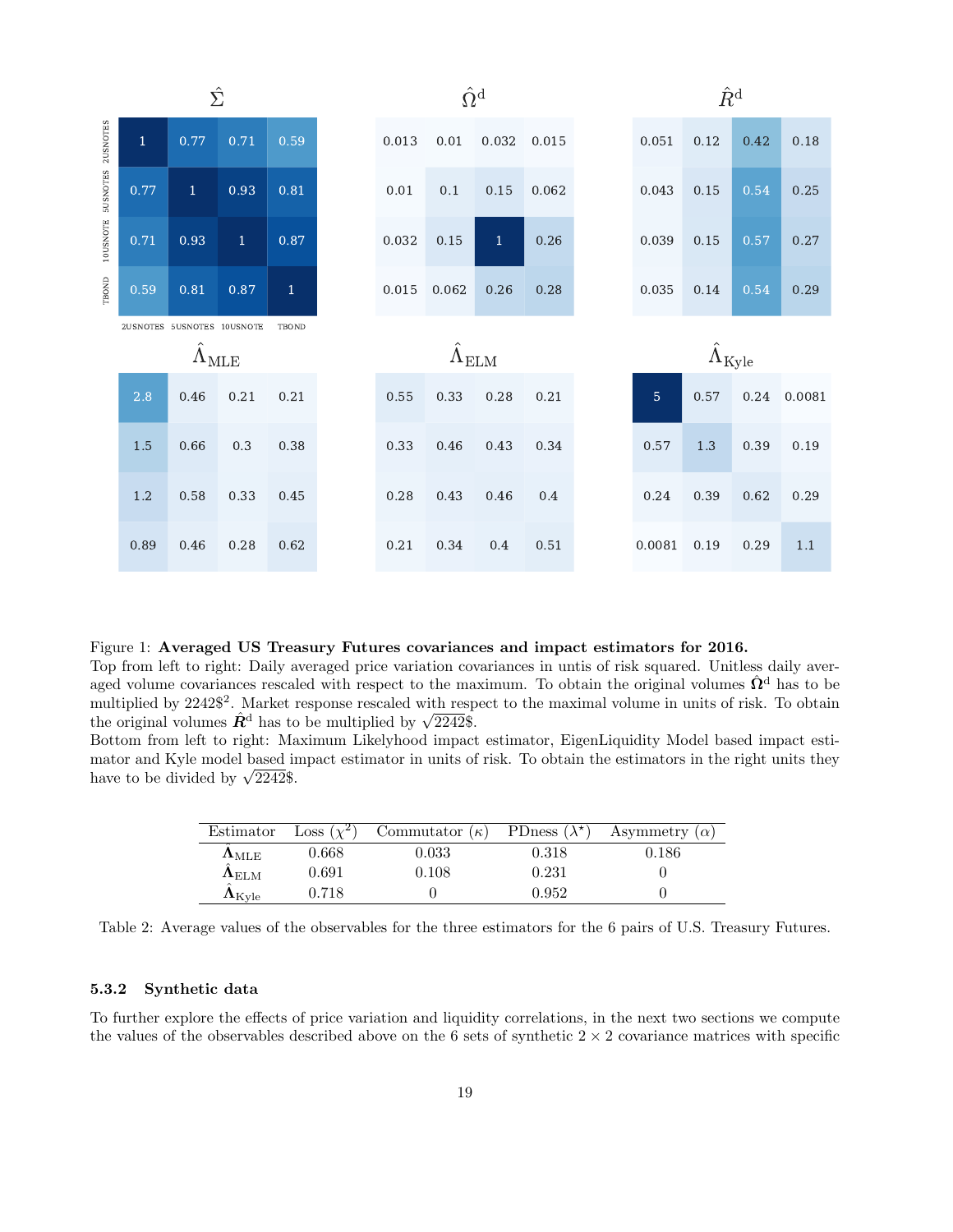

Figure 2: Effect of liquidity. Averaged values (solid lines) and intervals between the maximum and the minimum (shaded area) of the observables for  $\epsilon$  ranging from 0 to 1.

price variation covariances  $(\hat{\Sigma}_{\rho}, \hat{\Omega}_{\rho}^{\rm d}, \hat{R}_{\rho}^{\rm d})$  and specific volume covariances  $(\hat{\Sigma}_{\epsilon}, \hat{\Omega}_{\epsilon}^{\rm d}, \hat{R}_{\epsilon}^{\rm d})$  respectively fabricated by modifying the data for U.S. Treasury Futures as explained in [B.5](#page-28-1) (see Table [2\)](#page-18-2). The idea behind this construction is to provide a synthetic but realistic set of matrices that are parametrized by either a liquidity parameter  $\epsilon$  or a correlation parameter  $\rho$ . By varying those parameters, one can extrapolate from the reality (recovered for specific values of  $\epsilon$  and/or  $\rho$ ) and a fictitious world in which assets can be made more or less liquid with respected to reality by varying the knob  $\epsilon$ , and more or less correlated by varying the parameter  $\rho$ .

**Extreme illiquidity** In order to explore the effect of extreme heterogeneous liquidities we rescale the  $2 \times 2$ covariances as: √

<span id="page-19-0"></span>
$$
\hat{\Omega}^{\mathrm{d}} \mapsto \hat{\Omega}^{\mathrm{d}}_\epsilon = \begin{pmatrix} 1 & \sqrt{\epsilon} \, \hat{\Omega}^{\mathrm{d}}_{12} \\ \sqrt{\epsilon} \, \hat{\Omega}^{\mathrm{d}}_{12} & \epsilon \end{pmatrix} \; .
$$

In Fig. [2](#page-19-0) we show the value of each of the observables averaged over the 6 sets of covariances for  $\epsilon$  ranging from 0 to 1. Regarding the loss, the estimator that better performs is  $\hat{\Lambda}_{\text{MLE}}$ , regardless of  $\epsilon$  as expected. It is interesting to observe that  $\chi^2_{MLE}$  does not depend on  $\epsilon$ . The reason is that, by construction, the estimated price variation covariances are invariant under changes in the volume variances<sup>[3](#page-19-1)</sup>:

$$
\hat{\mathbf{\Sigma}}_{\mathrm{MLE}} = \hat{\mathbf{R}}_{\epsilon}^{\mathrm{d}} (\hat{\mathbf{\Omega}}_{\epsilon}^{\mathrm{d}})^{-1} (\hat{\mathbf{R}}_{\epsilon}^{\mathrm{d}})^{\top} = \hat{\mathbf{R}}^{\mathrm{d}} (\hat{\mathbf{\Omega}}^{\mathrm{d}})^{-1} (\hat{\mathbf{R}}^{\mathrm{d}})^{\top}.
$$

The loss of the other two estimators depends on  $\epsilon$ . For small values of  $\epsilon$ ,  $\chi^2_{\text{Kyle}}$  is lower than  $\chi^2_{\text{ELM}}$ , suggesting that  $\hat{\mathbf{\Lambda}}_{\text{Kyle}}$  might be better in case of markets with heterogeneous volatilities. For  $\epsilon \gtrsim 0.2$  the loss distributions for the three estimators have a lot of overlap and no one is significantly better. As explained above,  $\kappa_{\text{MLE}}$  does not depend on  $\epsilon$  and  $\kappa_{\text{Kyle}} = 0$ , by construction. On the other hand, the limit  $\kappa_{\text{ELM}}$  decreases to 0 as  $\epsilon \to 1$ because in the limit  $\epsilon = 1$ ,  $\hat{\Omega}^d_{\epsilon}$  and  $\hat{\Sigma}_{\epsilon}$  commute. All estimators are PD, and the only non-symmetric estimator is  $\hat{\mathbf{\Lambda}}_{\text{MLE}}$ , whose antisymmetric part decreases as  $\epsilon$  increases (even though it never becomes fully symmetric). The other two are symmetric by construction.

Reminiscent to what we showed in example [6,](#page-11-1) in Fig. [3](#page-20-0) we display the covariance matrices and the three corresponding impact estimators in a case where one of the assets' liquidity is much smaller than the other one. Note that due to the lack of liquidity of the second asset the second column of  $\hat{R}^{\text{d}}_{\epsilon}$  is considerably smaller than the first one while price covariances are not changed. Let us analyze heuristically the estimators obtained:

- $\Lambda_{MLE}$ : Trading the second asset will have a strong impact on its price and a significant impact on the price of first asset (due to the non-negligible price correlations). Trading the first asset will have little impact on both prices.
- $\hat{\Lambda}_{\text{ELM}}$ : In this case the impact estimator predicts that trading either asset will have a similar impact.

<span id="page-19-1"></span><sup>3</sup>This is not a particular property of systems in 2 dimensions, it holds for all dimensions.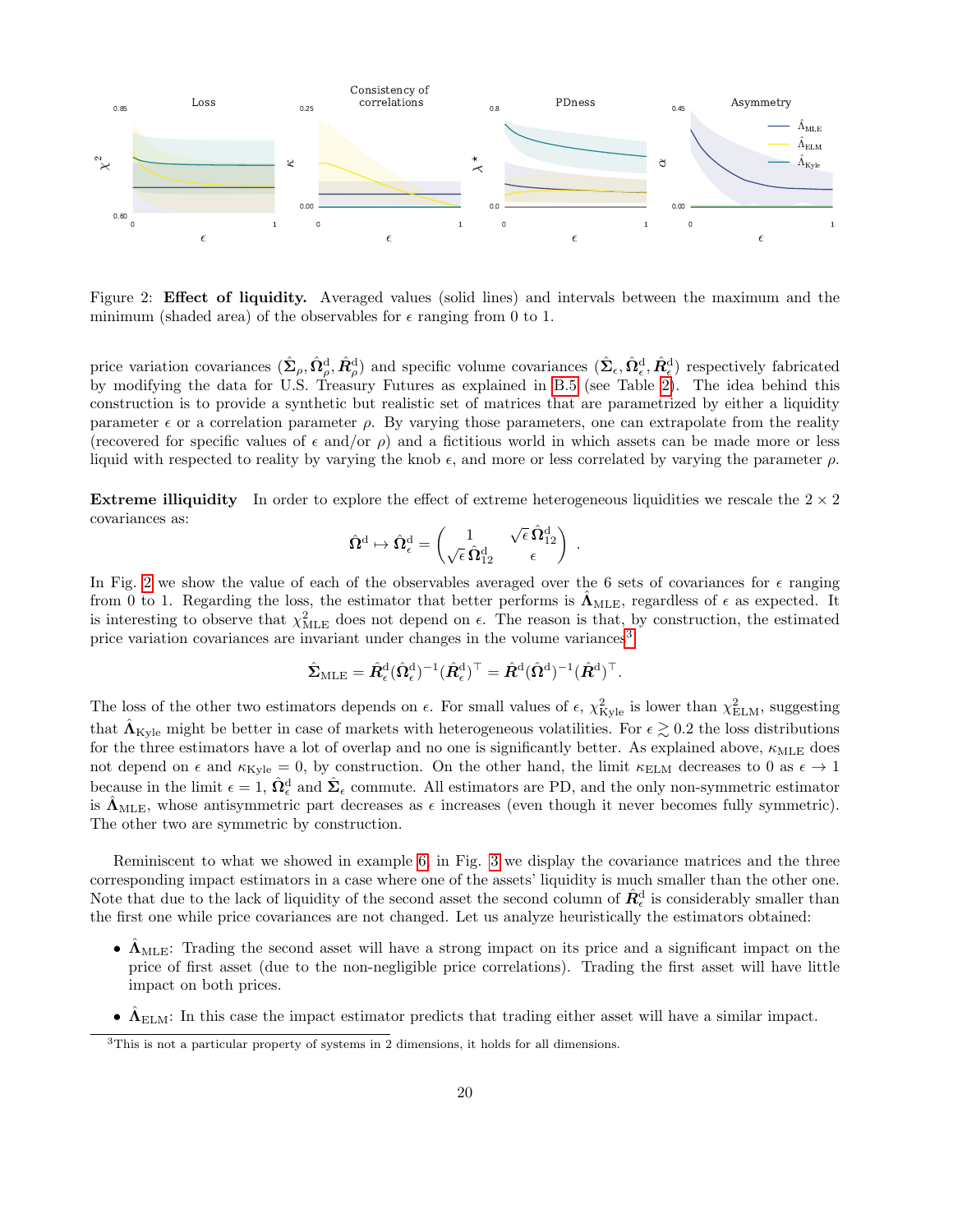<span id="page-20-0"></span>

Figure 3: Extreme illiquidity. Covariance matrices and estimators with an illiquid asset. The value of  $\rho = 0.77$  is the empirical correlation of the representative pair 2USNOTES-5USNOTES, whereas the value of  $\epsilon = 0.01$  is obtained by rescaling the empirical responses and volume covariances of the same pair.



Figure 4: Effect of price variation correlations Averaged values (solid lines) and intervals between the maximum and the minimum (shaded area) of the observables for  $\rho$  ranging from 0 to 1.

•  $\Lambda_{\text{Kyle}}$ : The main difference between the predictions of the Kyle estimator and  $\Lambda_{\text{MLE}}$  is that in this case trading the second asset will strongly modify its price but it will have very little impact on the first assets' price. As already emphasized, this is how efficient markets should work: liquid instruments should not be affected by the order flow on correlated illiquid instruments, otherwise price manipulation strategies would be possible.

Extreme correlations We now look at a linear combinations of two of the assets with price variation covariances:

<span id="page-20-1"></span>
$$
\hat{\Sigma} \mapsto \hat{\Sigma}_{\rho} = \begin{pmatrix} 1 & \rho \\ \rho & 1 \end{pmatrix} .
$$

In Fig. [4](#page-20-1) we show the value of each of the observables averaged over the 6 sets of covariances for  $\epsilon$  ranging from 0 to 1. The loss of all estimators decreases as  $\rho \to 1$  and as in the previous case, the distributions have a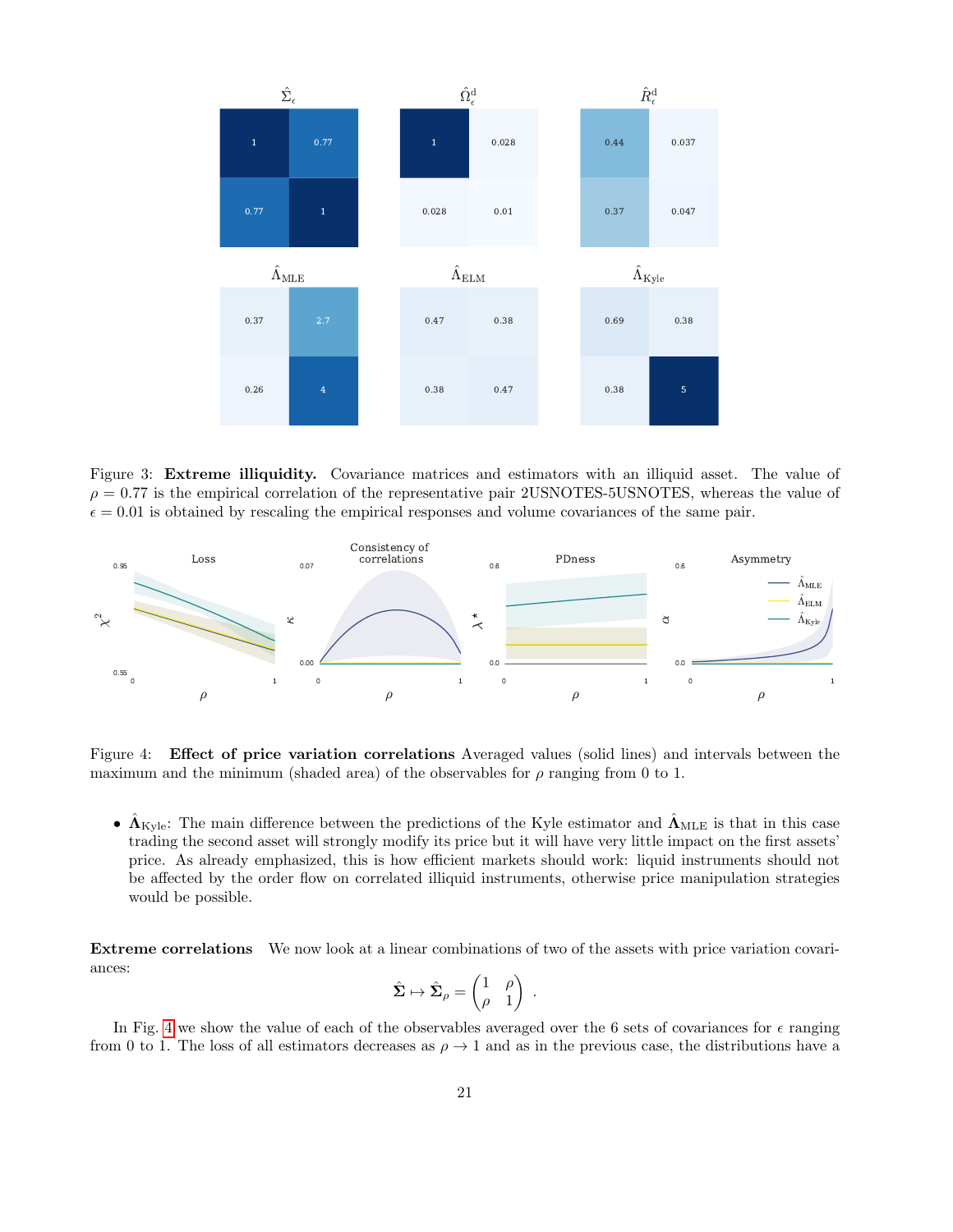strong overlap, suggesting again that no one estimator is significantly better at minimizing the loss.

By construction  $\kappa_{\text{Kyle}=0}$ , and in this case  $\kappa_{\text{ELM}} = 0$  because  $\hat{\Omega}_{\rho}^{\text{d}}$  commutes with  $\hat{\Sigma}_{\rho}$  (it would not be the case if the volume variances were not the same). Also  $\kappa_{MLE} = 0$  for  $\rho = 0$  because in that case  $\hat{\Sigma}_{\rho} = \mathbb{I}$ , but for  $\rho > 0$ ,  $\kappa_{MLE} > 0$ . The distributions of  $\lambda_{ELM}^{\star}$  and  $\lambda_{MLE}^{\star}$  are essentially the same.  $\lambda_{Kyle}^{\star}$  is significantly larger than the other two for all values of  $\rho$ . Asymmetries in  $\hat{\Lambda}_{MLE}$  are amplified as  $\rho \to 1$  because in that limit  $\hat{\Omega}_{\rho}^{\rm d}$ becomes singular.

Again, following example [7](#page-11-2) in Fig. [5](#page-22-0) we show the covariance matrices and the three corresponding impact estimators for a case where the price variations of the two assets are strongly correlated. Let us analyze the estimators obtained:

- $\hat{\Lambda}_{MLE}$ : Small arbitrary fluctuations in  $\hat{R}^{\text{d}}_{\rho}$  are amplified due to the strong volume correlations that result from the transformation. In the example shown in the figure the impact on the second asset is much larger than on the first one.
- $\hat{\Lambda}_{\text{ELM}}$ : Self impact and cross-impact are comparable. Furthermore, self-impact is very similar for both assets.
- $\hat{\Lambda}_{\text{Kvle}}$ : Self-impact is very similar for both assets and stronger than cross-impact.

# <span id="page-21-0"></span>6 Conclusion

In the present work we studied a Multivariate Kyle model, that proved to be a very interesting setting to understand the fundamental mechanisms underlying cross-impact. Perhaps more importantly, the Multivariate Kyle model suggests a practical recipe to extract a consistent cross-impact matrix structure from empirical data – a point that does not seem to have been emphasized before but that becomes crucial when dealing with present day large dimensional data. We recovered the Caballé-Krishnan solution at equilibrium and proved the unicity of the symmetric solution. We provided an interpretation of the results with regard to the eigen-modes of returns and volumes covariances. We discussed the implications of the model for pricing, with a particular focus on the SPD property of the impact matrix. We presented the implications for cross-impact regression of empirical data, and showed that cross-awareness (or in lesser terms "I know that you know") can be used as powerful regulariser with small loss in predictive power. We confronted our results with previous empirical cross-impact analyses, and identified limiting regimes in which the results in [\[BMEB17,](#page-23-4) [MBEB17\]](#page-23-7) are reproduced.

From a complementary point of view, our results can be seen as proxies for the behavior of an idealized market in which prices fully reflect the information encoded in the order flow: for a manipulation-free market, prices of liquid securities should be insensitive to trading of strongly illiquid instruments (see example [6\)](#page-11-1), whereas prices of strongly correlated instruments should be insensitive to how they are individually traded (example [7\)](#page-11-2). Measuring how much real markets violate these principles would be an interesting empirical application of our results, that could be used to assist regulators in order to assess the vulnerability of a market to correlated trading activity.

In spite of all the "good" properties of the Kyle cross-impact estimator, one should keep in mind that many important aspects are left out of the Kyle framework, that may play a crucial role in practice. First of all, the empirical order flow is strongly autocorrelated in time, which must induce a non-trivial lag dependence of the impact function – as found in [\[BMEB17\]](#page-23-4). Extending the present theory to predict a lag-dependent impact matrix  $\Lambda(\tau)$  would be extremely useful. Second, impact is non-linear in traded quantities: it is now well accepted that the impact of a metaorder has a square-root dependence on volume. How this single asset square-root law generalizes in a multiasset context is, as far as we are aware, a completely open problem. Finally, it would be interesting to extend to the multivariate case some recent extensions of the Kyle model that accounts for the inventory risk of the market maker  $[CD<sup>+</sup>16]$ . We hope to visit some of these questions in future work.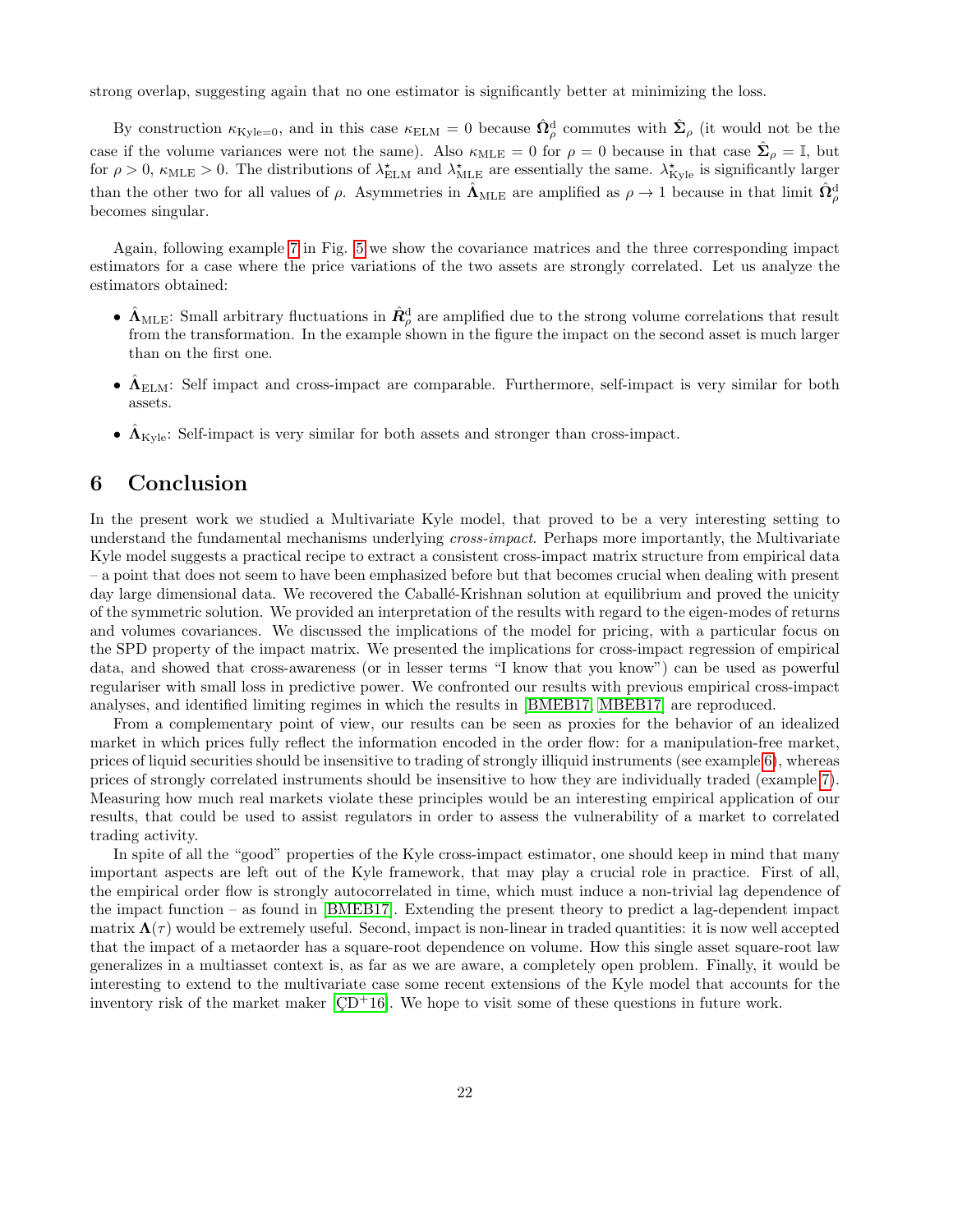<span id="page-22-0"></span>

Figure 5: Strong price variation correlations. Covariance matrices and estimators with strongly correlated price variations ( $\rho = 0.99$ )

# Acknowledgments

We thank Z. Eisler, A. Fosset and E. Sérié for very fruitful discussions. We also thank J. Caballé for kindly providing the unpublished manuscript [\[CK](#page-23-8)+90].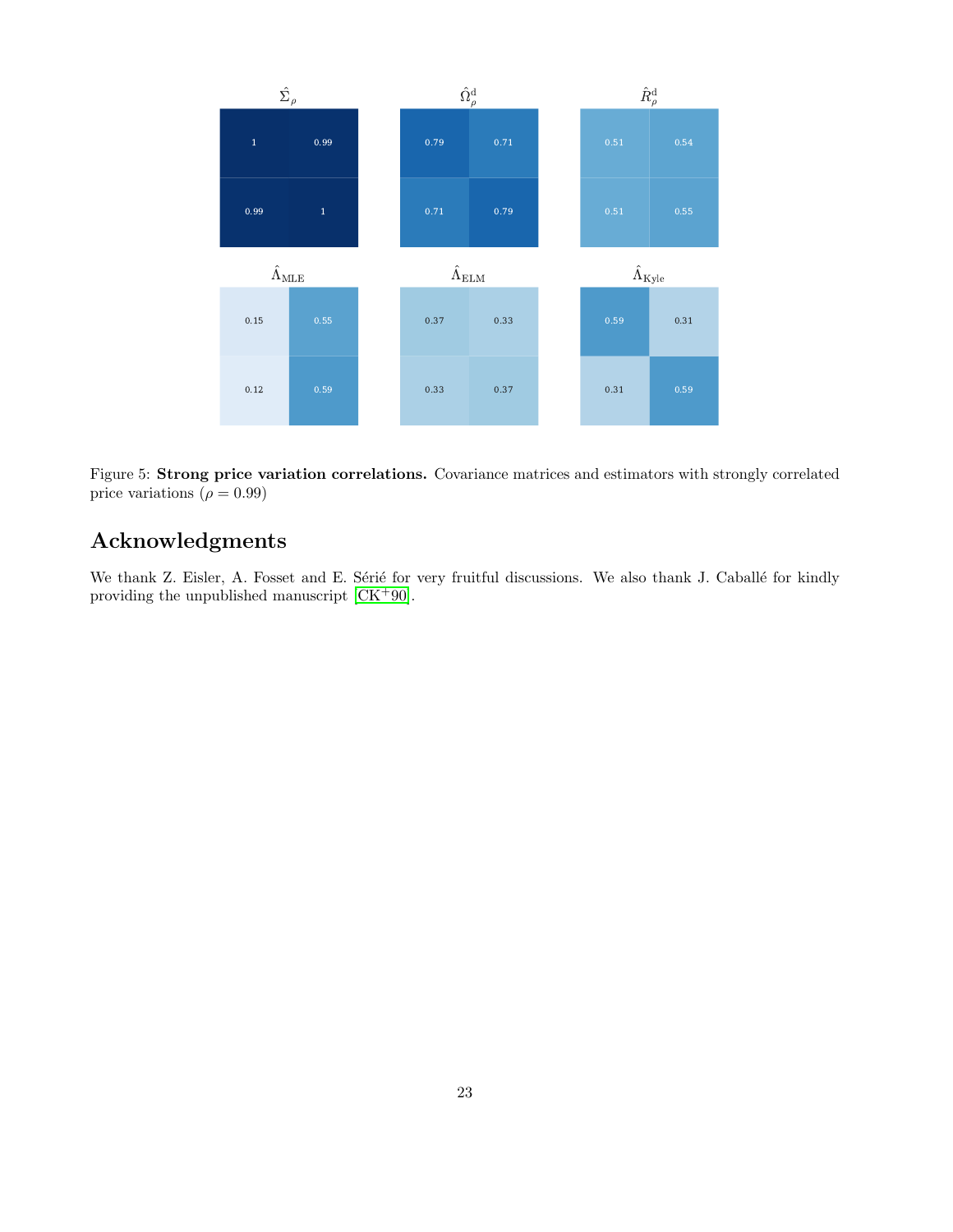# References

- <span id="page-23-12"></span>[AKS16] Aurélien Alfonsi, Florian Klöck, and Alexander Schied. Multivariate transient price impact and matrix-valued positive definite functions. Mathematics of operations research, 41(3):914–934, 2016.
- <span id="page-23-0"></span>[BBDG18] Jean-Phliippe Bouchaud, Julius Bonart, Jonathan Donier, and Martin Gould. Trades, quotes and prices: financial markets under the microscope. Cambridge University Press, 2018.
- <span id="page-23-4"></span>[BMEB17] Michael Benzaquen, Iacopo Mastromatteo, Zoltan Eisler, and Jean-Philippe Bouchaud. Dissecting cross-impact on stock markets: An empirical analysis. Journal of Statistical Mechanics: Theory and Experiment, 2017(2):023406, 2017.
- <span id="page-23-13"></span> $[CD<sup>+</sup>16]$  Umut Cetin, Albina Danilova, et al. Markovian nash equilibrium in financial markets with asymmetric information and related forward–backward systems. The Annals of Applied Probability, 26(4):1996–2029, 2016.
- <span id="page-23-8"></span> $[CK+90]$  Jordi Caballé, Murugappa Krishnan, et al. Insider trading and asset pricing in an imperfectly competitive multi-secrity market. Technical report, Unitat de Fonaments de l'Anàlisi Econòmica  $(UAB)$  and Institut d'Anàlisi Econòmica (CSIC), 1990.
- <span id="page-23-6"></span>[CK94] Jordi Caballe and Murugappa Krishnan. Imperfect competition in a multi-security market with risk neutrality. Econometrica: Journal of the Econometric Society, pages 695–704, 1994.
- <span id="page-23-15"></span>[HJ85] Roger A Horn and Charles R. Johnson. Matrix Analysis. Cambridge University Press, Cambridge, 1985.
- <span id="page-23-1"></span>[HS01] Joel Hasbrouck and Duane J Seppi. Common factors in prices, order flows, and liquidity. Journal of financial Economics, 59(3):383–411, 2001.
- <span id="page-23-5"></span>[Kyl85] Albert S Kyle. Continuous auctions and insider trading. Econometrica: Journal of the Econometric Society, pages 1315–1335, 1985.
- <span id="page-23-10"></span>[Las04] Guillaume Lasserre. Asymmetric information and imperfect competition in a continuous time multivariate security model. Finance and Stochastics, 8(2):285–309, 2004.
- <span id="page-23-14"></span>[LRS13] Georg Lindgren, Holger Rootzén, and Maria Sandsten. Stationary stochastic processes for scientists and engineers. CRC press, 2013.
- <span id="page-23-7"></span>[MBEB17] Iacopo Mastromatteo, Michael Benzaquen, Zoltan Eisler, and Jean-Philippe Bouchaud. Trading lightly: Cross-impact and optimal portfolio execution. Risk Magazine, July 2017:1–6, 2017.
- <span id="page-23-2"></span>[PV13] Paolo Pasquariello and Clara Vega. Strategic cross-trading in the us stock market. Review of Finance, 19(1):229–282, 2013.
- <span id="page-23-11"></span>[SL18] Michael Schneider and Fabrizio Lillo. Cross-impact and no-dynamic-arbitrage. Quantitative Finance, pages 1–18, 2018.
- <span id="page-23-9"></span>[Vit12] Paolo Vitale. Risk-averse insider trading in multi-asset sequential auction markets. Economics Letters, 117(3):673–675, 2012.
- <span id="page-23-3"></span>[WSG16] Shanshan Wang, Rudi Schäfer, and Thomas Guhr. Cross-response in correlated financial markets: individual stocks. The European Physical Journal B, 89(4):105, 2016.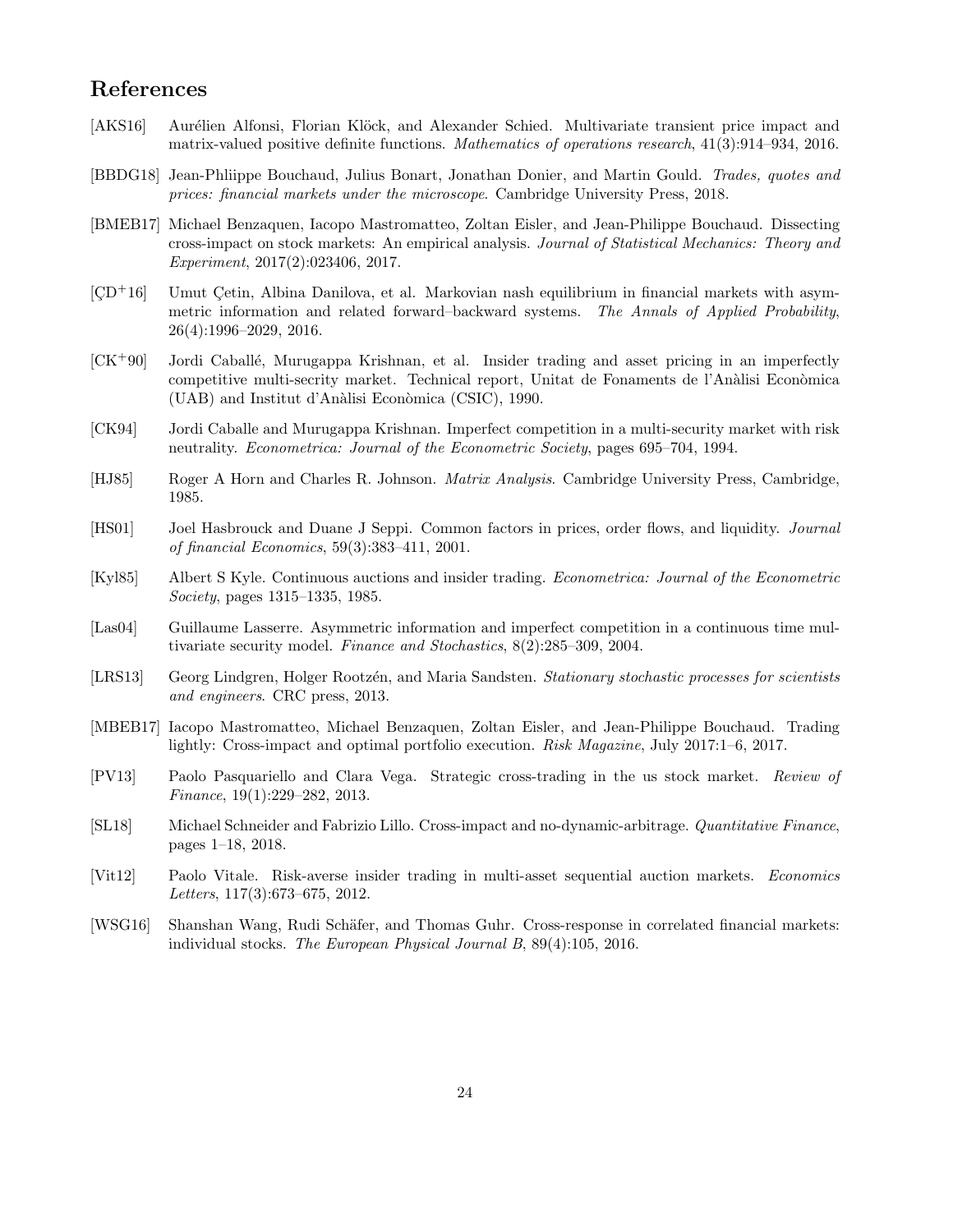# <span id="page-24-0"></span>A Solution of the Multivariate Kyle model

The proof of Theorem [1](#page-5-0) is split in 4 different results. First, the fact that the equilibrium is linear is a consequence of Propositions [1](#page-4-2) and [2.](#page-4-6) Before finding the explicit form of the equilibrium we need to show that  $\Lambda$  is symmetric. This is a consequence of the second order condition on the minimization of the IT's strategy (Proposition [1\)](#page-4-2) and is proven in Proposition [3.](#page-4-7) Finally, the explicit form and proof of uniqueness of  $\Lambda$  is given in Proposition [11](#page-26-3)

## <span id="page-24-1"></span>A.1 Optimality of the Informed Trader

Proof of Proposition [1.](#page-4-2) Here, we show the consequences of the first and second order conditions arising from the requirement that the IT is maximizing locally the average utility given  $v$ , which can be written as:

$$
\mathbb{E}[\mathcal{U}_{IT}|\boldsymbol{v}] = -\mathbb{E}[\boldsymbol{x}^\top(\boldsymbol{p}-\boldsymbol{v})|\boldsymbol{v}] \\ = -\mathbb{E}[\boldsymbol{x}^\top(\boldsymbol{\mu}+\boldsymbol{\Lambda}\boldsymbol{y}-\boldsymbol{v})|\boldsymbol{v}] \\ = -\boldsymbol{x}^\top\boldsymbol{\mu}-\boldsymbol{x}^\top\boldsymbol{\Lambda}\boldsymbol{x}+\boldsymbol{x}^\top\boldsymbol{v}.
$$

In order to find the optimal strategy, we maximize the utility with respect to  $x$ . The first and seccond order derivatives are:

$$
\frac{\partial \mathbb{E}[\mathcal{U}_{IT}|\mathbf{v}]}{\partial \mathbf{x}} = -\boldsymbol{\mu} - 2\boldsymbol{\Lambda}_{\rm S}\mathbf{x} + \mathbf{v} = 0 \tag{60}
$$

$$
\frac{\partial^2 \mathbb{E}[\mathcal{U}_{IT}|\mathbf{v}]}{\partial x \partial x^\top} = -2\mathbf{\Lambda}_S.
$$
\n(61)

where  $X_{\rm S}$  ( $X_{\rm A}$ ) denotes the symmetric (antisymmetric) part of X.

Since  $U_{IT}$  is quadratic on x, the profit maximization condition implies that the second derivative [\(61\)](#page-24-3) has to be strictly negative definite, which in turn implies that both  $\Lambda$  and  $\Lambda_{\rm S}$  have to be PD. Solving [\(60\)](#page-24-4) for x leads to

$$
x = \alpha + Bv \tag{62}
$$

where

$$
\alpha = -B\mu
$$
  
\n
$$
B = \frac{1}{2}\Lambda_S^{-1}.
$$
\n(63)

Since  $\Lambda_{\rm S}$  has to be PD, it is invertible and  $B$  and  $\alpha$  are well defined.

As we will show in App. [A.3,](#page-25-0) PDness of  $\Lambda$  together with the efficient-price condition (discussed in App. [A.2\)](#page-24-2) implies that  $\Lambda$  is symmetric.

#### <span id="page-24-2"></span>A.2 Optimality of the Market Maker

In this Appendix we will state the conditions stemming from the requirement that the MM fixes a pricing rule  $p = \Lambda y + \mu$  such that  $p = \mathbb{E}[v|y]$  is an efficient price.

*Proof of Proposition [2.](#page-4-6)* Exploiting the Gaussian nature of  $v$  and  $u$  and their independence, the efficient price as given in [\(2\)](#page-2-4) can be expanded as [\[LRS13,](#page-23-14) p. 269]:

$$
p = \mathbb{E}[v|y] = \mathbb{E}[v] + \mathbb{C}[v, y]\mathbb{C}[y, y]^{-1}(y - \mathbb{E}[y])
$$
  
=  $p_0 + R_v^d(\Omega^d)^{-1}(y - y_0)$   
=  $\mu + \Lambda y$ , (64)

<span id="page-24-4"></span><span id="page-24-3"></span> $\Box$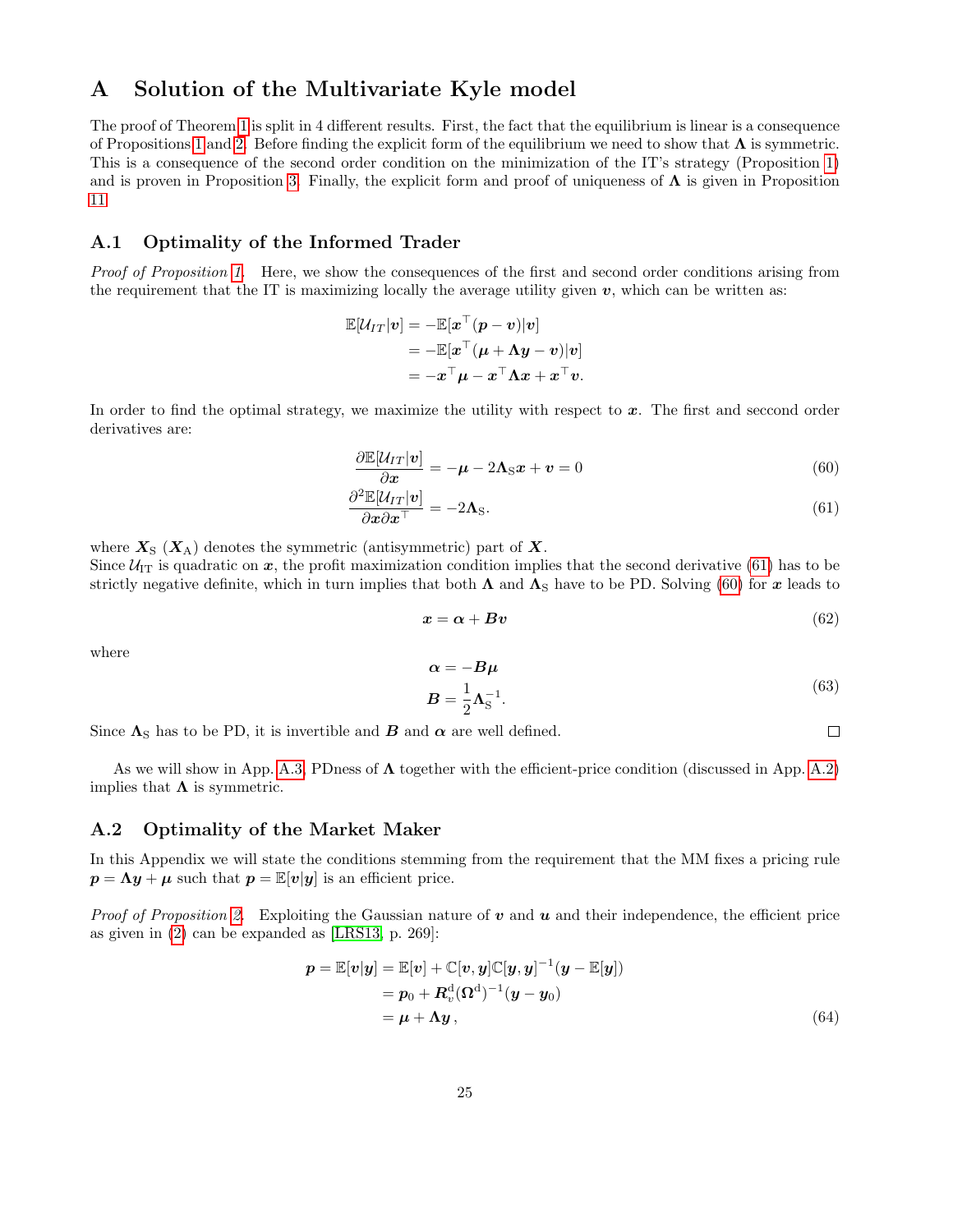where

$$
\boldsymbol{\mu} = \boldsymbol{p}_0 - \boldsymbol{\Lambda} \boldsymbol{y}_0 \,, \tag{65}
$$

$$
\Lambda = \mathbf{R}_v^{\mathbf{d}} (\Omega^{\mathbf{d}})^{-1}.
$$
\n(66)

 $\Box$ 

This analysis provides an explicit form for the MM's strategy and it might look as if the MM is doing a linear regression. However, without knowing the strategy of the IT one cannot estimate  $R_v^d$  nor  $(\Omega^d)^{-1}$  meaning that the MM has to include information about  $x$  in his regression making it a quadratic problem rather than a linear one. This point is discussed in more detail in Sec. [5.2.1.](#page-13-1)

## <span id="page-25-0"></span>A.3 Symmetry of the linear equilibrium

In order to find the linear equilibrium described in Theorem [1,](#page-5-0) we first have to prove the proposition [3.](#page-4-7) To do so we will make use of an useful lemma [\[HJ85,](#page-23-15) Theorem 7.2.6] that will be used in the following derivations.

<span id="page-25-1"></span>**Lemma 1** (Positive definite square-root). Consider a matrix Y that is symmetric and positive semi-definite. Then, it exists a unique symmetric, positive semi-definite matrix  $X = \sqrt{Y}$  such that  $XX = Y$ .

Proof of Proposition [3.](#page-4-7) Let us start by plugging  $\mathbb{E}[\mathbf{y}] = \mathbf{y}_0 = \frac{1}{2} \mathbf{\Lambda}_{\mathrm{S}}^{-1}(\mathbf{p}_0 - \boldsymbol{\mu})$  into [\(15\)](#page-4-4). After a bit of algebra we obtain

$$
(\boldsymbol{p}_0 - \boldsymbol{\mu}) (\mathbb{I} - \frac{1}{2} \boldsymbol{\Lambda} \boldsymbol{\Lambda}_\mathrm{S}^{-1}) = 0 \tag{67}
$$

thus  $\mu = p_0$  and  $x = \frac{1}{2}\Lambda_S^{-1}(v - p_0)$  which allows us to compute the following quantities:

$$
\mathbf{y}_0 = 0 \tag{68}
$$

$$
\Omega^{\mathbf{d}} = \frac{1}{4} \Lambda_{\mathbf{S}}^{-1} \Sigma_0 \Lambda_{\mathbf{S}}^{-1} + \Omega \tag{69}
$$

$$
\boldsymbol{R}_v^{\mathrm{d}} = \frac{1}{2} \boldsymbol{\Sigma}_0 \boldsymbol{\Lambda}_\mathrm{S}^{-1}.
$$
\n(70)

By plugging the results above into [\(15\)](#page-4-4) one obtains a quadratic equation:

<span id="page-25-3"></span>
$$
(\mathbf{\Lambda}\mathbf{\Lambda}_{\mathrm{S}}^{-1} - 2\mathbb{I})\frac{1}{4}\mathbf{\Sigma}_0 + \mathbf{\Lambda}\mathbf{\Omega}\mathbf{\Lambda}_{\mathrm{S}} = 0.
$$
 (71)

Expanding  $\Lambda$  as  $(\Lambda_A + \Lambda_S)$  and doing some algebra from [\(71\)](#page-25-3) we obtain

<span id="page-25-4"></span>
$$
\Lambda_{\rm A} = (\mathbb{I} - \Gamma)(\mathbb{I} + \Gamma)^{-1} \Lambda_{\rm S} \tag{72}
$$

where  $\mathbf{\Gamma} = 4\mathbf{\Lambda}_{\mathrm{S}}\mathbf{\Omega}\mathbf{\Lambda}_{\mathrm{S}}\mathbf{\Sigma}_{0}^{-1}$ . Now, since  $\mathbf{\Lambda}_{\mathrm{A}} = \frac{1}{2}(\mathbf{\Lambda} - \mathbf{\Lambda}^{\top})$ , we have  $\mathbf{\Lambda}_{\mathrm{A}} = -\mathbf{\Lambda}_{\mathrm{A}}^{\top}$  and therefore

$$
(\mathbb{I} - \Gamma)(\mathbb{I} + \Gamma)^{-1}\Lambda_{S} = -\Lambda_{S}(\mathbb{I} + \Gamma^{\top})^{-1}(\mathbb{I} - \Gamma^{\top})
$$

$$
(\mathbb{I} + \Gamma^{\top})\Lambda_{S}^{-1}(\mathbb{I} - \Gamma) = -(\mathbb{I} - \Gamma^{\top})\Lambda_{S}^{-1}(\mathbb{I} + \Gamma)
$$

$$
\sqrt{\Lambda_{S}}\Gamma^{\top}\Lambda_{S}^{-1}\Gamma\sqrt{\Lambda_{S}} = \mathbb{I}.
$$

Substituting back  $\Gamma$  we get

$$
\boldsymbol{Y}^2 = \boldsymbol{Z}^2
$$

where  $Y = \sqrt{\Lambda_S} \Omega \sqrt{\Lambda_S}$  and  $Z = \sqrt{\Lambda_S^{-1}} \frac{1}{4} \Sigma_0 \sqrt{\Lambda_S^{-1}}$ . Since  $\Lambda_S$  is PD,  $Y^2$  is also SPD and therefore  $Y = Z$  is the unique PD square root of  $Y^2$  which leads to

<span id="page-25-2"></span>
$$
\frac{1}{4}\Sigma_0 = \Lambda_{\rm S}\Omega\Lambda_{\rm S} \tag{73}
$$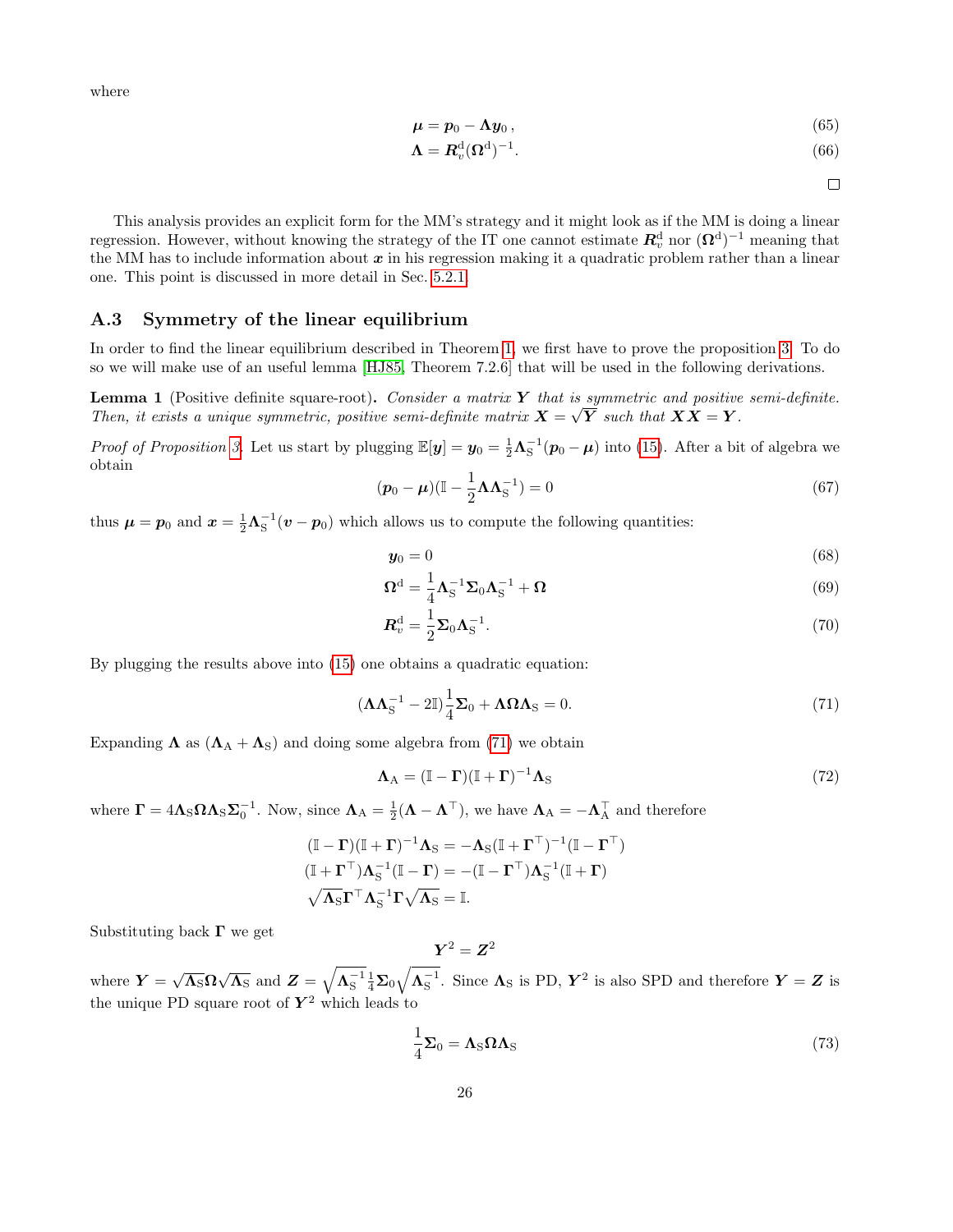and substituting these results into [\(72\)](#page-25-4) reveals that  $\Lambda_A = 0$ .

With equation [\(73\)](#page-25-2) we prove that the profit maximization condition on the IT's cost (i.e.  $\Lambda$  has to be PD) results in  $\Lambda_A = 0$  and  $\Lambda = \Lambda_S$ . If  $\Lambda_S$  was not PD, Y and Z could be different roots and we would not be able to establish the relationship  $Y = Z$ . In that case we would find many solutions, most of them being saddle points for  $\mathbb{E}[\mathcal{U}_{IT}].$ 

## <span id="page-26-0"></span>A.4 Explicit form of the linear equilibrium

The last step needed in order to prove the existence and uniqueness the linear equilibrium in Theorem [1](#page-5-0) is to prove that Eq. [\(73\)](#page-25-2) admits a unique symmetric solution, as made explicit below.

<span id="page-26-3"></span>**Proposition 11.** The unique symmetric PD matrix  $\Lambda$  satisfying Eq. [\(73\)](#page-25-2) is

$$
\Lambda = \frac{1}{2} \mathcal{R}^{-1} \sqrt{\mathcal{R} \Sigma_0 \mathcal{L}} \mathcal{L}^{-1}.
$$

*Proof. Explicit form of*  $\Lambda$ : The solution to Eq. [\(73\)](#page-25-2) has to be a  $\Lambda$  of the form

<span id="page-26-4"></span>
$$
\Lambda = \frac{1}{2} \mathcal{G} O \mathcal{L}^{-1} \,, \tag{74}
$$

where G is any factorization of  $\Sigma_0$  of the form  $\mathcal{GD}$  with  $\mathcal{G}^\top = \mathcal{D}$ . One is then left with the equation  $\mathcal{OO}^\top = \mathbb{I}$ . Such equation is solved by any matrix O belonging to the orthogonal group  $O(n)$ , which is specified by  $n(n-1)/2$ parameters. It is only by self-consistently imposing symmetry of  $\Lambda$  that one finds the solution for  $O$ 

$$
\begin{array}{rcl} \mathbf{O} & = & \mathcal{G}^{-1} \mathcal{R}^{-1} \sqrt{\mathcal{R} \Sigma_0 \mathcal{L}} \\ & = & (\mathcal{R} \mathcal{G})^{-1} \sqrt{(\mathcal{R} \mathcal{G}) (\mathcal{R} \mathcal{G})^\top}. \end{array} \tag{75}
$$

Introducing this value of  $O$  in Eq. [\(74\)](#page-26-4) we obtain the desired result.

Uniqueness: The decomposition  $\Omega = \mathcal{LR}$  is not unique. Indeed, multiplying  $\mathcal L$  by an arbitrary rotation  $\mathcal O_{\Omega}$ yields another possible decomposition. However the final value of  $\Lambda$  does not depend on  $O_{\Omega}$ . To prove this consider the value of  $\Lambda$  using the decomposition  $\Omega = \mathcal{L}O_{\Omega}O_{\Omega}^{\top}R$ :

$$
\begin{aligned} \boldsymbol{\Lambda} &= \frac{1}{2}(\boldsymbol{O}_{\Omega}^{\top}\mathcal{R})^{-1}\sqrt{\boldsymbol{O}_{\Omega}^{\top}\mathcal{R}\boldsymbol{\Sigma}_{0}\mathcal{L}\boldsymbol{O}_{\Omega}}(\mathcal{L}\boldsymbol{O}_{\Omega})^{-1} \\ &= \frac{1}{2}\mathcal{R}^{-1}\boldsymbol{O}_{\Omega}\boldsymbol{O}_{\Omega}^{\top}\sqrt{\mathcal{R}\boldsymbol{\Sigma}_{0}\mathcal{L}}\boldsymbol{O}_{\Omega}\boldsymbol{O}_{\Omega}^{\top}\boldsymbol{\mathcal{L}}^{-1} \\ &= \frac{1}{2}\mathcal{R}^{-1}\sqrt{\mathcal{R}\boldsymbol{\Sigma}_{0}\mathcal{L}}\boldsymbol{\mathcal{L}}^{-1} \end{aligned}
$$

where we have used the fact that if  $\sqrt{Y} = X$  then  $\sqrt{O<sup>\top</sup> YO} = O<sup>\top</sup> XO$ . Since the argument of the square root is SPD by construction the unique value of  $\Lambda$  is obtained by choosing the unique SPD root.

 $\Box$ 

# <span id="page-26-1"></span>B Estimation

## <span id="page-26-2"></span> $\mathrm{B.1}$  The loss  $\chi^2$

First, we want to relate the loss [\(48\)](#page-13-3) with the empirical mean and covariances defined in Sec. [5.](#page-12-0) Starting from the definition [\(48\)](#page-13-3), one can write

$$
\chi^2 = \frac{1}{2} \langle (\hat{\Lambda} y - \Delta p)^{\top} M (\hat{\Lambda} y - \Delta p) \rangle ,
$$
  
=  $\frac{1}{2} \langle y^{\top} \hat{\Lambda}^{\top} M \hat{\Lambda} y \rangle - \langle y^{\top} \hat{\Lambda}^{\top} M \Delta p \rangle + \frac{1}{2} \langle \Delta p^{\top} M \Delta p \rangle$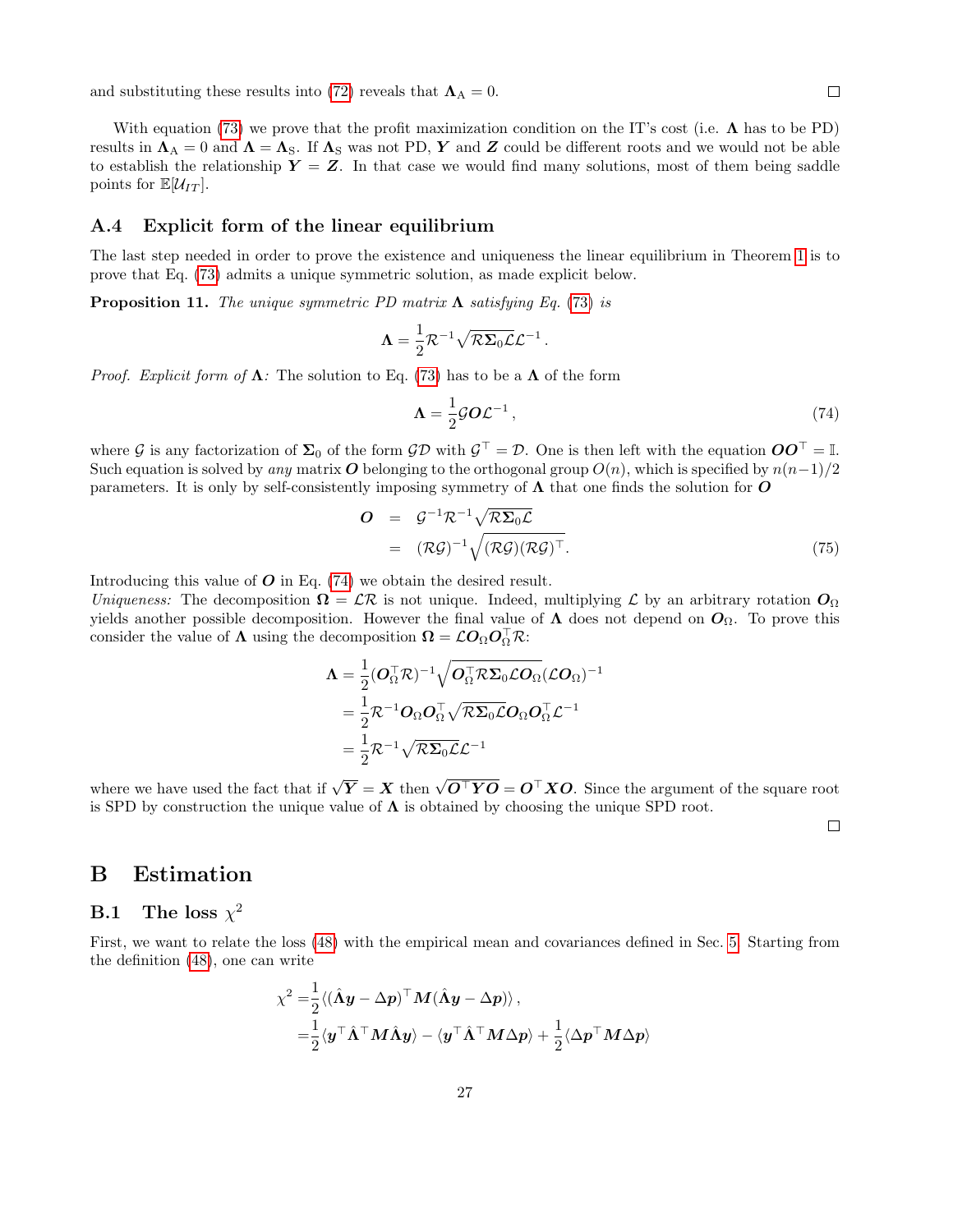Then, by plugging the definitions of the empirical covariances one is left with

<span id="page-27-2"></span>
$$
\chi^2 = \frac{1}{2} \text{tr} \left[ \hat{\mathbf{\Lambda}}^\top \mathbf{M} \hat{\mathbf{\Lambda}} \hat{\mathbf{\Omega}}^{\text{d}} - 2 \hat{\mathbf{\Lambda}}^\top \mathbf{M} \hat{\mathbf{R}}^{\text{d}} + \mathbf{M} \hat{\mathbf{\Sigma}} \right]
$$
(76)

## <span id="page-27-0"></span>B.2 Maximum Likelihood Estimator

Proof of Proposition [8.](#page-13-4) In order to derive the Maximum Likelihood estimator, we differentiate [\(76\)](#page-27-2) ith respect to  $\hat{\Lambda}$ :

$$
0 = \frac{\partial \chi^2}{\partial \hat{\Lambda}} = M (\hat{\Lambda} \hat{\Omega}^{\text{d}} - \hat{R}^{\text{d}}).
$$

It is clear that the optimal value of  $\hat{\Lambda}_{MLE}$  does no depend on M. To find the explicit expression we equate the derivative to 0 and solve:

$$
\hat{\Lambda}_{\mathrm{MLE}} = \hat{\mathbf{R}}^{\mathrm{d}}(\hat{\Omega}^{\mathrm{d}})^{-1}.
$$

To calculate the minimum we can plug this solution into Eq. [\(76\)](#page-27-2), obtaining

$$
\chi_{\text{MLE}}^2 = \frac{1}{2} \text{tr} \left[ \boldsymbol{M} \left( \hat{\boldsymbol{\Sigma}} - \hat{\boldsymbol{R}}^{\text{d}} (\hat{\boldsymbol{\Omega}}^{\text{d}})^{-1} (\hat{\boldsymbol{R}}^{\text{d}})^{\top} \right) \right]. \tag{77}
$$

 $\Box$ 

#### <span id="page-27-1"></span>B.3 EigenLiquidity Estimator

The derivation of the EigenLiquidity Estimator runs along the same lines as the previous case.

Proof of Proposition [9.](#page-14-2) We want to find an estimator  $\hat{\Lambda}_{\text{ELM}}$  that minimizes  $\chi^2$  under the constraint  $[\hat{\Lambda}_{\text{ELM}}, \hat{\Sigma}] =$ 0 which is equivalent to saying that

$$
\hat{\bm{\Lambda}}_{\text{ELM}} = \sum_{a=1}^n \hat{s}_a g_a \hat{s}_a^\top
$$

where  $\{\hat{\mathbf{s}}_a\}_{a=1}^n$  are the eigenvectors of  $\hat{\mathbf{\Sigma}}$ . Because of this constraint, the minimization of  $\chi^2$  has to be done with respect to  $g_a$  rather than  $\hat{\Lambda}$ :

$$
0 = \frac{\partial \chi^2}{\partial g_a} = \text{tr}\left(\boldsymbol{M} (\hat{\boldsymbol{\Lambda}}\hat{\boldsymbol{\Omega}}^{\text{d}} - \hat{\boldsymbol{R}}^{\text{d}}) \hat{\boldsymbol{s}}_a \hat{\boldsymbol{s}}_a^\top\right)\,,
$$

which for arbitrary  $M$  implies

$$
\hat{\boldsymbol{s}}_a^\top (\hat{\boldsymbol{\Lambda}}\hat{\boldsymbol{\Omega}}^{\mathrm{d}} - \hat{\boldsymbol{R}}^{\mathrm{d}})\hat{\boldsymbol{s}}_a = 0
$$

and therefore

$$
g_a = \frac{\hat{\boldsymbol{s}}_a^\top \hat{\boldsymbol{R}}^\text{d} \hat{\boldsymbol{s}}_a}{\hat{\boldsymbol{s}}_a^\top \hat{\boldsymbol{\Omega}}^\text{d} \hat{\boldsymbol{s}}_a}\,.
$$

In order to compute the minimum loss we proceed as in the previous case plugging the value of  $\hat{\Lambda}_{\rm ELM}$  into equation [\(76\)](#page-27-2) and obtain

$$
\chi^2_{\rm ELM} = \frac{1}{2} \text{tr} \left[ M \left( \hat{\Sigma} + (\hat{\mathbf{\Lambda}}_{\rm ELM} \hat{\mathbf{\Omega}}^{\rm d} - 2 \hat{\mathbf{\mathbf{\mathcal{R}}}^{\rm d}}) \hat{\mathbf{\Lambda}}_{\rm ELM} \right) \right]
$$
  
=  $\frac{1}{2} \text{tr} \left[ M \left( \hat{\Sigma} - \hat{\mathbf{\mathbf{\mathcal{R}}}^{\rm d}} \hat{\mathbf{\Lambda}}_{\rm ELM} \right) \right]$   
=  $\frac{1}{2} \text{tr} \left[ M \left( \hat{\Sigma} - \hat{\mathbf{\mathbf{\mathcal{R}}}^{\rm d}} \sum_{a=1}^{n} \hat{s}_a \frac{\hat{s}_a^{\top} \hat{\mathbf{\mathbf{\mathcal{R}}}^{\rm d}} \hat{s}_a}{\hat{s}_a^{\top} \hat{\mathbf{\Omega}}^{\rm d} \hat{s}_a} \hat{s}_a^{\top} \right) \right].$ 

 $\Box$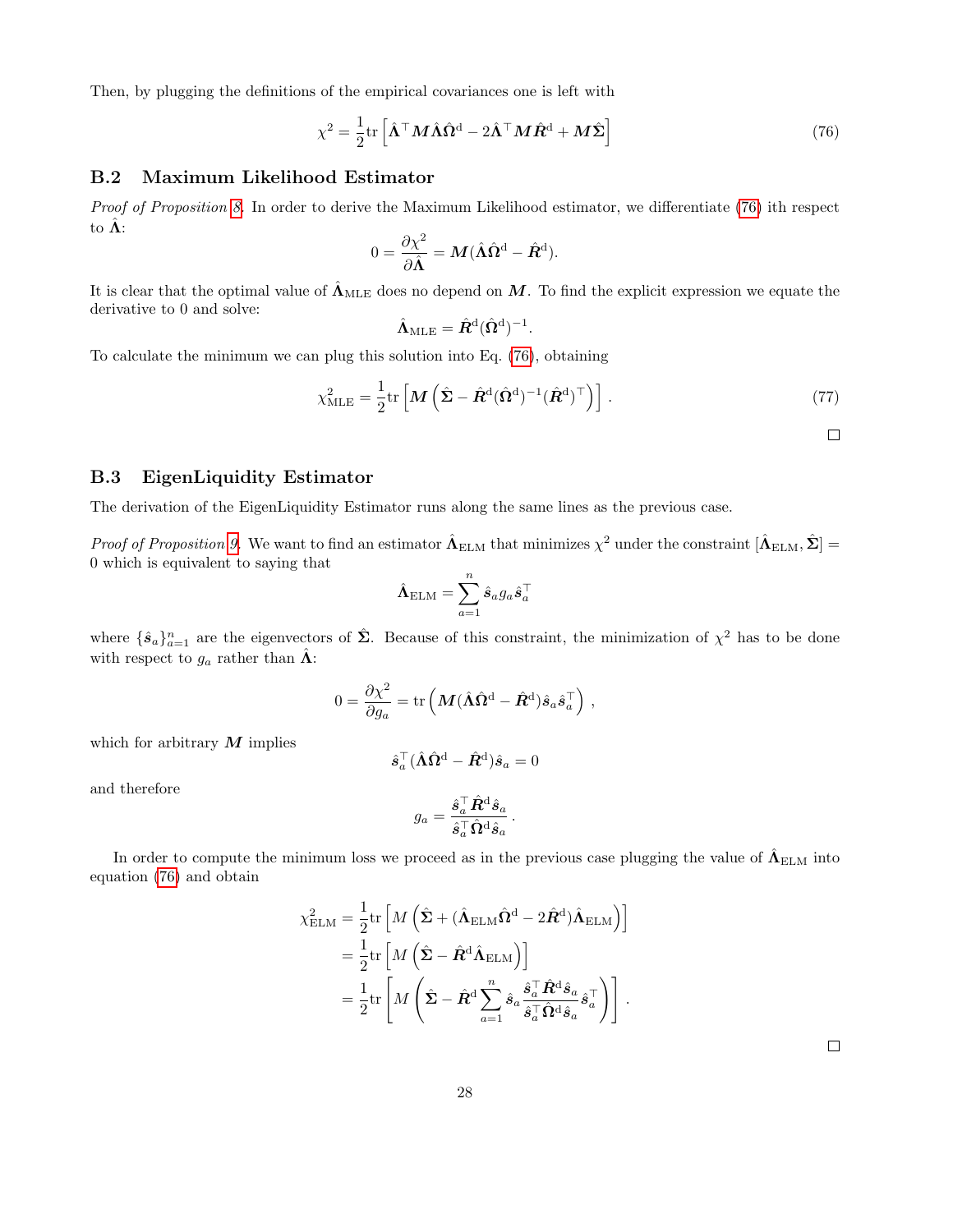#### <span id="page-28-0"></span>B.4 Kyle Estimator

Proof of Proposition [10](#page-15-2) To prove the first statement of the proposition it suffices to compute the covariance of the efficient prices:

$$
\hat{\mathbf{\Sigma}}_{\mathrm{Kyle}} = \langle \hat{\Delta} \mathbf{p} \hat{\Delta} \mathbf{p}^{\top} \rangle = \hat{\mathbf{\Lambda}}_{\mathrm{Kyle}} \langle \mathbf{y} \mathbf{y}^{\top} \rangle \hat{\mathbf{\Lambda}}_{\mathrm{Kyle}}^{\top} = \hat{\mathbf{\Lambda}}_{\mathrm{Kyle}} \hat{\mathbf{\Omega}}^{\mathrm{d}} \hat{\mathbf{\Lambda}}_{\mathrm{Kyle}}^{\top} = k^2 \hat{\mathbf{\Sigma}} \,,
$$

and to use the unicity result for the above equation (proved in App. [A.4\)](#page-26-0) in order to recover Eq. [\(58\)](#page-15-3).

In order to find the loss at the minimum one has to take into account that the only free parameter is  $k$ , and since  $\hat{\mathbf{\Lambda}}_{\text{Kyle}} \hat{\mathbf{\Omega}}^{\text{d}} \hat{\mathbf{\Lambda}}_{\text{Kyle}} = k^2 \hat{\mathbf{\Sigma}}$ , the loss is

$$
\chi_{\text{Kyle}}^2 = \frac{1}{2} \text{tr} \left[ M \left( \hat{\Sigma} + (\hat{\mathbf{\Lambda}}_{\text{ELM}} \hat{\mathbf{\Omega}}^{\text{d}} - 2 \hat{\mathbf{\mathbf{\mathcal{R}}}^{\text{d}}}) \hat{\mathbf{\Lambda}}_{\text{Kyle}} \right) \right]
$$
  
= 
$$
\frac{1}{2} \text{tr} \left[ M \left( (1 + k^2) \hat{\Sigma} - 2k \hat{\mathbf{\mathbf{\mathcal{R}}}^{\text{d}}} (\hat{\mathbf{\mathcal{R}}}^{\text{d}})^{-1} \sqrt{\hat{\mathbf{\mathcal{R}}}^{\text{d}}} \hat{\Sigma} \hat{\mathbf{\mathcal{L}}}^{\text{d}} (\hat{\mathbf{\mathcal{L}}}^{\text{d}})^{-1} \right) \right].
$$

Optimizing with respect to  $k$  we obtain

$$
\frac{\partial \chi^2_{\text{Kyle}}}{\partial k} = k \text{tr} \left[ \boldsymbol{M} \hat{\boldsymbol{\Sigma}} \right] - \text{tr} \left[ \boldsymbol{M} \hat{\boldsymbol{R}}^{\text{d}} (\hat{\mathcal{R}}^{\text{d}})^{-1} \sqrt{\hat{\mathcal{R}}^{\text{d}} \hat{\boldsymbol{\Sigma}} \hat{\mathcal{L}}^{\text{d}}} (\hat{\mathcal{L}}^{\text{d}})^{-1} \right] = 0 \; .
$$

## <span id="page-28-1"></span>B.5 Fabricating synthetic covariance matrices inspired from real data

The data set used to fabricate the synthetic covariance matrices in section [5.3](#page-17-0) consists of the averaged price variations and volumes in 5 minute bins of the 2-year, 5-year, 10-year, and 30-year tenors of the U.S. Treasury Futures traded in the Chicago Board of Trade during the year 2016.

For each pair of bonds with price variations  $\Delta p^{(t)}$  and volumes  $y^{(t)}$  we define the normalized covariances as

$$
\boldsymbol{C} = \begin{pmatrix} \hat{\boldsymbol{\Sigma}} & (\hat{\boldsymbol{R}}^{\text{d}})^\top \\ \hat{\boldsymbol{R}}^{\text{d}} & \hat{\boldsymbol{\Omega}}^{\text{d}} \end{pmatrix} = \boldsymbol{D}^{-1}\begin{pmatrix} \langle \Delta \boldsymbol{p} \Delta \boldsymbol{p}^\top \rangle & \langle \boldsymbol{y} \Delta \boldsymbol{p}^\top \rangle \\ \langle \Delta \boldsymbol{p} \boldsymbol{y}^\top \rangle & \langle \boldsymbol{y} \boldsymbol{y}^\top \rangle \end{pmatrix} \boldsymbol{D}^{-1}
$$

where we have previously shifted the data by their empirical means and where

$$
\boldsymbol{D} = \text{diag}\left(\sqrt{\langle \Delta p_1^2 \rangle}, \sqrt{\langle \Delta p_2^2 \rangle}, \sqrt{\langle y_1^2 \rangle}, \sqrt{\langle y_2^2 \rangle}\right).
$$

Fixing liquidity: Covariance matrices with the desired liquidity are constructed by rescaling the rows and columns of  $C$  $\lambda$ 

$$
\boldsymbol{C}_{\epsilon} = \begin{pmatrix} \hat{\Sigma}_{\epsilon} & (\hat{\boldsymbol{R}}_{\epsilon}^{\mathrm{d}})^{\top} \\ \hat{\boldsymbol{R}}_{\epsilon}^{\mathrm{d}} & \hat{\boldsymbol{\Omega}}_{\epsilon}^{\mathrm{d}} \end{pmatrix} = \begin{pmatrix} 1 & 0 \\ & 1 & \\ 0 & & \sqrt{\epsilon} \end{pmatrix} \boldsymbol{C} \begin{pmatrix} 1 & 0 \\ & 1 & \\ 0 & & \sqrt{\epsilon} \end{pmatrix}.
$$

Using this recipe, the variance of the volume of the second asset will be  $\epsilon$  and consequently the second column of the response is multiplied by  $\sqrt{\epsilon}$ . Note that the price variations are unchanged.

Fixing correlations: In order to modify the price correlations we have to construct lineal combinations of assets. If  $\hat{\Sigma}_{12} = r$ , then

$$
\mathbf{C}_{\rho} = \begin{pmatrix} \hat{\mathbf{\Sigma}}_{\rho} & (\hat{R}_{\rho}^{\text{d}})^{\top} \\ \hat{R}_{\rho}^{\text{d}} & \hat{\Omega}_{\rho}^{\text{d}} \end{pmatrix} = \begin{pmatrix} A & 0 \\ 0 & A \end{pmatrix} \mathbf{C} \begin{pmatrix} A & 0 \\ 0 & A \end{pmatrix}
$$